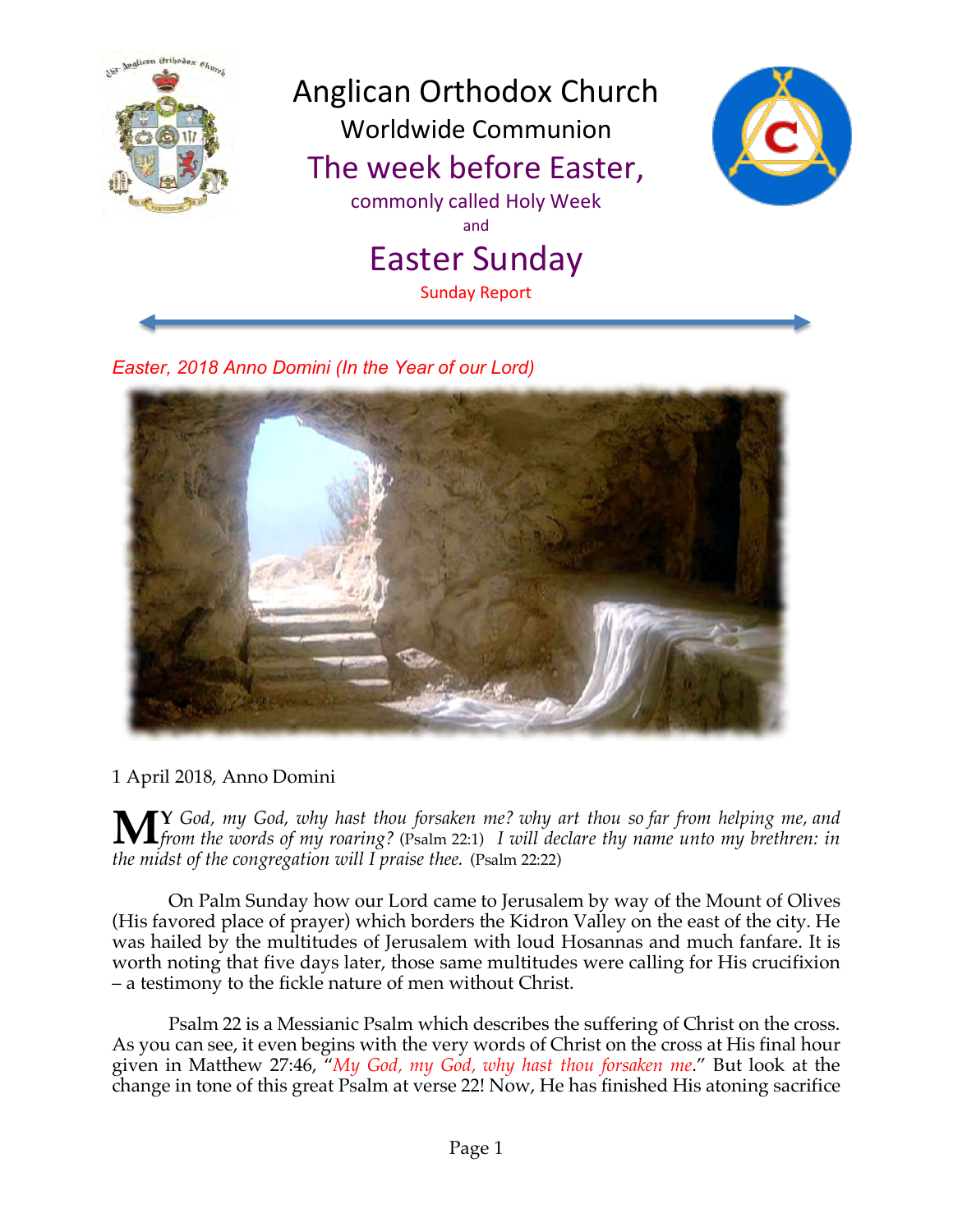and will "*declare thy name unto my brethren: in the midst of the congregation will I praise thee*." And He is in the midst of all today who are gathered together in His name.

Jesus did not take up the burden of His cross on the Via Dolorosa – He undertook that cross from the moment of His coming. It was a long walk He trod. He was rejected and ridiculed, scorned and persecuted; yet, His feet never turned from His advance to that dreadful hill outside the gates of the city called Calvary and Golgotha.

We, too, are commanded to take up our cross daily and follow Him (Luke 9:23) – not just at life's end, but every step of the walk of the faithful. We die, as did Paul, daily to self. We follow in the tracks of our Lord not only along the blue shores of scenic Galilee, but also through the hateful corridors of Jewish rulers and religious bigots. And, yes, we must bear our cross to Golgotha as well.

Gloriously pointed out in the  $22<sup>nd</sup>$  Psalm beginning at verse 22 is the fact our following will result in a glad morning of praise and joy after we have, like Christ, emerged from our borrowed tombs.

Our cross may not reward us with power, pelf, and prestige as the world values those attributes. We, too, will be rejected and persecuted, scorned and alienated, if we are true to our conviction in Christ. But joy shall come at the knell of victory from the heights of Mt. Moriah at the end of our pilgrimage.

As Children of the Most High King, we shall walk, talk, and live in the power and victory of our Lord.

A Blessed Easter to All!

Jany R. Egles

*Jerry L. Ogles* Presiding Bishop Anglican Orthodox Communion Worldwide

## *Holy Week*

The week starting on Palm Sunday and continuing through the Saturday before Easter is commonly called Holy Week and the week in which the passion of our Savior is commemorated. The week starts with the Lord's triumphant entry into Jerusalem and ends with the death of the Savior on the Cross and the burial of His body in the tomb. It is a week of ups and downs without parallel and precedes the most joyous day of the year, the Day of the Resurrection or Easter Sunday.

Jesus has a triumphant entry into the city on the First Day of the Week (Sunday); on Thursday night he celebrates the Passover with his disciples in the Upper Room, he prays and agonizes over what he knows is coming in the garden of Gethsemane; Judas betrays him early Friday morning, his most trusted disciple denies him; the Jews condemn him to Pilate who in turn orders him to be beaten and humiliated; that does not satisfy the Jews and at their request, Pilate condemns a man he knows to be innocent to a horrible death to pacify the crowd of Jews assembled by the priests; Jesus is crucified, asks John to take care of his mother and gives up the ghost; his body is taken down and buried; the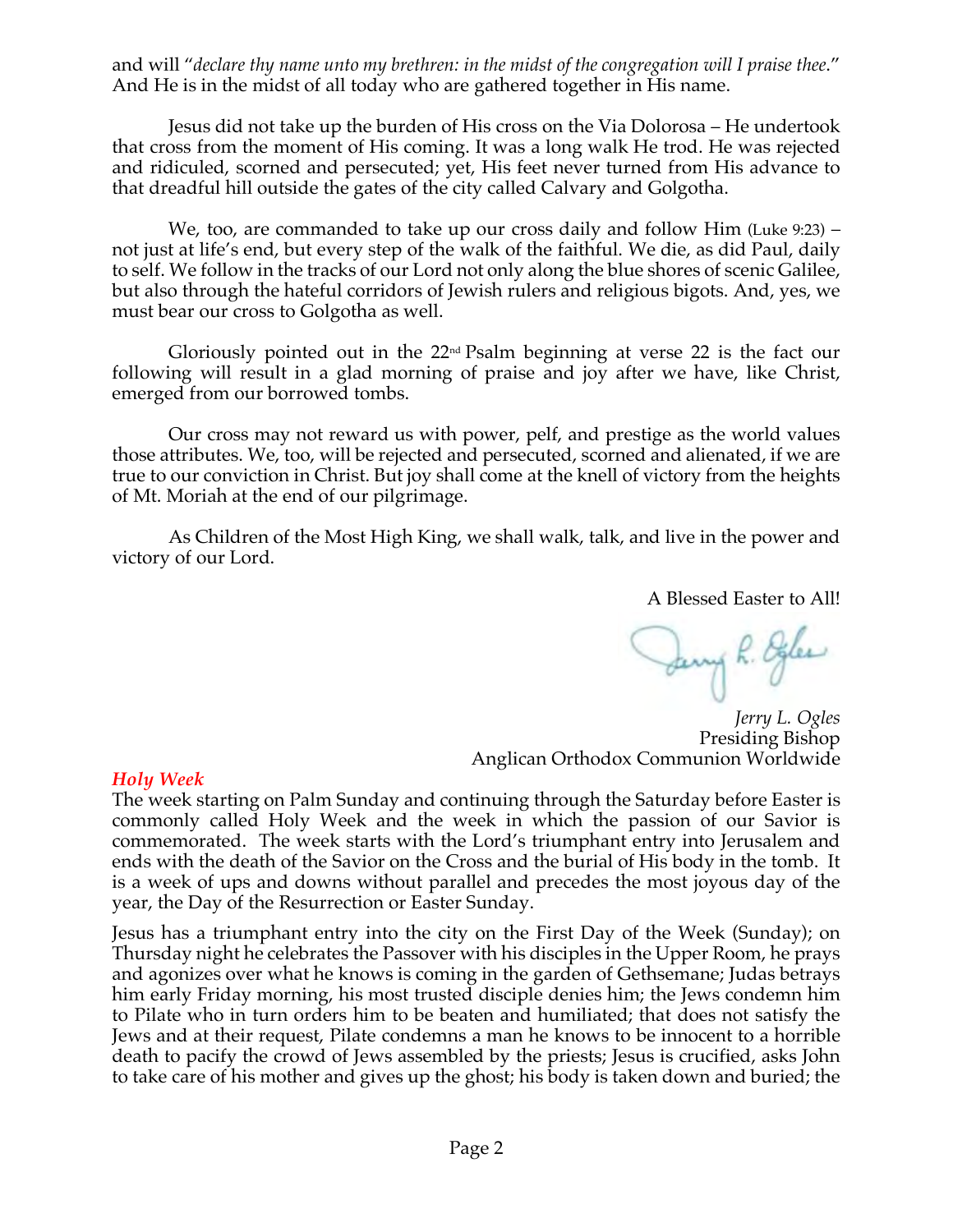disciples are dispersed and discouraged; they have listened to their Lord, but not understood.

Think of this week from the disciples' perspective, on the first day they enter with their leader into Jerusalem in triumph; mid-week they celebrate the joyous feast of the Passover, then their leader is betrayed, defends himself not and is killed. At the time they surely could not think of this as a Holy Week and certainly not a Good Friday. Yet on the first day of the week that follows, our Lord is Risen, Risen indeed and delivers the promise of salvation in person.

What a week!

# *Monday*

On Monday, Jesus preached in the Temple and further distanced Himself from the people's vision and demonstrated God's vision. He went in to the temple and through out the vendors selling "sacrificial" birds and animals at exorbitant cost, as well as the moneychangers, changing Roman money for Temple money dishonestly. Far from announcing Himself head of the temple, He announced they had made His Father's house a den of thieves. Rather than working within the Jewish establishment, He over turned it!

# *Tuesday*

Jesus and the Pharisees dispute in the Temple. He left for the garden of Gethsemane on the Mount of Olives. There he delivers the "Mount of Olives Discourse". Judas agrees to betray him to the Jewish priests for 30 pieces of silver.

# *Wednesday*

The Sanhedrin was gathered together and decided to kill Jesus, even before Pesach if possible. In the meantime, Jesus was in Bethany, in the house of Simon the leper. Here he was anointed on his head by Mary, the sister of Martha and Lazarus, with very expensive ointment of spikenard. Some of the disciples, particularly Judas Iscariot, keeper of the purse, were indignant about this; the oil could have been sold to support the poor. "This he said, not that he cared for the poor; but because he was a thief, and had the bag, and bare what was put therein." In this case, Judas recalls to mind many politicians. Jesus reminded them of the importance of first things first and the futility of giving, rather than helping, when He said in Matthew 26.11 "For ye have the poor always with you; but me ye have not always." Judas went to the Sanhedrin and offered them his support in exchange for silver. From this moment on Judas was looking for an opportunity to betray Jesus. Judas spied on Jesus in the garden of Gethsemane where he came on his plan.

# *Maundy Thursday*

At the Passover Feast, Jesus and his disciples share the "Last Supper" and He washes their feet. Jesus blesses his bread and wine as his flesh and blood and shares it with his disciples, the institution of the Sacrament of Holy Communion. As Paul tells us in his First Letter to the Corinthians, "…the Lord Jesus the same night in which he was betrayed took bread: and when he had given thanks, he brake it, and said, Take, eat: this is my body, which is broken for you: this do in remembrance of me. After the same manner also he took the cup, when he had supped, saying, This cup is the new testament in my blood: this do ye, as oft as ye drink it, in remembrance of me. For as often as ye eat this bread, and drink this cup, ye do shew the Lord's death till he come."

At this same dinner, the disciples manage to quarrel over who should be the boss of who. Jesus tells them he came in the role of a servant, as He is their master, their role is likewise that of servants. In a move designed to reveal both His knowledge aforehand and our frailty, He tells Peter that Peter will deny Him thrice fore the cock croweth, or dawn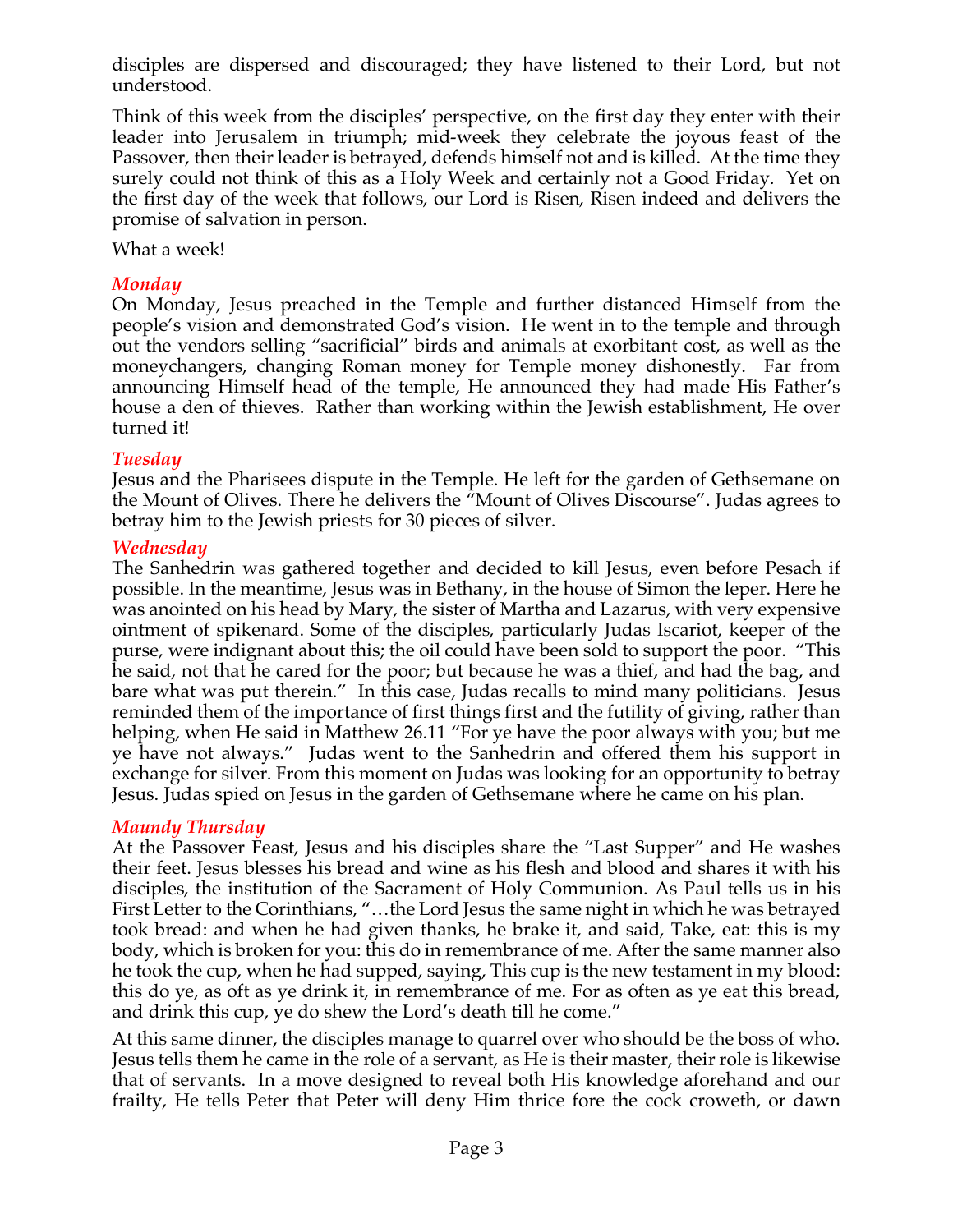breaks. Peter, a loyal follower, denies what will be shown as clear fact. Remember the further you let yourself get from the Lord, the weaker you are. Weakness grows with the cube of the distance. Stay close.

As the dinner goes on, Jesus tells them one of them will betray Him. Not able to grasp that any of them would literally betray Him, each asks, "Is it I?" Judas knows.

Jesus tells the disciples things are heating up, counsels them to arm themselves and goes out to pray in the garden of Gethsemane. Disciples come with Him, despite their best efforts, they fall asleep. Night has long fallen, the end of the day is near by our reckoning. The end is near for Jesus here on earth. Even nearer for Judas.



## *Good Friday*

Good Friday was the day in which Jesus was tried by the Jews, tried by Pilate, condemned, crucified, died and was buried<sup>1</sup>. Except in hindsight, this was not a Good Friday at all.

In the early hours before sunup, Jesus is betrayed by the "Judas Kiss" and arrested. At sunrise, he is disowned by Peter thrice before the cock croweth. When brought before Caiaphas, the Jewish High Priest, and his Council, he is condemned. He says that he will rise from death after three days.

<sup>1</sup> The tomb was a new one which had been hewn for Joseph of Arimathea. Joseph, a native of Arimathea, was apparently a man of wealth, and probably a member of the Sanhedrin an "honourable counsellor, who waited (or "was searching") for the kingdom of God", according to John, he was secretly a disciple of Jesus. As soon as he heard the news of Jesus' death, he "went in boldly unto Pilate, and craved the body of Jesus." Pilate, reassured by a centurion that the death had really taken place, allowed Joseph's request. Joseph immediately purchased fine linen and went to Golgotha to take the body down from the cross. There, assisted by Nicodemus, he took the body and wrapped it in the fine linen, sprinkling it with the myrrh and aloes that Nicodemus had brought. The body was then conveyed to the new tomb in rock in his garden nearby. There they laid it, in the presence of Mary Magdalene, Mary, the mother of Jesus, and other women, and rolled a great stone to the entrance, and departed. This was done speedily, "for the Sabbath was drawing on". Joseph of Arimathea appears in some early New Testament apocrypha.

Although there are no written records until the fifth century, tradition holds Joseph of Arimethea, who provided the tomb for the burial of Jesus Christ, brought Christianity and the Holy Grail to England in 37 AD and built a church in Glastonbury in Somerset.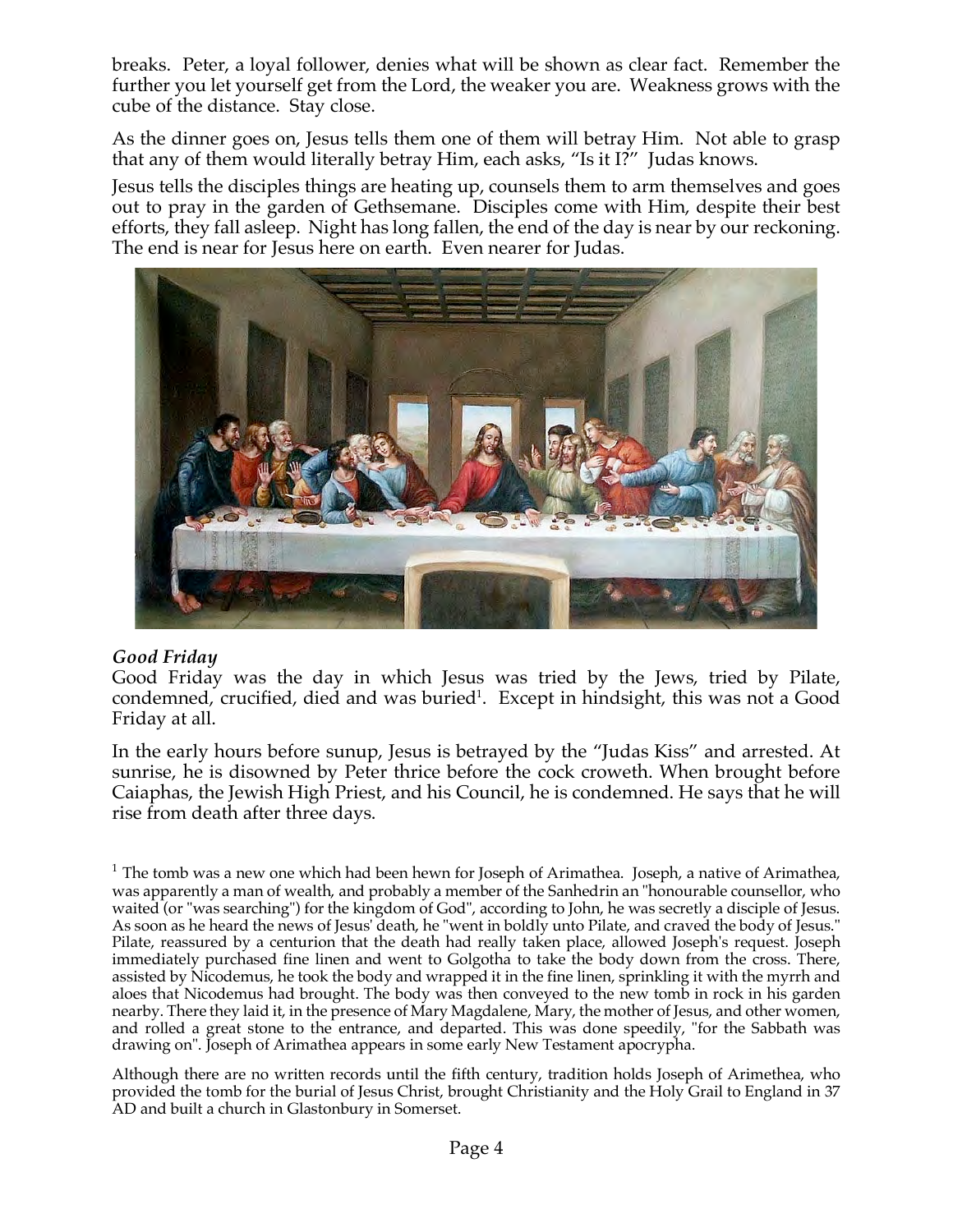They hand him over to the Roman authority, Pontius Pilate, who sends him to Herod (Antipas, the son of Herod the Great). Then Pilate asks the crowd who he is to pardon: a murderer, or Jesus? The crowd chooses Barabas and Jesus is sentenced to death. Pilate's actions made famous the line, "I wash my hands of this." While he might have attempted to wash the guilt for the murder of the world's one truly innocent man on to the Jews, he remains the one who condemned him to death. Pilate was nothing if not a politician and bureaucrat. The condemnation was to him the simplest solution to the problem of a Jewish hierarchy's manufactured crowd's anger. What was the death of one Jew to him? Yet he was worried enough to attempt to wash his hands of the guilt.

Jesus is brought to Calvary, where on the "third hour" (9 am) he is crucified. He is mocked as he hangs between the Bad Thief and the Good Thief, whom he blesses. On the "sixth hour" (noon), darkness covers the land. Jesus cries out "My God, My God, hast Thou forsaken Me? "

After drinking wine, he commits his spirit to his Father and dies. Matthew reports an earthquake that destroys the Temple. Many understand now that Jesus was the Son of God. His body is taken down and anointed. He is buried in a new tomb donated by Joseph of Arimethea. This is the first day of death.

# *The Collect for Good Friday*

**MERCIFUL** God, who hast made all men, and hatest nothing that thou hast made, nor desirest the death of a sinner, but rather that he should be converted and live; Have mercy upon all who know thee not as thou art re- vealed in the Gospel of thy Son. Take from them all ig- norance, hardness of heart, and contempt of thy Word; and so fetch them home, blessed Lord, to thy fold, that they may be made one flock under one shepherd, Jesus Christ our Lord, who liveth and reigneth with thee and the Holy Spirit, one God, world without end. *Amen*. **O**

The Epistle for Good Friday comes from the Tenth Chapter of Saint Paul's letter to the Hebrews beginning at the First Verse.

HE law having a shadow of good things to come, and not the very image of the things, can never with those sacrifices, which they offered year by year continually, make the comers thereunto perfect. For then would they not have ceased to be THE law having a shadow of good things to come, and not the very image of the things, can never with those sacrifices, which they offered year by year continually, make the comers thereunto perfect. For then would they not of sins. But in those sacrifices there is a remembrance again made of sins every year. For it is not possible that the blood of bulls and of goats should take away sins. Wherefore when he cometh into the world, he saith, Sacrifice and offering thou wouldest not, but a body hast thou prepared me: in burnt-offerings and sacrifices for sin thou hast had no pleasure. Then said I, Lo, I come (in the volume of the book it is written of me,) to do thy will, O God. Above when he said, Sacrifice and offering and burnt-offerings and offering for sin thou wouldest not, neither hadst pleasure therein; which are offered by the law; then said he, Lo, I come to do thy will, O God: he taketh away the first, that he may establish the second. By the which will we are sanctified through the offering of the body of Jesus Christ once for all. And every priest standeth daily ministering and offering oftentimes the same sacrifices, which can never take away sins: but this man, after he had offered one sacrifice for sins for ever, sat down on the right hand of God; from henceforth expecting till his enemies be made his footstool. For by one offering he hath perfected for ever them that are sanctified. Whereof the Holy Ghost also is a witness to us: for after that he had said before, This is the covenant that I will make with them after those days, saith the Lord, I will put my laws into their hearts, and in their minds will I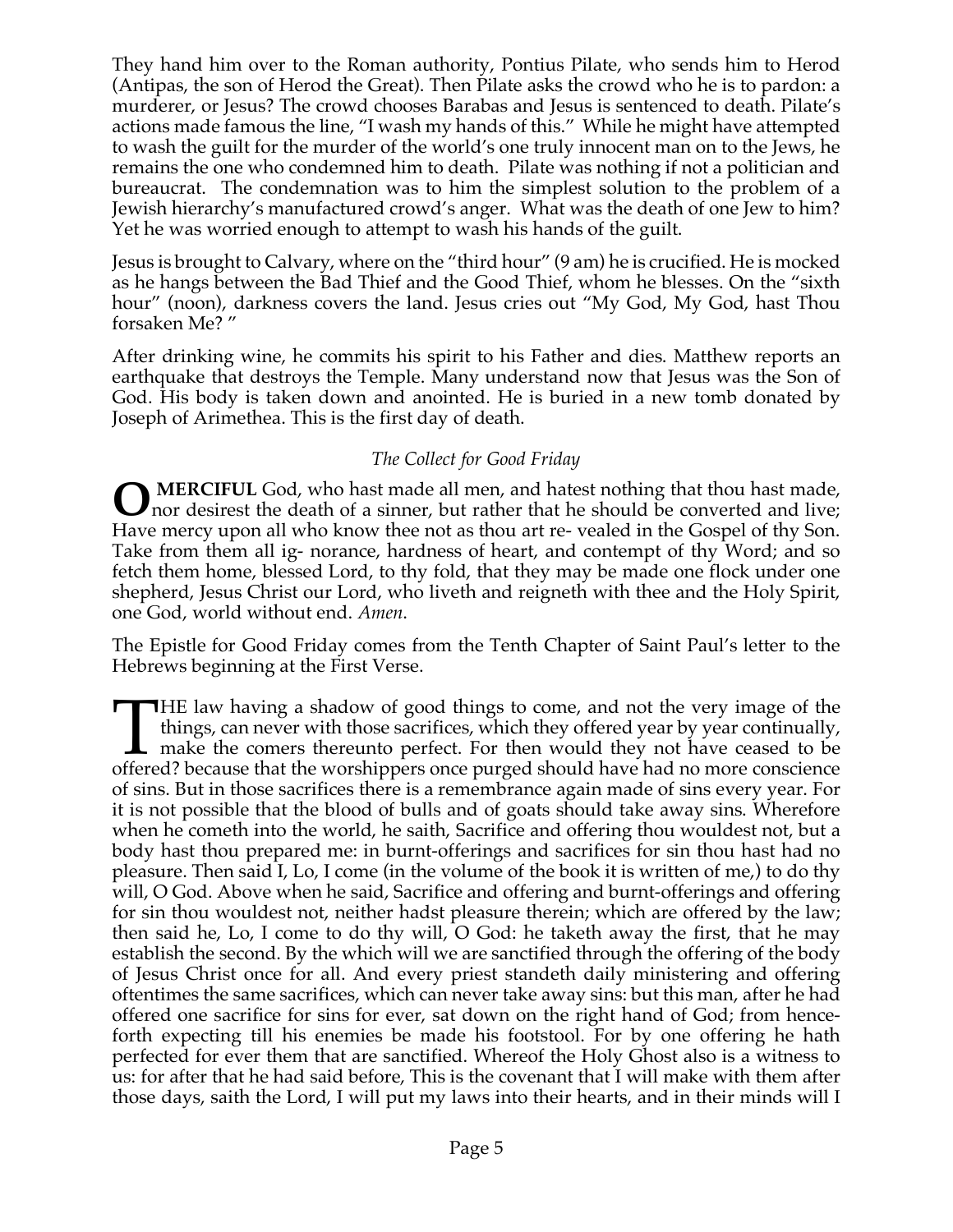write them; then saith he, And their sins and iniquities will I remember no more. Now where remission of these is, there is no more offering for sin. Having therefore, brethren, boldness to enter into the holiest by the blood of Jesus, by a new and living way, which he hath consecrated for us, through the veil, that is to say, his flesh; and having an high priest over the house of God; let us draw near with a true heart in full assurance of faith, having our hearts sprinkled from an evil conscience, and our bodies washed with pure water. Let us hold fast the profession of our faith without wavering; (for he is faithful that promised;) and let us consider one another to provoke unto love and to good works: not forsaking the assembling of ourselves together, as the manner of some is; but exhorting one another: and so much the more, as ye see the day approaching.

Much like the Gospel for Palm Sunday, if you imagine yourself there it will make the hair on the back of your neck stand up at points. The Gospel came from the Nineteenth Chapter of the Gospel according to Saint John beginning at the First Verse:

ILATE therefore took Jesus, and scourged him. And the soldiers platted a crown of thorns, and put it on his head, and they put on him a purple robe, and said, Hail, King of the Jews! and they smote him with their hands. Pilate therefore went forth **PILATE** therefore took Jesus, and scourged him. And the soldiers platted a crown of thorns, and put it on his head, and they put on him a purple robe, and said, Hail, King of the Jews! and they smote him with their hands. no fault in him. Then came Jesus forth, wearing the crown of thorns, and the purple robe. And Pilate saith unto them, Behold the man! When the chief priests therefore and officers saw him, they cried out, saying, Crucify him, crucify him. Pilate saith unto them, Take ye him, and crucify him: for I find no fault in him. The Jews answered him, We have a law, and by our law he ought to die, because he made himself the Son of God. When Pilate therefore heard that saying, he was the more afraid; and went again into the judgment hall, and saith unto Jesus, Whence art thou? But Jesus gave him no answer. Then saith Pilate unto him, Speakest thou not unto me? knowest thou not that I have power to crucify thee, and have power to release thee? Jesus answered, Thou couldest have no power at all against me, except it were given thee from above: therefore he that delivered me unto thee hath the greater sin. And from thenceforth Pilate sought to release him: but the Jews cried out, saying, If thou let this man go, thou art not Cæsar's friend: whosoever maketh himself a king, speaketh against Cæsar. When Pilate therefore heard that saying, he brought Jesus forth, and sat down in the judgment-seat in a place that is called the Pavement, but in the Hebrew, Gabbatha. And it was the preparation of the passover, and about the sixth hour: and he saith unto the Jews, Behold your King! But they cried out, Away with him, away with him, crucify him. Pilate saith unto them, Shall I crucify your King? The chief priests answered, We have no king but Cæsar. Then delivered he him therefore unto them to be crucified. And they took Jesus, and led him away. And he bearing his cross went forth into a place called the place of a skull, which is called in the Hebrew Golgotha: where they crucified him, and two other with him, on either side one, and Jesus in the midst. And Pilate wrote a title, and put it on the cross. And the writing was, JESUS OF NAZARETH THE KING OF THE JEWS. This title then read many of the Jews: for the place where Jesus was crucified was nigh to the city; and it was written in Hebrew, and Greek, and Latin. Then said the chief priests of the Jews to Pilate, Write not, The King of the Jews; but that he said, I am King of the Jews. Pilate answered, What I have written I have written. Then the soldiers, when they had crucified Jesus, took his garments, and made four parts, to every sol-dier a part; and also his coat: now the coat was without seam, woven from the top throughout. They said therefore among themselves, Let us not rend it, but cast lots for it, whose it shall be: that the scripture might be fulfilled, which saith, They parted my raiment among them, and for my vesture they did cast lots. These things therefore the soldiers did. Now there stood by the cross of Jesus his mother, and his mother's sister, Mary the wife of Cleophas, and Mary Magdalene.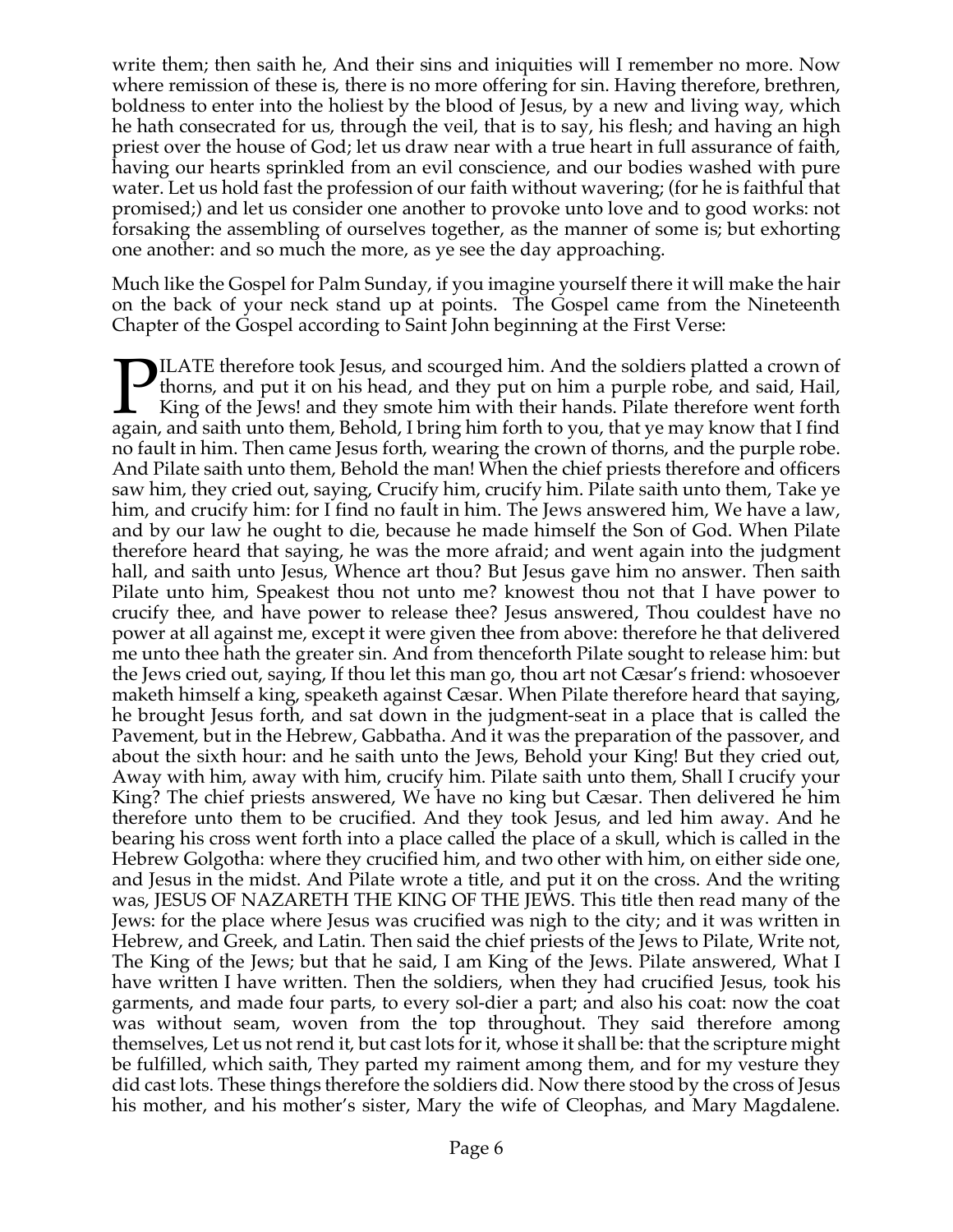When Jesus therefore saw his mother, and the disciple standing by, whom he loved, he saith unto his mother, Woman, behold thy son! Then saith he to the disciple, Behold thy mother! And from that hour that disciple took her unto his own home. After this, Jesus knowing that all things were now accomplished, that the scripture might be fulfilled, saith, I thirst. Now there was set a vessel full of vinegar: and they filled a spunge with vinegar, and put it upon hyssop, and put it to his mouth. When Jesus therefore had received the vinegar, he said, It is finished: and he bowed his head, and gave up the ghost. The Jews therefore, because it was the preparation, that the bodies should not remain upon the cross on the sabbath day, (for that sabbath day was an high day,) besought Pilate that their legs might be broken, and that they might be taken away. Then came the soldiers, and brake the legs of the first, and of the other which was crucified with him. But when they came to Jesus, and saw that he was dead already, they brake not his legs: but one of the soldiers with a spear pierced his side, and forthwith came there out blood and water. And he that saw it bare record, and his record is true: and he knoweth that he saith true, that ye might believe. For these things were done, that the scripture should be fulfilled, A bone of him shall not be broken. And again another scripture saith, They shall look on him whom they pierced.

## *Sermon – Time and Action*

Good Friday's sermon is contained in the BC strip below. It pretty much covers the meaning of Good Friday. FOR GOD SO LOVED THE WORLD, THAT HE GAVE HIS ONLY begotten Son, that whosoever believeth in him should not perish, but have everlasting life. John 3.16



# *Holy Saturday*

The Jewish Council remembers his vow to return and has the tomb guarded and sealed with a heavy stone. Second day of death. From the time Jesus left his body on the cross until the resurrection, little is known. It is said in the Apostle's Creed that "He descended into hell", where he did battle with the Devil for our souls, a battle the Devil was destined to lose.

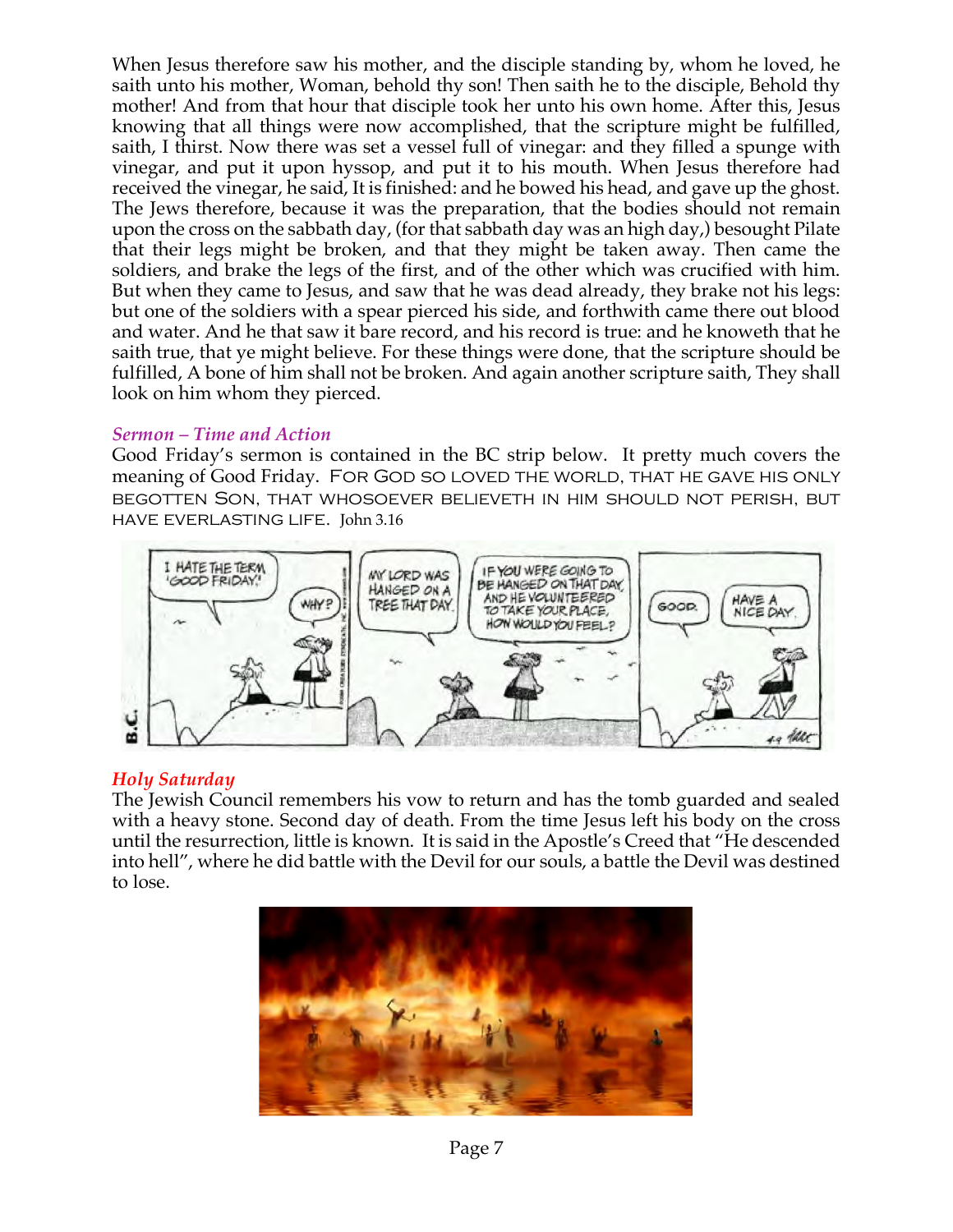# *Easter Sunday*

On the third day of death, Mary Magdalene and the other Mary find the tomb empty, but for an angel who tells them Jesus is already resurrected and is on His way to Galilee. On their way to tell the others, Jesus appears to them. Death is conquered, the Promise delivered. Our lives from this day forward are eternal!

# *Think about the Week that was!*

The reason Jesus came to Jerusalem at the Passover was to take the place of the yearly sacrifice by one perfect sacrifice, one time, for all time and for all mankind. His was the blood marking our door that the destroyer might pass over. The week started on a triumphant note and ended up trying to do between there were windows into the future, glimpses of the past, moments of despair, moments of terror, moments of confusion; but in the end joy and the ultimate triumph.

# Easter Sunday

Today we celebrate the resurrection of Christ, "Christ the Lord IS Risen today!"

## *On Point*

Someone asked, where do the quotes come from? The answer is from the people who uttered them. But, how did you find them? Oh, that. Some from Bishop Jerry, many from Rev Bryan Dabney, a few from other places, some from Rev Geordie Menzies-Grierson, but overall mostly from Bryan. He always has a few great ones to share. On to the On Point quotes –

*Theory*

In theory, theory and practice are the same. In practice, they are not.

*Albert Einstein*

*Both Narnia and Heaven*

"My dear Madam," said Bree. "Have you pictured to yourself how very disagreeable it would be to arrive in Narnia in that condition?"

"Well," said Hwin humbly (she was a very sensible mare), "the main thing is to get there."

*Jack Lewis* The Horse and His Boy

Therefore we conclude that a man is justified by faith without the deeds of the law. *Romans 3:28* 

The matter is not great whether our lives on earth be long or short, but whether we live the lives of saints or the lives of sinners.

> *Matthew Henry* 17<sup>th</sup> and 18<sup>th</sup> century English pastor and author

Thousands of ordained men in the present day know nothing whatever of Christ, except his name. They have not entered the door themselves, and they are unable to show it to others. Well would it be for Christendom if it were more widely known, and more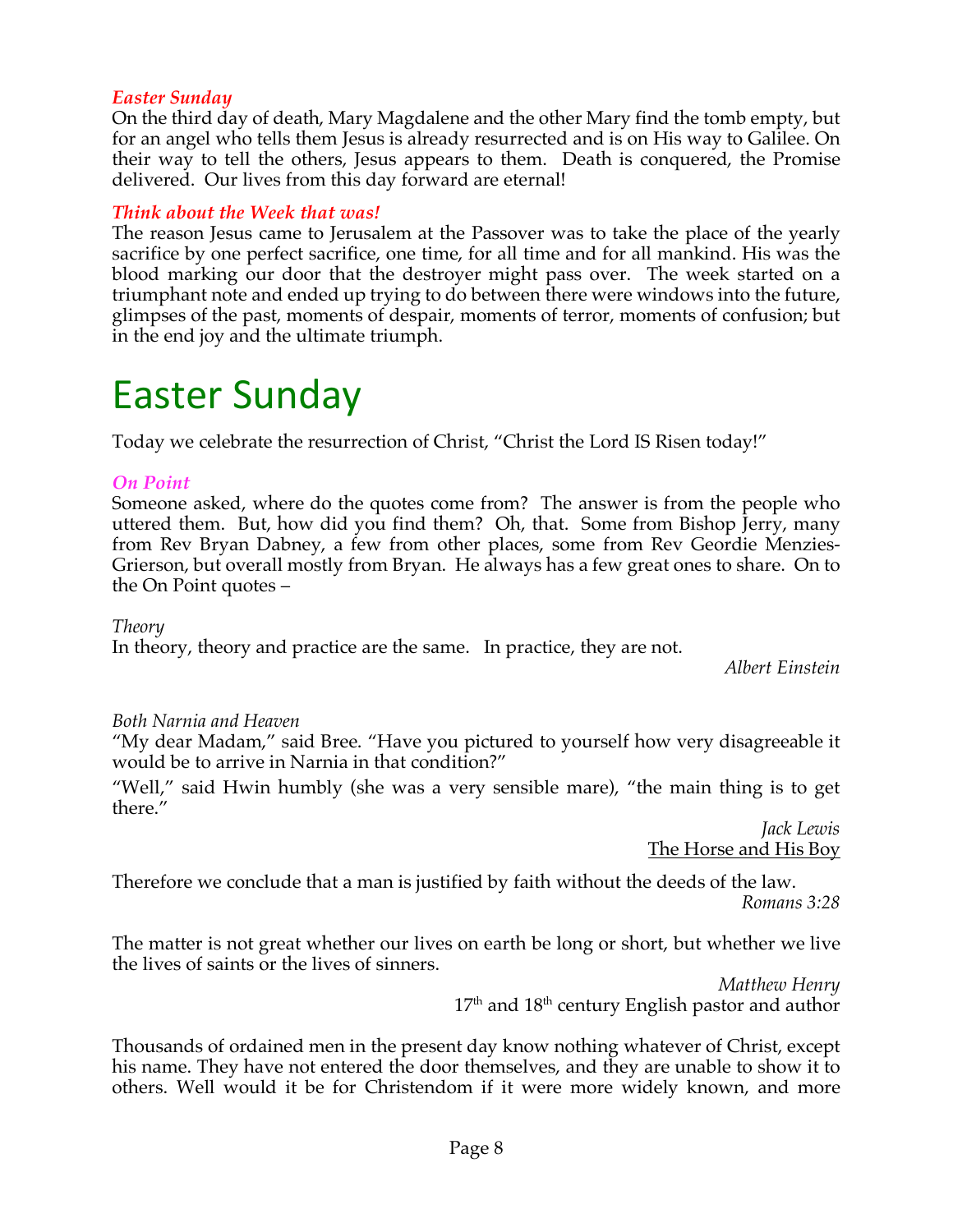seriously considered! Unconverted ministers are the dry-rot of the Church. When the blind lead the blind both must fall in the ditch. If we know the value of a man's ministry, we must never fail to ask, Where is the Lamb? Where is the door? Does he bring forth Christ, and give Him his rightful place?

> *JC Ryle* 19th century Anglican bishop and author Expository Thoughts on the Gospels, Vol. 3, 176

Trust in God and Dread Naught. We all die, thus there is nothing to fear from death. One should only fear failure before death. There are none so poor as cannot purchase a noble death.

> *Hap Arnold* 21st century Anglican Orthodox minister, LTC USAF, Retired

The only safe assumption is that the person who assures you that everything is all right is all wrong.

> *Robert Ringer* 20<sup>th</sup> and 21<sup>st</sup> century Libertarian and author

#### *Propers*

Each Sunday there are Propers: special prayers and readings from the Bible. There is a Collect for the Day; that is a single thought prayer, most written either before the refounding of the Church of England in the 1540s or written by Bishop Thomas Cranmer, the first Archbishop of Canterbury after the re-founding.

The Collect for the Day is to be read on Sunday and during Morning and Evening Prayer until the next Sunday. The Epistle is normally a reading from one of the various Epistles, or letters, in the New Testament. The Gospel is a reading from one of the Holy Gospels, Matthew, Mark, Luke and John. The Collect is said by the minister as a prayer, the Epistle can be read by either a designated reader (as we do in our church) or by one of the ministers and the Holy Gospel, which during the service in our church is read by an ordained minister.

The propers are the same each year, except if a Red Letter Feast, that is one with propers in the prayerbook, falls on a Sunday, then those propers are to be read instead, except in a White Season, where it is put off. Red Letter Feasts, so called because in the Altar Prayerbooks the titles are in red, are special days. Most of the Red Letter Feasts are dedicated to early saints instrumental in the development of the church, others to special events. Some days are particularly special and the Collect for that day is to be used for an octave (eight days) or an entire season, like Advent or Lent.

The Propers for today are found on Page 163-164, with the Collect first:

# Easter Sunday.

*The Collect.*

**LMIGHTY** God, who through thine only-begotten Son Jesus Christ hast overcome **A LMIGHTY** God, who through thine only-begotten Son Jesus Christ hast overcome death, and opened unto us the gate of everlasting life; We humbly beseech thee that, as by thy special grace preventing us thou dost put into our minds good desires, so by thy continual help we may bring the same to good effect; through the same Jesus Christ our Lord, who liveth and reigneth with thee and the Holy Ghost ever, one God, world without end. *Amen.*

¶ This Collect is to be said daily throughout Easter Week.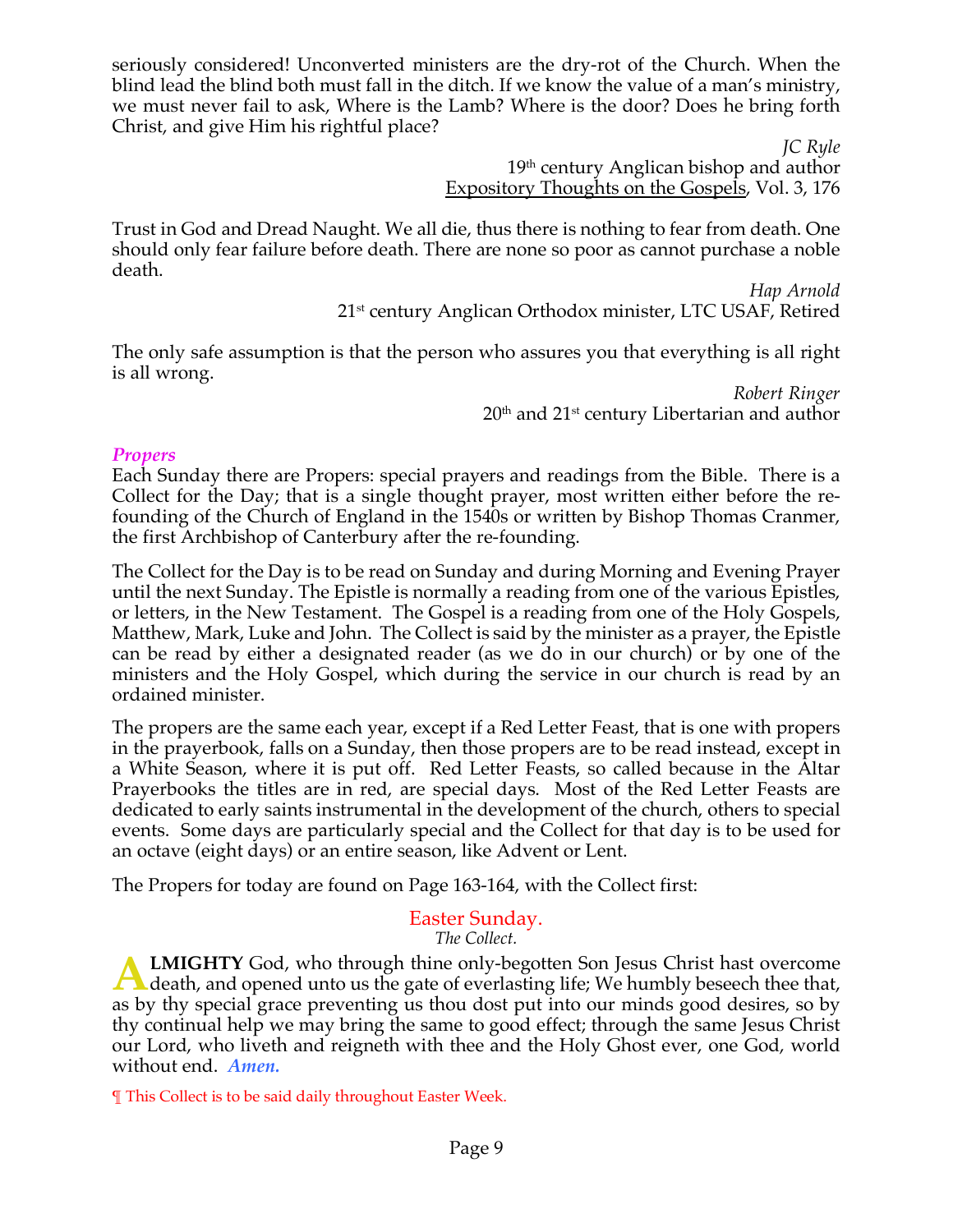**T**he Epistle came from Saint Paul's letter to the Colossians, the Third Chapter, beginning at the First Verse:

f ye then be risen with Christ, seek those things which are above, where Christ sitteth on the right hand of God. Set your affection on things above, not on things on the earth. For ye are dead, and your life is hid with Christ in God. When Christ, who is If ye then be risen with Christ, seek those things which are above on the right hand of God. Set your affection on things above earth. For ye are dead, and your life is hid with Christ in God our life, shall appear, then s

As usual, Paul is exhorting us to be the New Man, to put away the trappings of the old and go forward. He asks us to do what anyone who is successful does, hang around with those you want to be like in the end and to emulate their actions. In this case rather that earthly success, Paul is helping prepare us for eternal success through salvation.

The Holy Gospel came from the Gospel of Saint John, Twentieth Chapter, beginning at the First Verse. It is the straightforward accounting of the discovery by Mary Magdalene, Simon Peter and John that the Lord was risen indeed.

**The first day of the week cometh Mary Magdalene early, when it was yet dark, unto** the sepulchre, and seeth the stone taken away from the sepulchre. Then she runneth, and cometh to Simon Peter, and to the other disciple, whom Jesus loved, The first day of the week cometh Mary Magdalene early, when it was yet dark, unto the sepulchre, and seeth the stone taken away from the sepulchre. Then she runneth, and cometh to Simon Peter, and to the other disciple, wh not where they have laid him. Peter therefore went forth, and that other disciple, and came to the sepulchre. So they ran both together: and the other disciple did outrun Peter, and came first to the sepulchre. And he stooping down, and looking in, saw the linen clothes lying; yet went he not in. Then cometh Simon Peter following him, and went into the sepulchre, and seeth the linen clothes lie, and the napkin, that was about his head, not lying with the linen clothes, but wrapped together in a place by itself. Then went in also that other disciple, which came first to the sepulchre, and he saw, and believed. For as yet they knew not the scripture, that he must rise again from the dead. Then the disciples went away again unto their own home.

## *Bishop Ogles' Sermon*

We are oft fortunate to get copies of Bishop Jerry's sermon notes. Today is one of those

Sundays. Today's sermon starts off with the collect, and like always, it will give you a lot to consider in your heart.

## **Sermon Notes**

Easter Sunday 1 April 2018, Anno Domini

#### Easter Sunday. *The Collect.*

**LMIGHTY** God, who through thine only-begotten Son **A LMIGHTY** God, who through thine only-begotten Son<br>Jesus Christ hast overcome death, and opened unto us<br>the set of conclusion life We humble began it that the the gate of everlasting life; We humbly beseech thee that, as by thy special grace preventing us thou dost put into our minds good desires, so by thy continual help we may bring



the same to good effect; through the same Jesus Christ our Lord, who liveth and reigneth with thee and the Holy Ghost ever, one God, world without end. *Amen.*

¶ This Collect is to be said daily throughout Easter Week.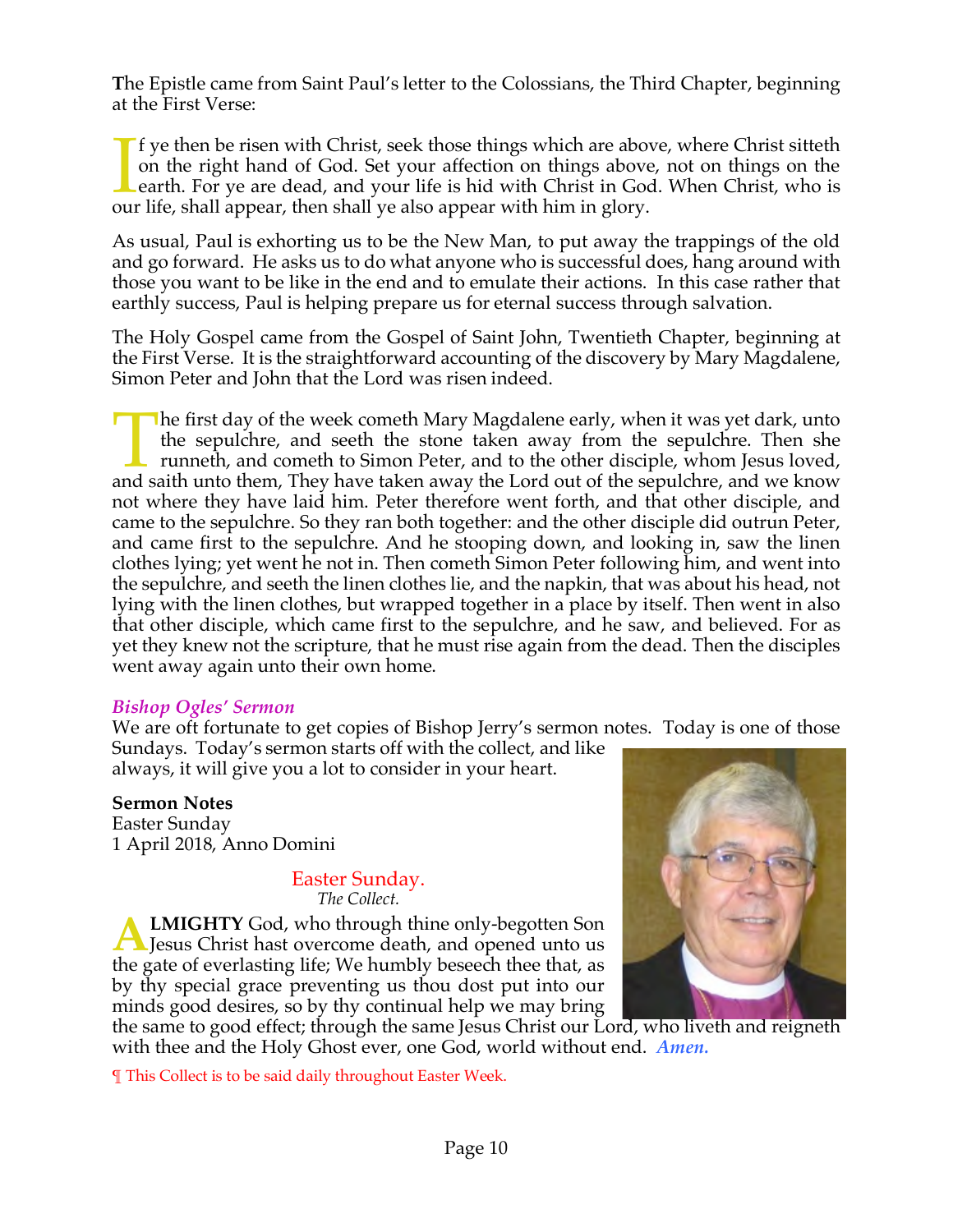**ND** when the sabbath was past, Mary Magdalene, and Mary the mother of James, and **A** Salome, had bought sweet spices, that they might come and anoint him. **2** And very early in the morning the Circle of the spices of the spice of the spice of the spice of the spice of the spice of the spice of the spic in the morning the first day of the week, they came unto the sepulchre at the rising of the sun. **<sup>3</sup>** And they said among themselves, Who shall roll us away the stone from the door of the sepulchre? **<sup>4</sup>** And when they looked, they saw that the stone was rolled away: for it was very great. **<sup>5</sup>** And entering into the sepulchre, they saw a young man sitting on the right side, clothed in a long white garment; and they were affrighted. **<sup>6</sup>** And he saith unto them, Be not affrighted: Ye seek Jesus of Nazareth, which was crucified: he is risen; he is not here: behold the place where they laid him. **<sup>7</sup>** But go your way, tell his disciples and Peter that he goeth before you into Galilee: there shall ye see him, as he said unto you. **<sup>8</sup>** And they went out quickly, and fled from the sepulchre; for they trembled and were amazed: neither said they any thing to any man; for they were afraid. **<sup>9</sup>** Now when Jesus was risen early the first day of the week, he appeared first to Mary Magdalene, out of whom he had cast seven devils. **<sup>10</sup>** And she went and told them that had been with him, as they mourned and wept. **<sup>11</sup>** And they, when they had heard that he was alive, and had been seen of her, believed not. **<sup>12</sup>** After that he appeared in another form unto two of them, as they walked, and went into the country. **<sup>13</sup>** And they went and told it unto the residue: neither believed they them. (Mark 16:1-13) 2

Every Easter Day is a glorious joy to the Christian because his heart is brought to bear, with acute clarity, upon the great salvation purchased for us by the King of Glory. I have spoken so oft of the scene at the Garden Tomb that I would like to turn the Gospel inward to the heart of man and its benefits from that Open Tomb in examining a man who was very much like you and me – Simon Peter!

The evidence presented of Peter in the Gospels and Epistles is of a man with multifaceted character – like you and me. I will address seven traits of Peter:

- 1. Peter was a STRONG MAN, both physically and spiritually;
- 2. Peter was a PROUD and BOASTFUL MAN;
- 3. Peter was a man of high courage, but one who could become a whining coward;
- 4. Peter, like you and me, did not know his own heart, in the way that the Lord knew it, as evidenced in his triple DENIAL of the Lord;
- 5. Peter was a PENITENT man for whom Christ bore a continual remembrance (like you and me);
- 6. Peter's heart was open to the examination of the Lord; and
- 7. Peter was a JEALOUS man.

I believe every man and woman has salient characteristics that define them – perhaps as few as can be counted on the ten fingers. But, for today, we will focus on Peter.

#### **Peter was a STRONG Man**

Peter was a STRONG man: Peter was a man of the sea – a fisherman – accustomed to yeoman's work in the drawing and casting of nets and managing the tact of the ship in all conditions of the sea. He HAD to be strong. It is most often the case that very strong men become overly confident of themselves as a result of basking in the awe of men of lesser constitution. Men often defer to a stronger man in everyday discourse. But Peter was also STRONG spiritually. I bring this passage to the bar as evidence:

<sup>2</sup> *The New Bible Versions unscrupulously draw into question all the remaining verses of Mark 16 following verse 7. This leaves off the Resurrection and Ascension finding the women "afraid." So I include at least the five verses above in addition to the Lectionary Text so as to deprive those who would corrupt the text any credibility in their blasphemous scheme*.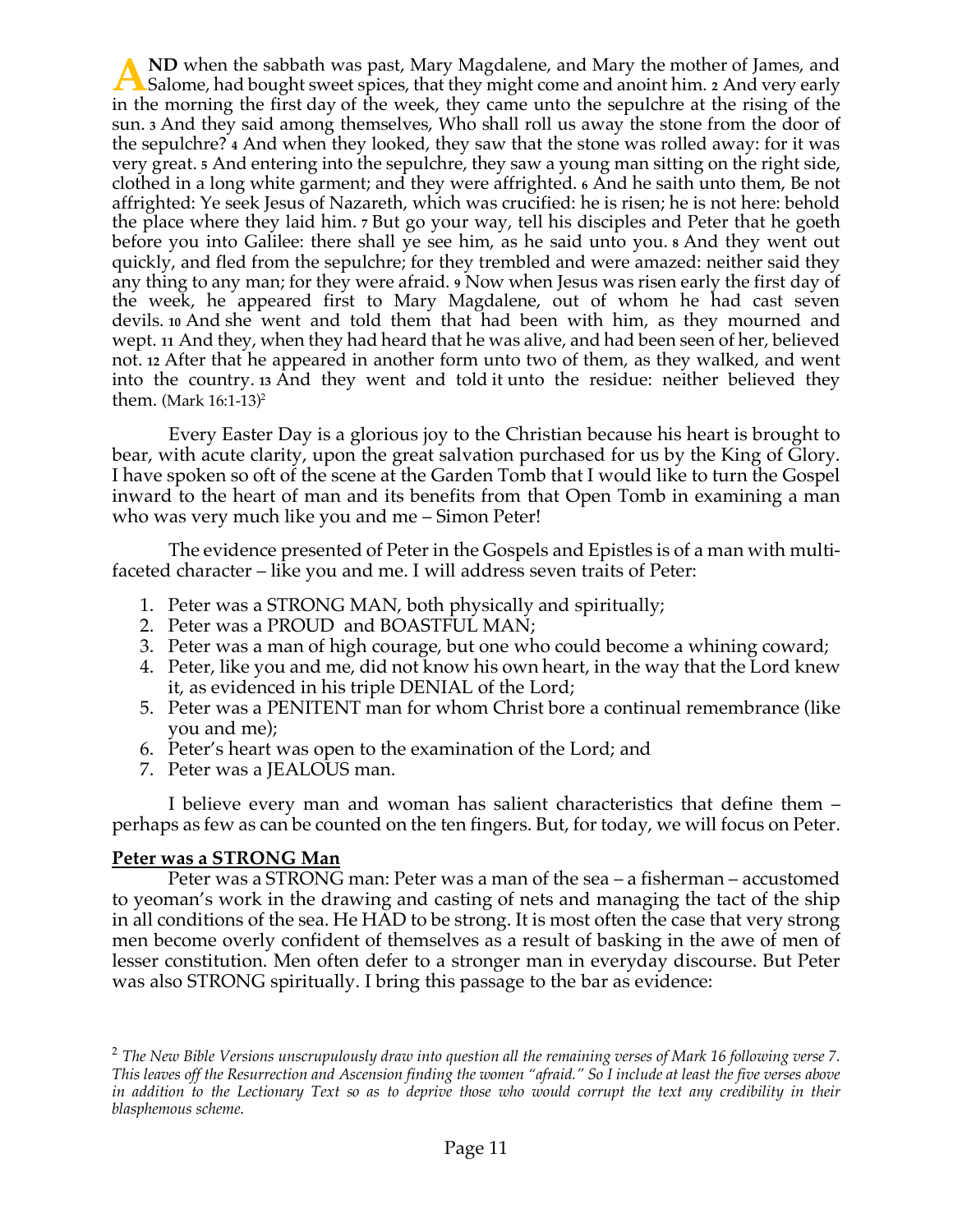*13 When Jesus came into the coasts of Caesarea Philippi, he asked his disciples, saying, Whom do men say that I the Son of man am? 14 And they said, Some say that thou art John the Baptist: some, Elias; and others, Jeremias, or one of the prophets. 15 He saith unto them, But whom say ye that I am?<sup>16</sup> And Simon Peter answered and said, Thou art the Christ, the Son of the living God. 17 And Jesus answered and said unto him, Blessed art thou, Simon Barjona: for flesh and blood hath not revealed it unto thee, but my Father which is in heaven. 18 And I say also unto thee, That thou art Peter, and upon this rock I will build my church; and the gates of hell shall not prevail against it. 19 And I will give unto thee the keys of the kingdom of heaven: and whatsoever thou shalt bind on earth shall be bound in heaven: and whatsoever thou shalt loose on earth shall be loosed in heaven*. (Matt 16:13-19)

Unlike the other disciples, Peter did not mince words over whom he considered Jesus to be. The name PETER derives from the Greek word for STONE (Petros) meaning a stone or "piece of rock." In that sense, Peter was not that ROCK upon which Christ would build His Church because Christ was that Rock – *And were all baptized unto Moses in the cloud and in the sea; 3 And did all eat the same spiritual meat; And did all drink the same spiritual drink: for they drank of that spiritual Rock that followed them: and that Rock was Christ*. (1 Cor 10:2-4) But Peter would become a 'chip off that Rock'. The stone chip will have the same consistency and character of the Rock from which it is carved.

# **Peter was PROUD and BOASTFUL**

Peter did not know his own heart, but he thought he did. The Lord always knows our hearts better than we know ourselves. See Peter's proud response to Jesus' warning of His crucifixion:

*<sup>31</sup> Then saith Jesus unto them, All ye shall be offended because of me this night: for it is written, I will smite the shepherd, and the sheep of the flock shall be scattered abroad. <sup>32</sup> But after I am risen again, I will go before you into Galilee. <sup>33</sup> Peter answered and said unto him, Though all men shall be offended because of thee, yet will I never be offended. <sup>34</sup> Jesus said unto him, Verily I say unto thee, That this night, before the cock crow, thou shalt deny me thrice. <sup>35</sup> Peter said unto him, Though I should die with thee, yet will I not deny thee. Likewise also said all the disciples*. (Matt 26:31-35) Less than three hours after Peter made that proud boast, he had denied his Lord three times.

## **Peter was a man of great COURAGE, and could also become a COWARD**

On the night of His betrayal, the Lord took His disciples into the Garden at Gethsemane to await the coming of the traitor with a band of soldiers. Peter had a sword because the Lord had warned them to sell their cloaks and buy a sword if they did not have. See the biblical account:

. . . . *he went forth with his disciples over the brook Cedron, where was a garden, into the which he entered, and his disciples. <sup>2</sup> And Judas also, which betrayed him, knew the place: for Jesus ofttimes resorted thither with his disciples. 3 Judas then, having received a band of men and officers from the chief priests and Pharisees, cometh thither with lanterns and torches and weapons. <sup>4</sup> Jesus therefore, knowing all things that should come upon him, went forth, and said unto them, Whom seek ye? <sup>5</sup> They answered him, Jesus of Nazareth. Jesus saith unto them, I am he. And Judas also, which betrayed him, stood with them. <sup>6</sup> As soon then as he had said unto them, I am he, they went backward, and fell to the ground. 7 Then asked he them again, Whom seek ye? And they said, Jesus of Nazareth. <sup>8</sup> Jesus answered, I have told you that I am he: if therefore ye seek me, let these go their way: <sup>9</sup> That the saying might be fulfilled, which he spake, Of them which thou gavest me have I lost none. 10 Then Simon Peter having a sword drew it, and smote the high priest's servant, and cut off his right ear. The servant's name was Malchus. <sup>11</sup> Then said Jesus unto Peter, Put up thy*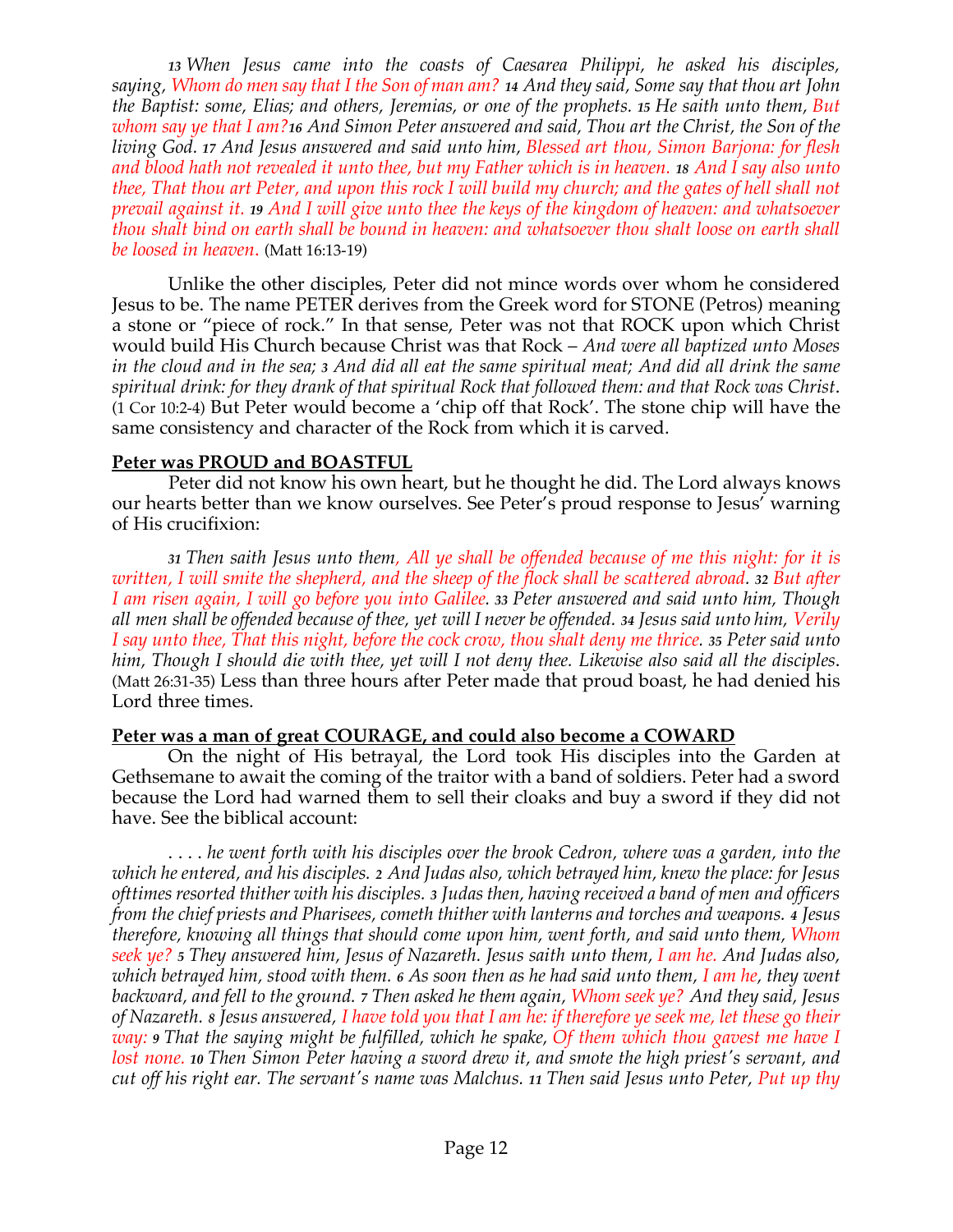*sword into the sheath: the cup which my Father hath given me, shall I not drink it? <sup>12</sup> Then the band and the captain and officers of the Jews took Jesus, and bound him*, (John 18:1-12)

Our Lord and the disciples were confronted with a band of well-armed men with weapons that were likely superior to the sword of Peter; yet Peter courageously risked life and limb in attempting to defend Christ with his sword. That took great courage. But within a very short span of time, Peter was a cringing coward at the Hall of the High Priest. See the Gospel account below to support this claim.

# **Peter DENIED the best friend he had ever known -His Lord**

*54 Then took they him, and led him, and brought him into the high priest's house. And Peter followed afar off. 55 And when they had kindled a fire in the midst of the hall, and were set down together, Peter sat down among them. 56 But a certain maid beheld him as he sat by the fire, and earnestly looked upon him, and said, This man was also with him. 57 And he denied him, saying, Woman, I know him not. 58 And after a little while another saw him, and said, Thou art also of them. And Peter said, Man, I am not. 59 And about the space of one hour after another confidently affirmed, saying, Of a truth this fellow also was with him: for he is a Galilaean. 60 And Peter said, Man, I know not what thou sayest. And immediately, while he yet spake, the cock crew. 61 And the Lord turned, and looked upon Peter. And Peter remembered the word of the Lord, how he had said unto him, Before the cock crow, thou shalt deny me thrice. 62 And Peter went out, and wept bitterly*. (Luke 22:54-62)

This account records Peter's triple DENIAL of the Lord just minutes after drawing his sword against a multitude. The man of courage has become a wilted wimp! How could this be? Never ask a question for which you have no possible answer, right? Here is my theory concerning Peter's lapse of courage. Like each of us, Peter had great courage when standing with the Lord, but, once separated, he became a wind-blown reed. Peter had even drawn courage from the Lord to walk upon the stormy sea, and he did! But once his eyes were off the Lord and on the sea, he sank into the briny foam. An absolutely humiliating end to this account is that the Lord turned and looked eye-to-eye at Peter on his third denial. How would that stinging shame settle on your soul, friend? Peter went out and wept bitterly – likely for the next three days, until Christ arose!

## **Peter drew COMFORT in his distress from the Lord**

How was this accomplished. Remember that the courageous women (more courageous than the men) went to the Garden Tomb while it was yet dark (so much for Easter sunrise services) and discovered the stone rolled away from the tomb entrance, and the body of our Lord missing. There was an angel (a young man) who sent a word of great comfort to Peter. Let's read that account:

*5 And entering into the sepulchre, they saw a young man sitting on the right side, clothed in a long white garment; and they were affrighted. <sup>6</sup> And he saith unto them, Be not affrighted: Ye seek Jesus of Nazareth, which was crucified: he is risen; he is not here: behold the place where they laid him. <sup>7</sup> But go your way, tell his disciples AND PETER that he goeth before you into Galilee: there shall ye see him, as he said unto you*. (Mark 16:5-7)

Notice the angel mentioned the names of none of the disciples EXCEPT Peter! The Lord wanted to make sure that Peter's conscience was assuaged by that knowledge and he would be comforted from his shame and mourning.

# **Peter was FORGETFUL of his past failures**

Once Peter's fall had become history, and the Lord had arisen from the tomb, his mind repressed the memory of his great breach of faith and trust. We are all like that. We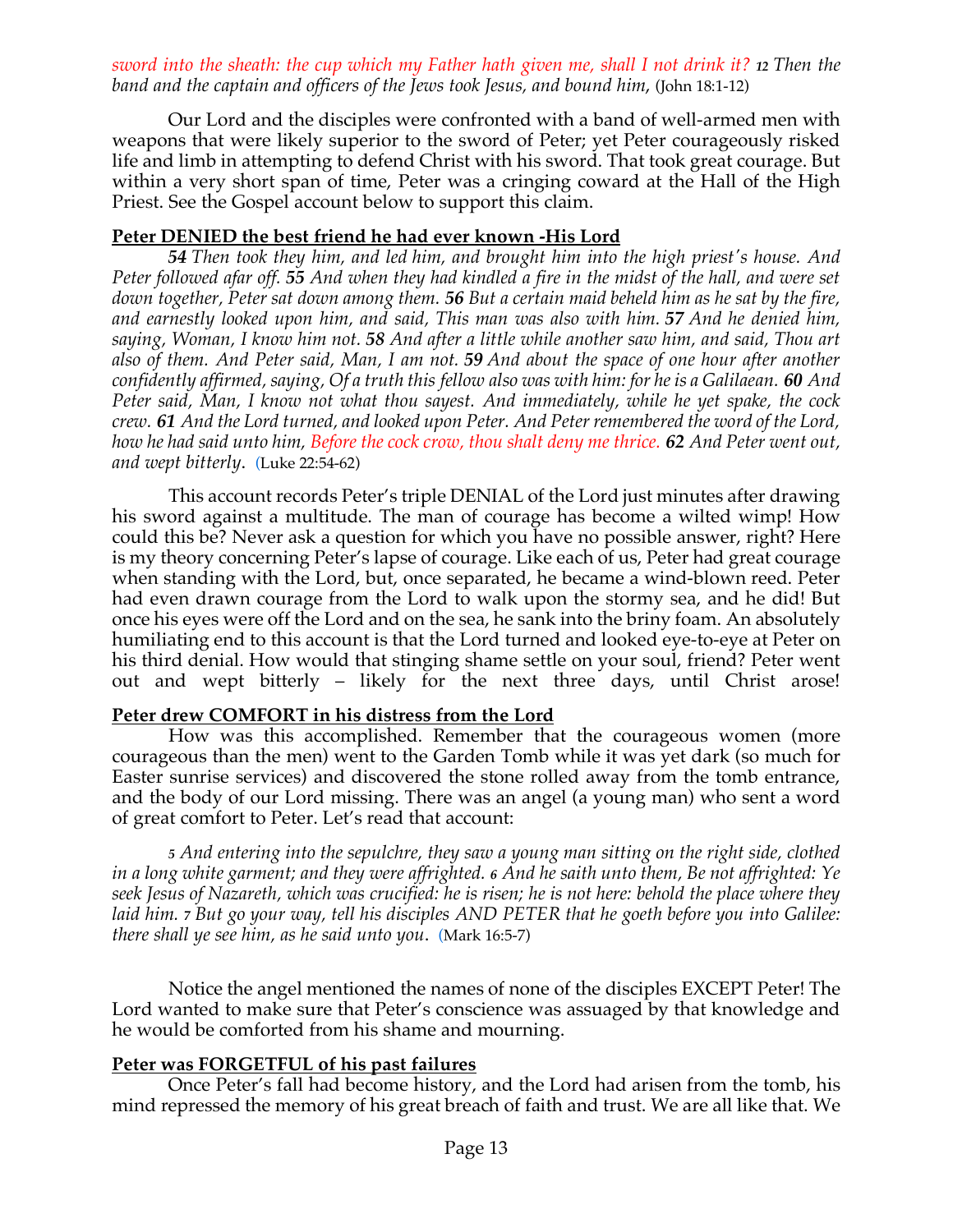pray the Lord to save us on the swirling waters of the sea but, once saved, we are again expert seaman and masters of our souls. Peter and the other disciples went to Galilee as instructed by the angel. But they also went fishing. They did not yet know the magnitude of their calling to "*Feed My SHEEP*!" They were hailed by a Stranger on the Shore! But that Stranger was the closest Brother, Friend, and Lord they could possible have. Christ comes to us in unsuspecting ways and times, too. He was preparing a breakfast for them. Has a pastor of your church ever prepared breakfast for you? But the Lord told the men *Bring of the fish which ye have now caught*. (John 21:10) He will prepare a place for us, but He does not desire us to come before Him empty handed, either.

*15 So when they had dined, Jesus saith to Simon Peter, Simon, son of Jonas, lovest thou me more than these? He saith unto him, Yea, Lord; thou knowest that I love thee. He saith unto him, Feed my lambs. 16 He saith to him again the second time, Simon, son of Jonas, lovest thou me? He saith unto him, Yea, Lord; thou knowest that I love thee. He saith unto him, Feed my sheep. 17 He saith unto him the third time, Simon, son of Jonas, lovest thou me? Peter was grieved because he said unto him the third time, Lovest thou me? And he said unto him, Lord, thou knowest all things; thou knowest that I love thee. Jesus saith unto him, Feed my sheep. <sup>18</sup> Verily, verily, I say unto thee, When thou wast young, thou girdedst thyself, and walkedst whither thou wouldest: but when thou shalt be old, thou shalt stretch forth thy hands, and another shall gird thee, and carry thee whither thou wouldest not. <sup>19</sup> This spake he, signifying by what death he should glorify God. And when he had spoken this, he saith unto him, Follow me*. (John 21:15-19)

There is much to be examined in the Greek text for finer points of meaning in the term 'lovest' as given here, but I do not desire to consume an overabundance of time in addressing that subject in the context of this sermon. Be it sufficient to observe that the Lord asked Peter, in the way to examine and provoke reflection of past failures, "*Lovest thou me more than these*? Peter's response was conspicuous in failing to address the full question '*more than these*.' It is true that our Lord knew that Peter loved Him, but questions often provoke a spiritual awareness that might go unnoticed if not asked. Our Lord plied Peter with the profound question three times. It is profound because that is the key to our relationship to Christ. "*We love Him because He first loved us*." See 1 John 4:19. But there was an additional and unavoidable dimension in this series of questions for Peter. On the third question, Peter was grieved to discover the Lord's point. Peter had thrice denied the Lord, and thrice been asked of love. The Lord then informed Peter what his end would be – crucifixion. But Peter never again wavered in courage once the Holy Spirit was given at Pentecost.

# **Peter was a man of JEALOUS disposition**

The Apostle John was the only disciple with the courage to stand with the women at the foot of the cross. That would have been considered dangerous in sympathizing with an enemy of the religious establishment – just as it would be today. Why did John have such courage? He was a youth full of the springs of life. He loved the Lord deeply and was beloved of the Lord. He needed not to be told by the Lord, as did Peter, to *Follow me!* John did so out of affectionate instinct. So, when the Lord told Peter, *Follow me*, John followed, too, out of a devotion that needed no coaxing.

*<sup>20</sup> Then Peter, turning about, seeth the disciple whom Jesus loved following; which also leaned on his breast at supper, and said, Lord, which is he that betrayeth thee? 21 Peter seeing him saith to Jesus, Lord, and what shall this man do? 22 Jesus saith unto him, If I will that he tarry till I come, what is thatto thee? follow thou me*. (John 21:20-23)

Our friend, Peter, was well aware of the great love our Lord had for John; so, like you and me are sometimes disposed to be, Peter's jealousy was aroused toward John. So,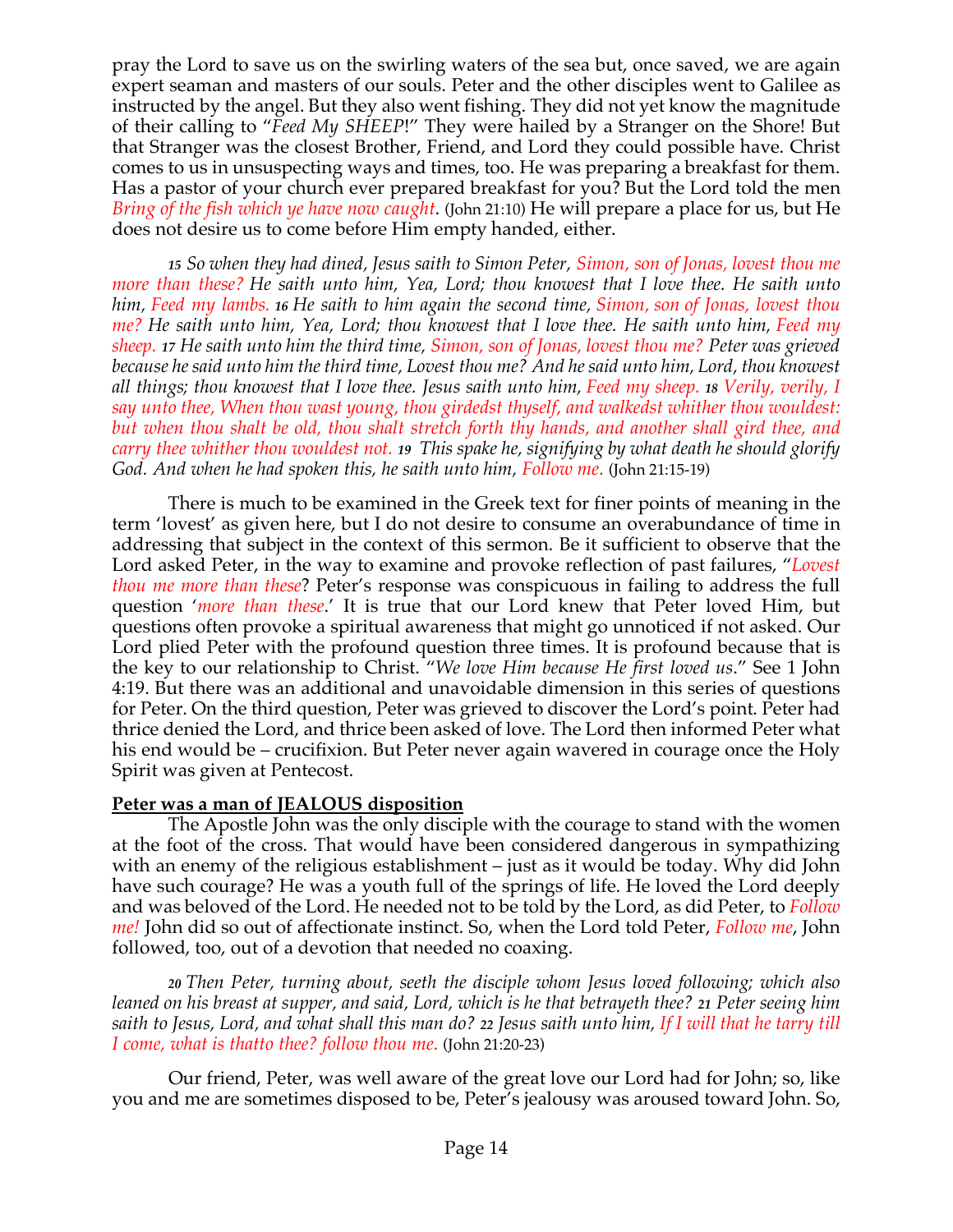he asked, "*Lord, and what shall this man do?*" Even in our churches, and ESPECIALLY in our churches, there arises conflicts on the smallest of matters that can divide a church. These arise out of jealousy regardless the arguments expressed. If we, as a church, are truly One in Christ, there can be no division since Christ cannot be divided against Himself. We each have a calling in Christ – often more than one talent is given for investment. It is only those gifts that the Lord has use of that we should employ in our callings. Whatever gifts the other members have is between them and their Lord. If we are unable to exercise our calling in love, it is likely that we have misunderstood the calling. Jesus counsels Peter to mind His own calling and leave that of others to Himself: *If I will that he tarry till I come, what is that to thee? follow thou me*.

Go thou and do likewise, my friends. Happy Easter. Because Christ is risen from His borrowed Tomb, so may we rise from our own borrowed tombs!

# *Sermon - Rev Jack Arnold - 2018*

#### *Church of the Faithful Centurion*

Today's sermon brought the Collect, Epistle and Gospel together and is partly contained in the forewords above.



Consider these words from the Collect:

… who through thine only-begotten Son Jesus Christ hast overcome death, and opened unto us the gate of everlasting life; We humbly beseech thee that, as by thy special grace preventing us thou dost put into our minds good desires, so by thy continual help we may bring the same to good effect…

In the Collect, we acknowledge God sent His Son to be our Savior. Think about that, the Creator, Lord and Master of the Universe sent His only Son to not only live amongst us and and

minister and guide us but to give His earthly life as a one time sacrifice for our sin that we might be accounted as perfect in out final accounting, the resurrection. Today is the day of His Resurrection, where we celebrate His triumphant return from his descent into Hell after he died on the Cross and battled Satan for our souls. Not a lot of people think about the suffering Christ endured on our behalf after His painful death upon the cross. When HE died His sufferings had only just begun as He descended into darkness itself, Satan's dominion to do battle with Satan for our souls. We do not know much about the particular details of that battle, but it is good enough for us to know that He triumphed and won our eternal freedom. He freed us from the shackles from Death. God valued His Son exceedingly, but consider then how much He loves us in turn to allow His Precious Only Begotten Son to die a painful death and to do battle with the Devil for our eternity.

The Collect also points out that we need God's special grace to prevent, that is to go before us, and to set good desires in our mind and overcome the natural evil desires. This is a point that not a lot of churches make these days as they have been overcome by the whims of the Word. We need His presence within our hearts and minds if we are to follow Him.

Jesus set an example of humility and patience, both exceedingly rare qualities in us. That example is extremely difficult for us to follow without God's help. This is the reason God sent the Holy Ghost to be here with us. The Holy Ghost was sent to us that we might have understanding, comfort, strength, perseverance, courage, inspiration; all qualities we lack without the help of God. With Jesus' sacrifice and the help of the Holy Ghost to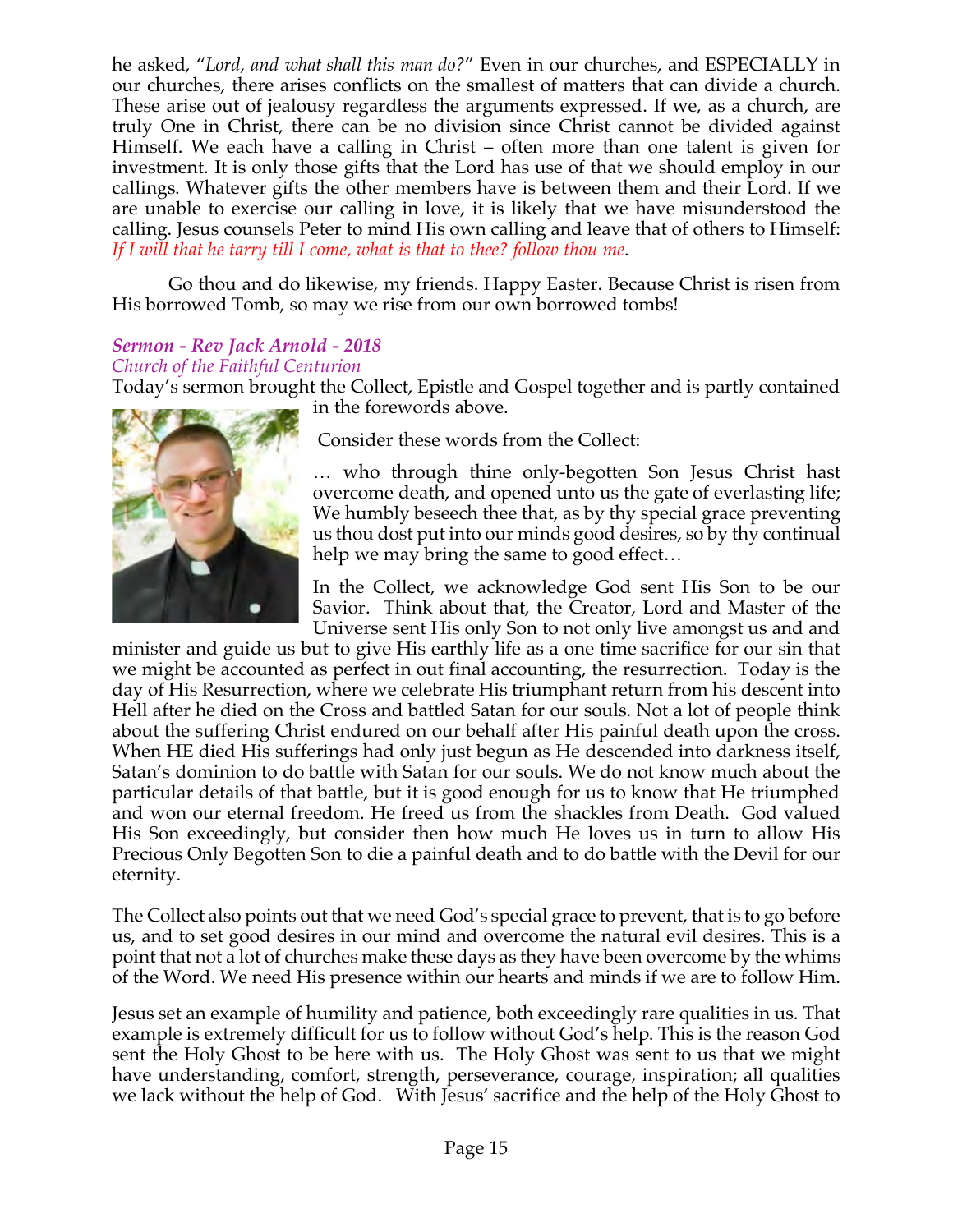follow Him, turning our backs on this world, we can be part of His resurrection. The resurrection itself sets a pattern that we should follow. We must first die, that is to stop our sinning, then rise again, that is to live, with humility and patience like the example Jesus set for us. We must resurrect our lives and transform them into something new. There was a reason why Easter was set in the springtime. Not only was it close to the actual time of His death and rising again, but it came at a time where the flowers bloomed anew, having been dead in winter, as Christ had been dead, and rose again, just as those flowers bloom again. This is very symbolic of His Death and Resurrection and it is no coincidence Easter happened during this time.

Jesus set the standard of obedience to God's will and He expects us to follow Him. His standard is an extremely difficult act for us to follow. natural inclination is not set to follow His will but ours. That is the main reason for the difficulty. It is hard! However, when you stop and think about what Jesus went through, is it as hard as His Trials and Death and Battling Satan? No matter who you are, the answer is never going to be yes. For no matter what bad times we go through, it is nothing compared to what He went through. And in the end, the path we must follow will still be easier than if we refuse to follow Him and try and forge our own path. We will be far happier if we follow his example and lead a righteous and steadfast life, full of grace and humility, as well as patience.

In our lives, it is important to think about Jesus' example that before we do what we want to do. Is what you are wanting in line with Jesus' message? Think about the answer. If you let the Holy Ghost in to your heart you will know the answer, you will know what you are supposed to do. You may not like it, but you will know it. Which is more comforting than the World's way, which seems to go off in every which direction, and they are never certain about anything. However, we can be certain about what we know, what believe and we can translate that certainty into our actions. This is because we follow the ultimate unwavering source of truth, God Himself.

Jesus knew what was coming, how much it would hurt both His Body and Soul as He went through with the crucifixion and subsequent descent in to Hell. Yet, He also knew this was God's Will that we might live. If He did this for you, how can you not follow Him wherever His Will takes you? If He was willing to do that for all of us, then how can we not repay Him to the best of our ability? His Sacrifice demands that we repay Him to the best of our ability, by the sheer nature of it; his perfection being offered in place of our imperfection.

These days people have forgotten how special Jesus's Death and Resurrection is to us. It is a sign of the times, perhaps maybe even close to the end times that Churches have fallen into apostasy and have in fact are even actively denying His Ministry, His Death and His Resurrection. Jesus commanded us to always remember His Death and Passion, that we might be partakers of His Heavenly Kingdom. If we do not remember His Death and Passion, can we truly be partakers of His Heavenly Kingdom?

I do not believe so, for He is asking us to act and if we do not choose to act for Him then we cannot be truly on His Side. It is not enough just to 'have' faith, we need to back our faith up with actions and choose to act For Him, to remember His Ministry, Death and Resurrection and do our best with the help of the Holy Ghost to follow the standard He set.

His example is one that is difficult to follow even with the help of the Holy Ghost, but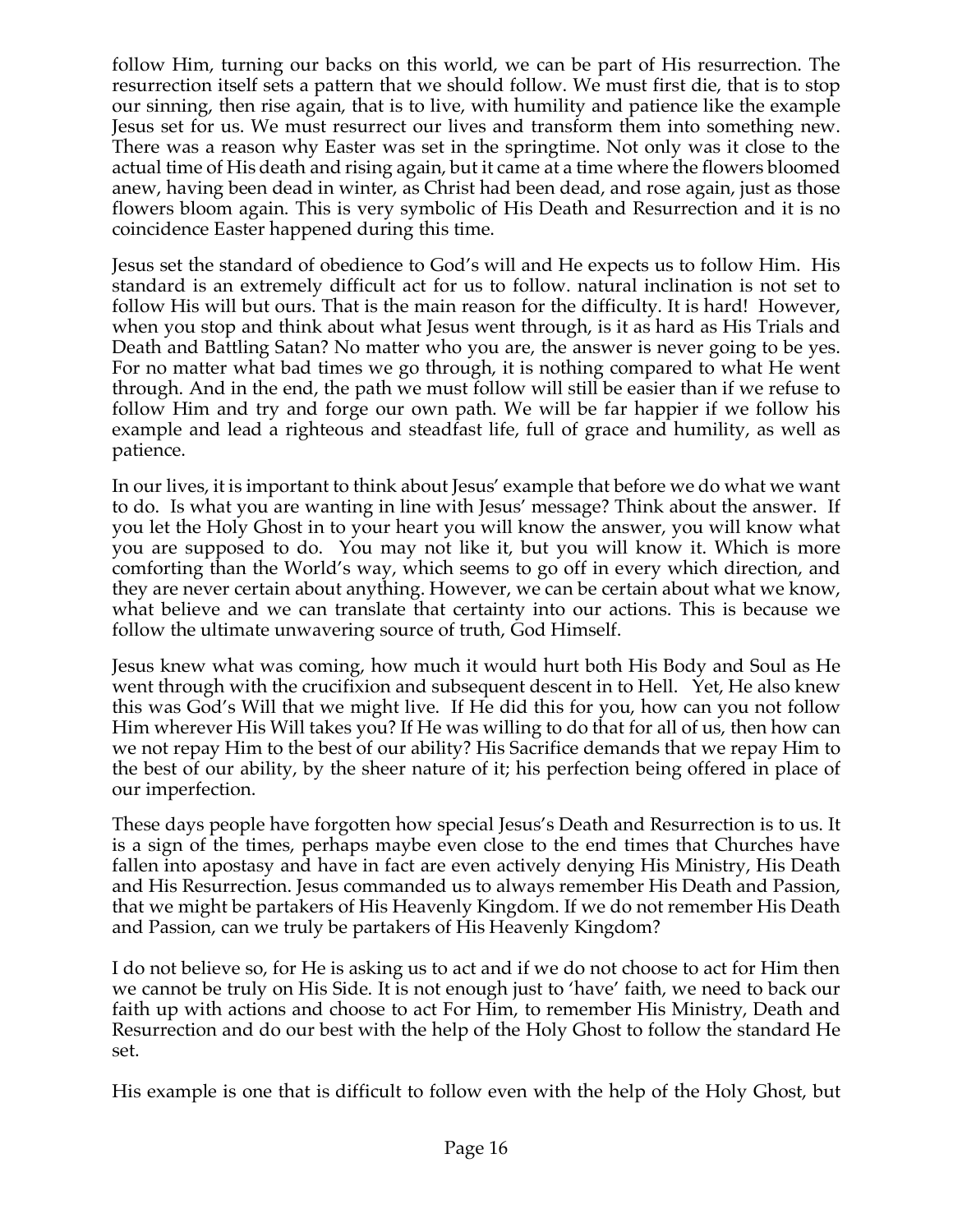impossible to follow without the help of the Holy Ghost. Our eternal life does not come to us for free. It was paid with the blood of God's only begotten Son. We have a debt to Him that we cannot even close to repaying, but we can start by choosing to follow Him each and every day. Where we fall short, we get back up the next day and do better than the previous day.

Let us remember His Example when times get harder and more difficult as it becomes closer to the end of this world and the beginning of our eternity with God. Let us act for Him and make it known that we reject mammon and embrace the example of Jesus Christ. We may lose friends and even some family as a result of standing with God, but I know the consequences for not standing with God are far worse than losing people in your life.

When the time comes, how will you ACT?

It is by our actions we are known.

# **Be of God - Live of God - Act of God**

# *Roy Morales-Kuhn, Bishop and Pastor - St. Paul's Anglican Church - Anglican Orthodox Church*

Bishop Roy is pastor of the biggest AOC parish West of the Mississippi and is in charge of the Diocese of the Epiphany, as well as the Missionary Diocese of the Caribbean, Central and South America.

> **Easter Sunday** *The Gate of Everlasting Life* 1 April 2018, AD Colossians 3:1-4 • John 20.1-10



Easter Sunday. *The Collect.*

**LMIGHTY** God, who through thine only-begotten Son Jesus

**A LMIGHTY** God, who through thine only-begotten Son Jesus **Christ** hast overcome death, and opened unto us the gate of everlasting life; We have the later of the death of the death of the set of the death of the death of humbly beseech thee that, as by thy special grace preventing us thou dost put into our minds good desires, so by thy continual help we may bring the same to good effect; through the same Jesus Christ our Lord, who liveth and reigneth with thee and the Holy Ghost ever, one God, world without end. *Amen.*

¶ This Collect is to be said daily throughout Easter Week.

On that first Easter morning all the foreshadowing prophecies were fulfilled about the coming Messiah. These prophecies that pertained to the Living Sacrifice, the Lamb of God, who would be slain for the sins of the world. And yet he would not see corruption, he would not molder in the grave. He would rise again, as he even said, after three days. The story of Jonah, a foreshadow of Christ death, burial and resurrection, three days in the belly of the great fish, comes back from what would have been certain death. The difference of course, Christ did die. The evidence was the blood and water that flowed from his side when the soldier pierced his side with the spear. Again, an indication of death, the heart being stopped, the blood separated from the serum. A sure sign that the body had expired. Christ had not fainted. He did not swoon as some have later posited. He was dead. And yet from this death he arose. He was and is victorious over death. He overcame it and so will we who are his believers. Each and every Sunday is a celebration of this triumph. In the early church it was this Sunday, Easter, that new converts were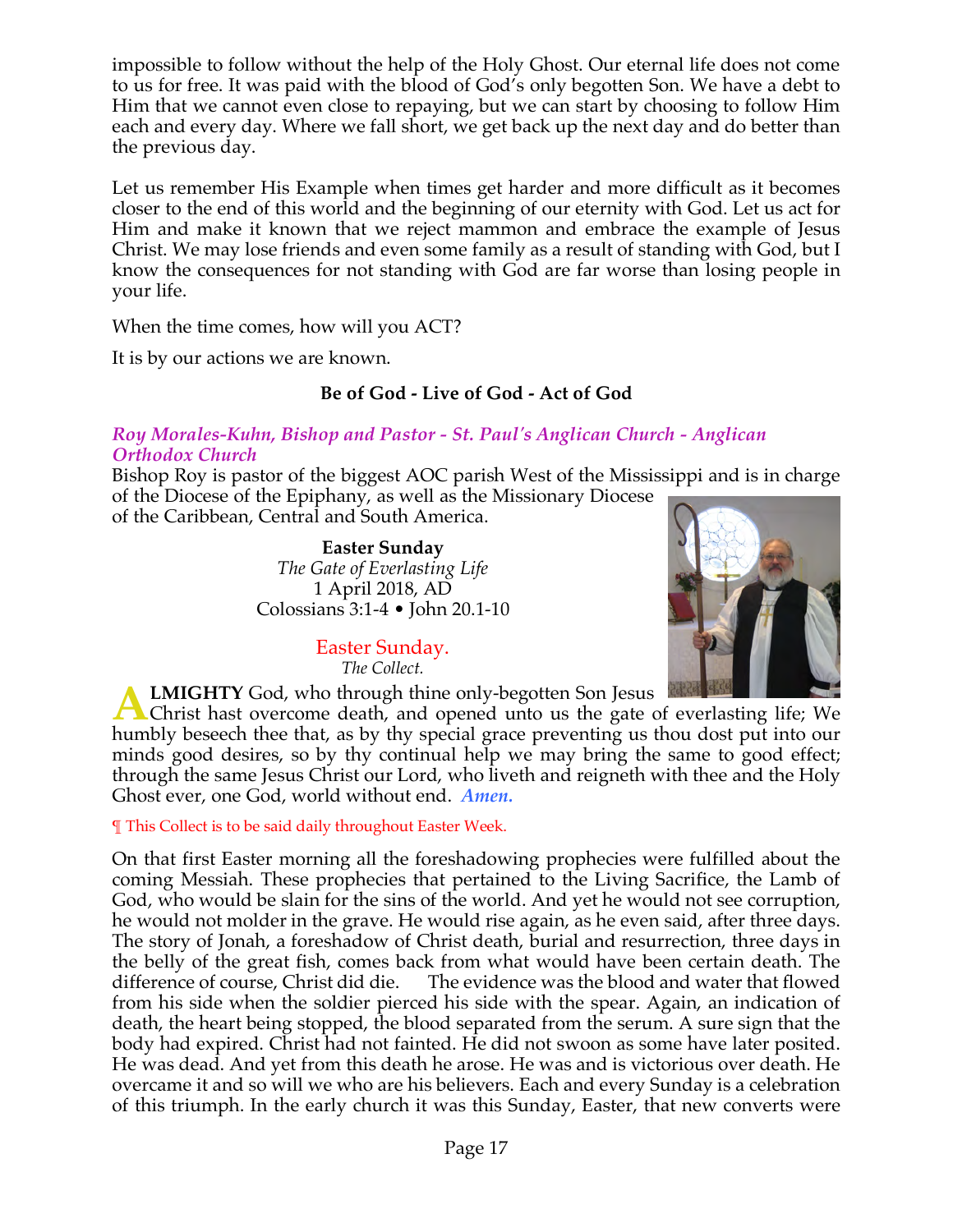baptized into the church. It was this that the great promise of life over death was clearly taught.

As the disciples went back to their homes that Easter morning they were most likely amazed, confused, maybe even scared. They did not know what to do next. It is interesting that Jesus had told his disciples that he would rise again, that he would come back from death, that even being laid low for three days, he and he alone would conquer death; and yet they were confused. A lot had happened in the week from Christ triumphal entry to Jerusalem to his brutal death on the cross, the disciples were certainly dazed and confuse. If you continue to read the rest of the twentieth chapter of John you will see that Jesus will reveal himself to his followers. They finally realize that Jesus was telling the truth, he did indeed return from the dead. He indeed rose again.

We will see over the next 40 days, with Christ Jesus revealing himself to his followers and some 500 others, a clear message will be forth coming. Christ filled in the details the disciples had forgotten about concerning his first Advent. He will explain what was to come. And most importantly there will be this witness to his resurrected body, a fact that will cause people to willing die when they are forced to make a choice between the risen Christ and a pagan god/government or any other adversary. It is this faith, once delivered, that will continue to spread around the region, the Mediterranean, and eventually to the whole world, that Christ is the only Way. He is the only Way to the Father, no one comes to the Father, but by Jesus.

Let us reflect on the passage from Paul's letter to the church at Colossi where Paul continues this world mission concept.

**F** ye then be risen with Christ, seek those things which are above, where Christ sitteth **IF** ye then be risen with Christ, seek those things which are above, where Christ sitteth on the right hand of God. 2 Set your affection on things above, not on things on the set of the set of the set of the set of the se earth. 3 For ye are dead, and your life is hid with Christ in God. 4 When Christ, who is our life, shall appear, then shall ye also appear with him in glory.

If we turn our eyes upon Jesus, if we meditate, read, search the Word of God, the Bible for the meaning of this wonderful Day, then the things of earth will grow strangely dim. Let us be dead to the cares and worries of this life, let us be hid in Christ. Because Christ is our life and in him shall we appear in glory.

What a wonderful promise.

Let us pray:

**LMIGHTY** God, who through thine only-begotten Son Jesus Christ has overcome **ALMIGHTY** God, who through thine only-begotten Son Jesus Christ has overcome death, and opened unto us the gate of everlasting life; We humbly beseech thee that, as by thy special grace preventing us thou dost put into our minds good desires, so by thy continual help we may bring the same to good effect; through the same Jesus Christ our Lord, who liveth and reigneth with thee and the Holy Ghost ever, one God, world without end. *Amen*

**HRIST** our Passover is sacrificed for us : therefore let us keep the feast, Not with the **CHRIST** our Passover is sacrificed for us : therefore let us keep the feast, Not with the loaven, neither with the leaven of malice and wickedness : but with the unleavened bread of sincerity and truth. (1 Cor. v. 7)

**CHRIST** being raised from the dead dieth no more : death hath no more dominion over him. For in that he died, he died unto sin once : but in that he liveth, he liveth over him. For in that he died, he died unto sin once : but in that he liveth, he liveth unto God. Likewise reckon ye also yourselves to be dead indeed unto sin : but alive unto God through Jesus Christ our Lord. (Rom. vi. 9)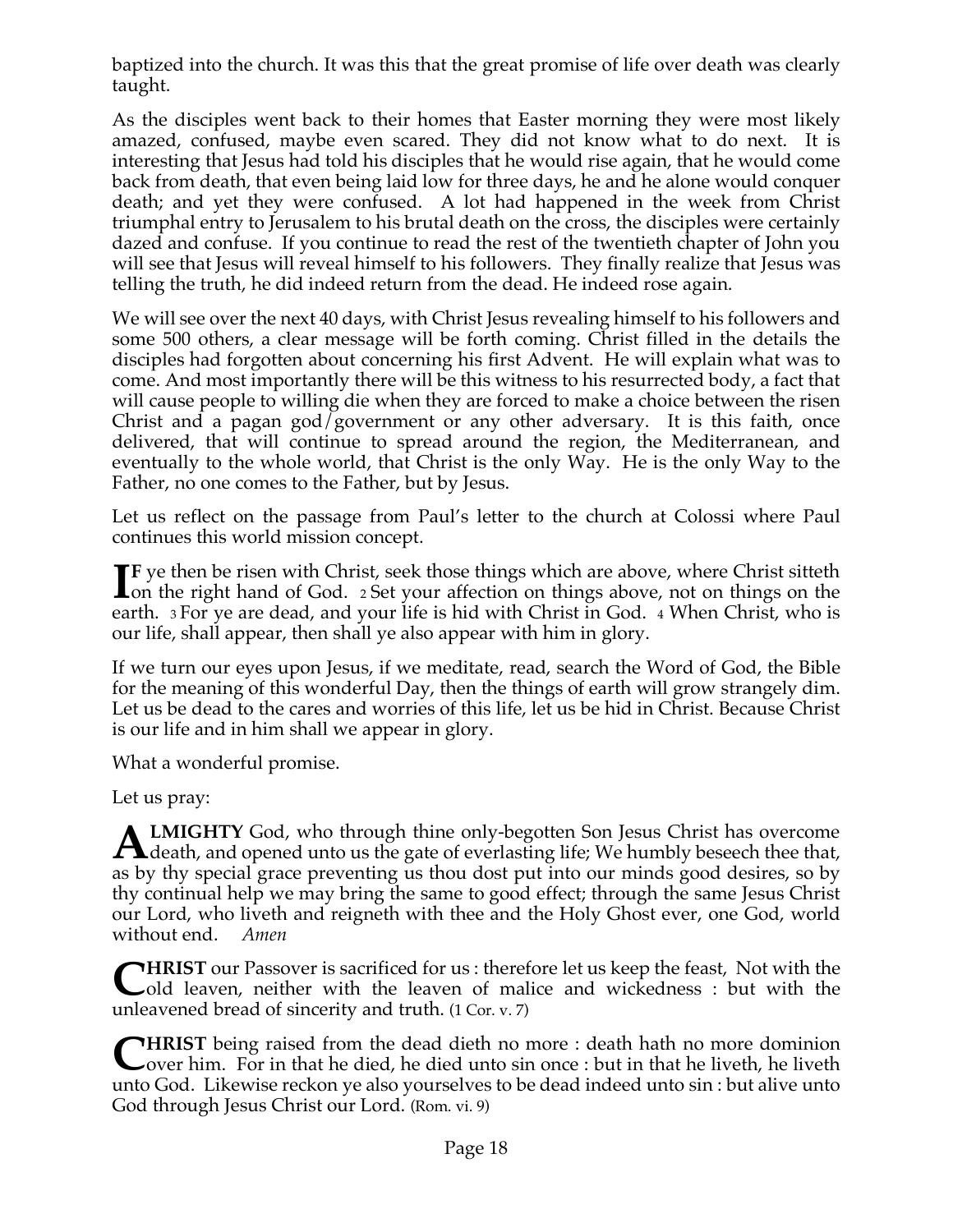**HRIST** is risen from the dead : and become the first fruits of them that slept. For **CHRIST** is risen from the dead : and become the first fruits of them that slept. For since by man came death : by man came also the resurrection of the dead. For as in Adam all die : even so in Christ shall all be made alive. (1 Cor. xv. 20)

**LORY** be to the Father, and to the Son, and to the Holy Ghost As it was in the **GLORY** be to the Father, and to the Son, and to the Holy Ghogenning, is now, and ever shall be, world without end. *Amen*.

**HE** peace of God, which passes all understanding, keep your hearts and minds in the knowledge and love of God, and of his Son Jesus Christ our Lord: and the blessing of **L** knowledge and love of God, and of his Son Jesus Christ our Lord: and the blessing of God Almighty, the Father, the Son, and the Holy Ghost, be amongst you, and remain with you always. *Amen*

✟

# *Rev Bryan Dabney of Saint John's Sunday Sermon*

We are fortunate to have Bryan's Sunday Sermon. If you want people to come to The Truth, you have to speak the truth, espouse the truth and live

the truth. This is really a good piece and I commend it to your careful reading.

#### **Easter Sunday**

Prior to his betrayal and arrest by the temple authorities, our Lord spoke to the disciples of his coming crucifixion and death as well as his resurrection from the dead with these words: Verily, verily I say unto you, That ye shall weep and lament, but the world shall rejoice: and ye shall be sorrowful, but your sorrow shall be turned into joy (St. John 16:20). His disciples did



not fully grasp what was about to happen to him. While they had followed our Lord throughout his earthly ministry and had witnessed his miraculous works; they were to experience another— his resurrection from the dead.

The importance of the resurrection is clear. It is the chief tenet of biblical Christianity as it binds the others together into one complete package. Both the Apostles' and Nicene Creeds— which we recite in our liturgies of Communion and Daily Morning and Evening Prayer— affirm this important principle as integral to the Christian faith. For, after all, it is through this tenet that God will one day bring to fruition his work of redemption and deliverance for all who believe on his only begotten Son. Let us now consider what the Scriptures have to say about the resurrection to life.

Job spoke of the resurrection of the body when he said, *For I know that my redeemer liveth, and that he shall stand at the latter day upon the earth: and though after my skin worms destroy this body, yet in my flesh shall I see God: whom I shall see for myself, and mine eyes shall behold, and not another; though my reins be consumed within me.* (Job 19:25-27) Job was a man beat down and oppressed by Satan. The devil turned all he had into ruin and even had his wife and friends joining in to pounce upon his character. In spite of all they leveled at him, Job was given by inspiration to proclaim the coming of God upon the earth and that he would see him in a new body— a resurrection body.

King David was also given of the Holy Ghost to write, *I have set the LORD always before me: because he is at my right hand, I shall not be moved. Therefore my heart is glad, and my glory rejoiceth: my flesh also shall rest in hope. For thou wilt not leave my soul in hell; neither wilt thou*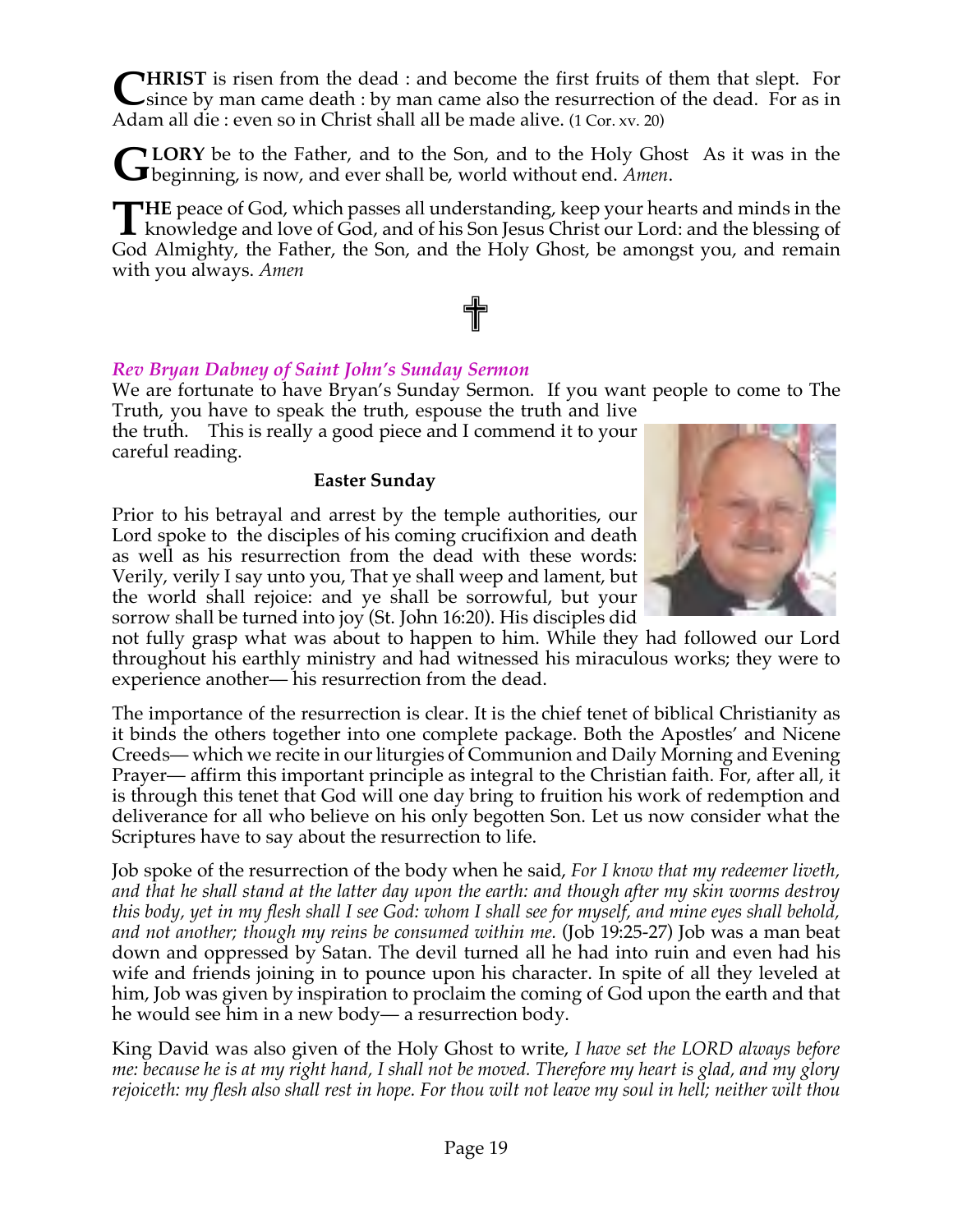*suffer thine Holy One to see corruption. Thou wilt shew me the path of life: in thy presence is fulness of joy; at thy right hand there are pleasures for evermorel (Psalm 16:8-11) David tells us* that there is life everlasting, and that it will be pleasurable. He spoke not only of our Lord being raised from death to life, but that he too would experience the same and so enjoy the fulness of God's presence as one who was raised from death to life. Jesus said that he came into the world so that all who would believe on him might have life and have it in abundance (St. John 10:10). This passage refers to more than just a mortal life, but a new life of an everlasting nature.

The prophet Isaiah was inspired to pen the following message to the children of Israel regarding their national resurrection as well as the coming resurrection of all who are of the true faith in Christ: *Thy dead men shall live, together with my dead body shall they arise. Awake and sing, ye that dwell in dust: for thy dew is as the dew of herbs, and the earth shall cast out the dead.* (Isaiah 26:19) As national Israel would be resurrected, so too will the Messiah also arise from death to life eternal.

And our Lord affirmed this when he said, *Verily, verily, I say unto you, He that heareth my*  word, and believeth on him that sent me, hath everlasting life, and shall not come into *condemnation; but is passed from death unto life. Verily, verily, I say unto you, The hour is coming, and now is, when the dead shall hear the voice of the Son of God: and they that hear shall live. For as the Father hath life in himself; so hath he given to the Son to have life in himself; and hath given him authority to execute judgment also, because he is the Son of man. Marvel not at this for the hour is coming, in the which all that are in the graves shall hear his voice, and shall come forth; they that have done good, unto the resurrection of life; and they that have done evil, unto the resurrection of damnation.* (John 5:24-29)

The apostle Paul informs us that our Lord not only arose from the grave, but he did not leave the lower world alone, when he ascended up on high, he led captivity captive, and gave gifts unto men. (Ephesians 4:8) This is the foretaste of the blessed hope which all faithful Christians are praying for and which helps us walk in spiritual comfort even in the worst of conditions.

Daniel was given to prophesy in like manner to Isaiah when he wrote: *And at that time [the great tribulation] shall Michael stand up, the great prince which standeth for the children of thy people: and there shall be a time of trouble, such as never was since there was a nation even to that same time: and at that time thy people shall be delivered, every one that shall be found written in the book. And many of them that sleep in the dust of the earth shall awake, some to everlasting life, and some to shame and everlasting contempt.* (Daniel 12:1-2) Daniel spoke of the very same resurrection of which our Lord spoke in John 5.

The two-fold nature of those aforementioned Old Testament passages concerning the resurrection were meant to provide comfort to the children of Israel during the dark times of their captivity and dispersion. They were also meant to point them to the coming of the Messiah. Consider Peter's message to the people at Pentecost when he proclaimed that the Messiah was Jesus of Nazareth. *This Jesus hath God raised up, whereof we all are witnesses... Therefore let all the house of Israel know assuredly, that God hath made that same Jesus, whom ye have crucified, both Lord and Christ*. (Acts 2:32, 36)

But the apostle was not done. After he had pricked their hearts, the people asked what they should do, to which the apostle responded, *Repent, and be baptized every of you in the name of Jesus Christ for the remission of sins and ye shall receive the gift of the Holy Ghost. For the promise is unto you and to your children, and to all that are afar off, even as many as the Lord our God shall call.* (Acts 2:37-39) God's intention from the beginning has been to save those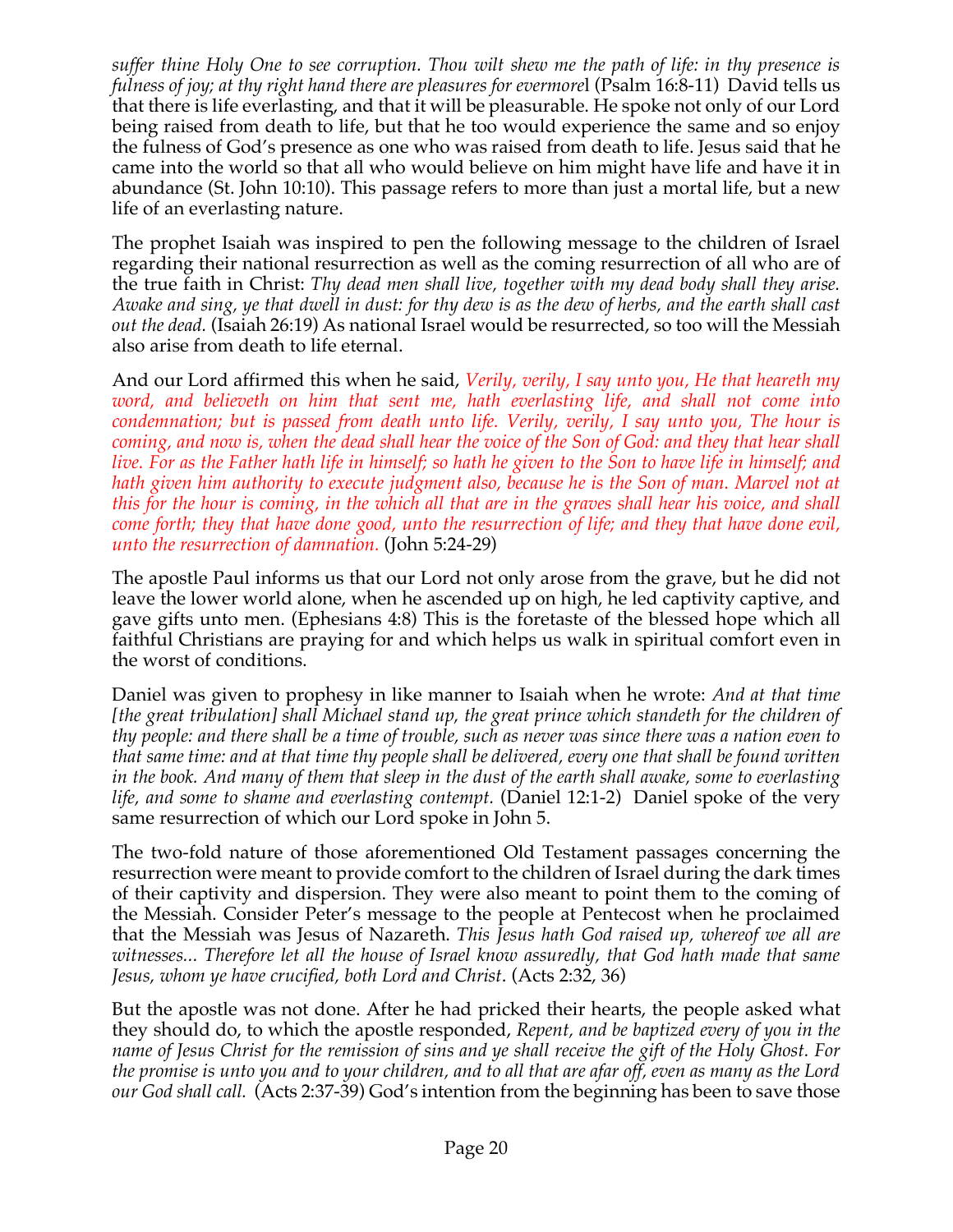who will respond to his calling. Even as he intends to one day save a remnant out of national Israel, so too does he intend to save his elect from every nation for as the apostle Peter also preached, *Of a truth I perceive that God is no respecter of persons: but in every nation he that feareth him, and worketh righteousness, is accepted with him*. (Acts 10:34-35)

Every human being throughout history even unto today must come to terms with the fact that they will face death. It is not a case of IF but WHEN. Sadly, there are a host of folks today who are not at all comfortable with their coming demise. As Paul noted in his first epistle to the Thessalonians, *But I would not have you to be ignorant, brethren, concerning them which are asleep, that ye sorrow not, even as others which have no hope.* (4:13) Those which have no hope are people who die without Christ. The Christian HAS hope because he or she has been saved via our Lord's sacrificial act. That is why God's plan of redemption included the resurrection. Jesus Christ had to suffer and die in our place— to take our punishment and bear our iniquities on that rude cross— in order to serve as our redeemer-kinsman. He died so that we might live. His resurrection then is proof positive that we too will one day be resurrected in a body that will be like his resurrection body. We will live again, and not simply exist as disembodied spirits.

In Chapter 15 of First Corinthians, the apostle Paul supplied believers with an explanation of the resurrection. Consider these verses: *But now is Christ risen from the dead, and become the firstfruits of them that slept.* (v.20) The Christian's body sleeps in the earth while his or her soul is present with the Lord just as our Lord's body slept in the tomb before his resurrection.

For since by man came death, by man came also the resurrection of the dead. *For in Adam all die, even so in Christ shall all be made alive. But every man in his own order: Christ the firstfruits; afterward they that are Christ's at his coming*. (vv.21-23) The reference to Adam as the first man is clear enough in that on his account we were dead to God before we came to Christ. We were by nature children of wrath and not fit for the means of his grace. (Ephesians 2:3) We had to be made right with God first and that could not be accomplished by our own meager efforts. Therefore, what men are unable to do for themselves, Christ Jesus has done for us in his propitiatory work on the cross. Now, all a person need do is come to him in repentance and accept him as their Saviour and Lord. Such a one need bring only their sins and not their works, because there are no works of justification on the part of mortals that could atone for their sins.

So, it stands to reason all who would come to Christ must believe on him as the Messiah, the Prince of Peace and the Author and Finisher of their faith, whose single work of redemption paid our sin debt forever. That is why we ought to come humbly seeking his pardon. For only after we have received his free gift of grace will our works then be acceptable in his sight.

The resurrection of our Lord distinguishes biblical Christianity from all other religions so-called. It is a promise which has been fulfilled in part and whose completion will mark the end of the story of this ordeal we call human history apart from God. It reveals the love that God has for his own, and that love is predicated on the sacrifice of his only begotten Son. Therefore, let all regenerated souls turn away from sin and degradation, and look forward to a new life in God's coming kingdom. While it is true, *We shall not all sleep, we shall all be changed*. (I Corinthians 15:51) Still, for those of us who do pass from this life, we too shall experience the joy of the resurrection on that day when our Lord returns. May it please our good and gracious God to bless you with that resurrection unto everlasting life and joy in his coming kingdom.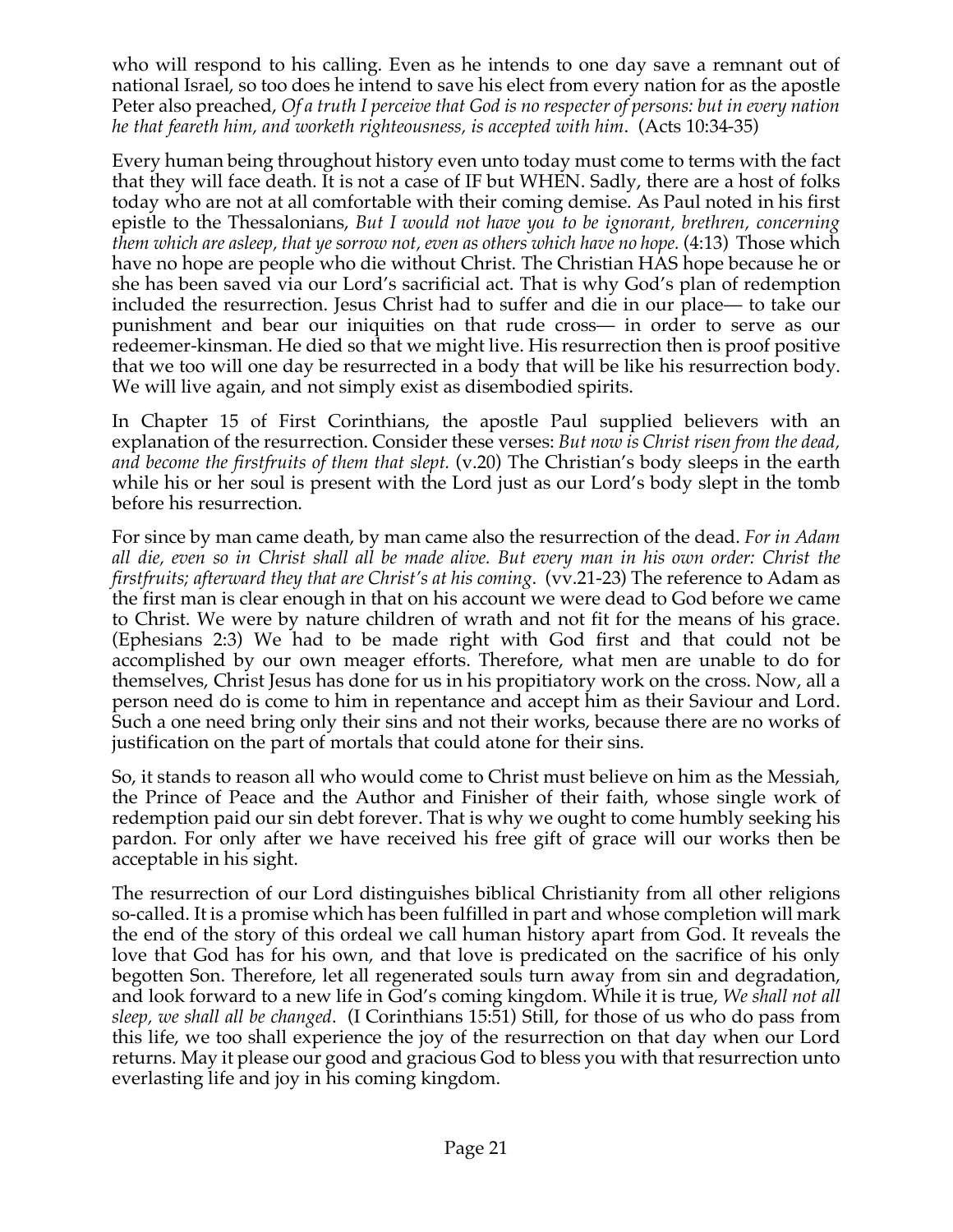Let us pray,

**ATHER**, deliver us from the anxious cares of this life, and assist us as we prepare ourselves for the joys that are before us in your coming kingdom; and this we ask in the name of him whose resurrection from the dead opened to us the way of life everlasting, even Jesus Christ our Lord. *Amen*. **F**

Have a blessed week, Bryan+

# *People in our Prayers* - http://faithfulcenturionprayerteam.blogspot.com/ **Why? Prayer is an extremely important activity.**

It is not that God knows not our needs, for He surely does. Yet, Jesus commanded us to ask God for those same needs. In addition to the obvious of asking God for help, offering thanksgiving and the like, prayer helps us focus our thoughts on how we might do God's work.

The Prayer Team of the Anglican Orthodox Church was established to help our members and fellow Christians pray for those in need and to give thanks as well for the blessings we have been granted.

## **Who can be on the list? Do I have to be a member of the Anglican Orthodox Church to be prayed for?**

No! The only qualification to be on the list is that you want our prayer team to pray for you. We are Christians and are happy to pray for you, no matter who you are. If you want help from God, you are our kind of people.

# **What is the commitment from the prayer team?**

Each member of the team will pray for the desired outcome at last once per day.

# **How do I get myself or someone else on the prayer list?**

You can email one of the prayer team leaders: Jack - jack@faithfulcenturion.org or Dru dru@ faithfulcenturion.org, or call the office at (619) 659-3608 or fill out a prayer card at your church.

# **What should I ask for?**

Depends on what you want. Some people merely want God to be asked to heal their ills and be mentioned by their first name, others want a specific outcome and / or have more of their personal information known to the team. Ask for what you want. It is your desire and need for prayer the team is attempting to meet. For typical examples, see the list below.

# **Updating the Team**

If you are on our prayer list, or if you have submitted a person that you have asked us to pray for, please update one of the team members or Hap in person, by telephone or email. It helps to be able to pray specifically for these individuals including their specific needs; plus if they get better, it is our happy duty to give thanks!

Please note that on the yellow (maybe green or orange if you get an old one) cards at church, you can ask that those to be prayed for have their names disseminated to the prayer team. Those names will be said in church and appear here. Or, you can ask that their names and purpose be kept confidential, then only Hap will know to pray for them.

## *Prayer List Notice – If you have someone on the prayer list and their needs have changed, please let us know. We'd like to update our prayers to reflect the need and most important to give thanks!*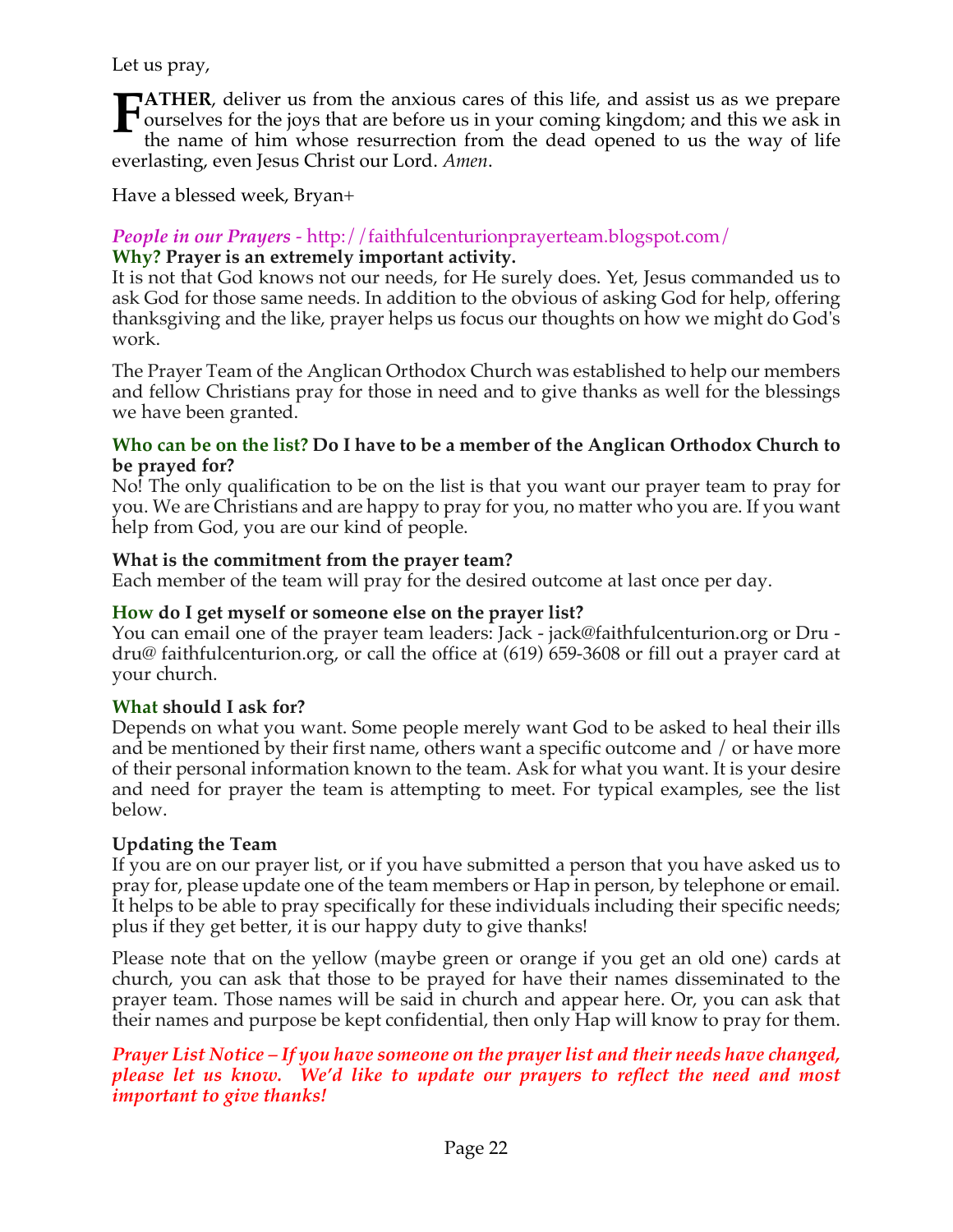# *Travel*

- *Shamu, Zachary, Aaron and Nadia* are on travel to visit Shamu's mother in London who is having health and mental difficulties; please pray for safe travels for them and the Holy Ghost's guidance in dealing with and hopefully helping Shamu's mother.
- *Tricia* is on travel.
- *Skyler, Marc and Anthony* are on travel to the British Virgin Islands for work. Pray they have a safe travel and a productive time there.
- *Hap, Jack, Hope, TW, Paul* and others are traveling this week to Dallas for the midyear meeting of the Organization of Flying Adjusters.

# *Move*

*The Thomas Family* are now in Virginia on what was to be a headquarters tour. Pray for peace of mind for Kurt and for Mary and the kids.

# *Immediate Prayer Please*

- *Ken Harris* lost his wife Carol in December after many many years of happy marriage and is really lost and unable to regain his place here on earth. Please pray that he will be able to adjust to her passing and concentrate on those things which he needs to do in order to be an effective and useful member of society here and now. He has much left to do here and right now, he just cannot see his way clear to doing those things. Please pray he will look to God for solace and help at this time of need.
- *Evelyn*, an 88 year young woman recently experienced a TIA affecting her sight, speech and walking. Please pray for God to guide those treating her and for her to let God carry her worry.
- *Tricia* broke her left arm and it seems to be recovering slowly. Please pray God will enter in to her, help her to regain range of motion in her arm so that she will not require surgery. She would appreciate your prayers for healing and patience.
- *Chelsea Brown* has need of God's strength and guidance for her, her daughter Lauren and those around her. Her life has been in turmoil for the past two years. Chelsea was in an accident which left her without the use of her right arm for almost two years, though after two surgeries it is back, her daughter has had three sets of lung blood clots, dropped out of college and lost her job and car due to another accident. Things are very bad for them, they need housing as they are about to be evicted from their current apartment. Please pray that God will give them the direction and strength they need and that the government officials in Raleigh will see clear to provide housing.
- *Dakota* had to be life flighted from Enterprise to Birmingham, Alabama. He is having seizures. Please pray for peace of mind and soul for Dakota and his family and for inspiration and understanding for the medical team treating him that they might find a solution to the seizures.
- *Ron Cole Klages* is a patriotic former Marine who has debilitating blood clots pursuant to cancerous growths on his liver and unknown other places. Please pray for the medical team treating Ron that they might pay attention, do their very best and be open to God's guidance.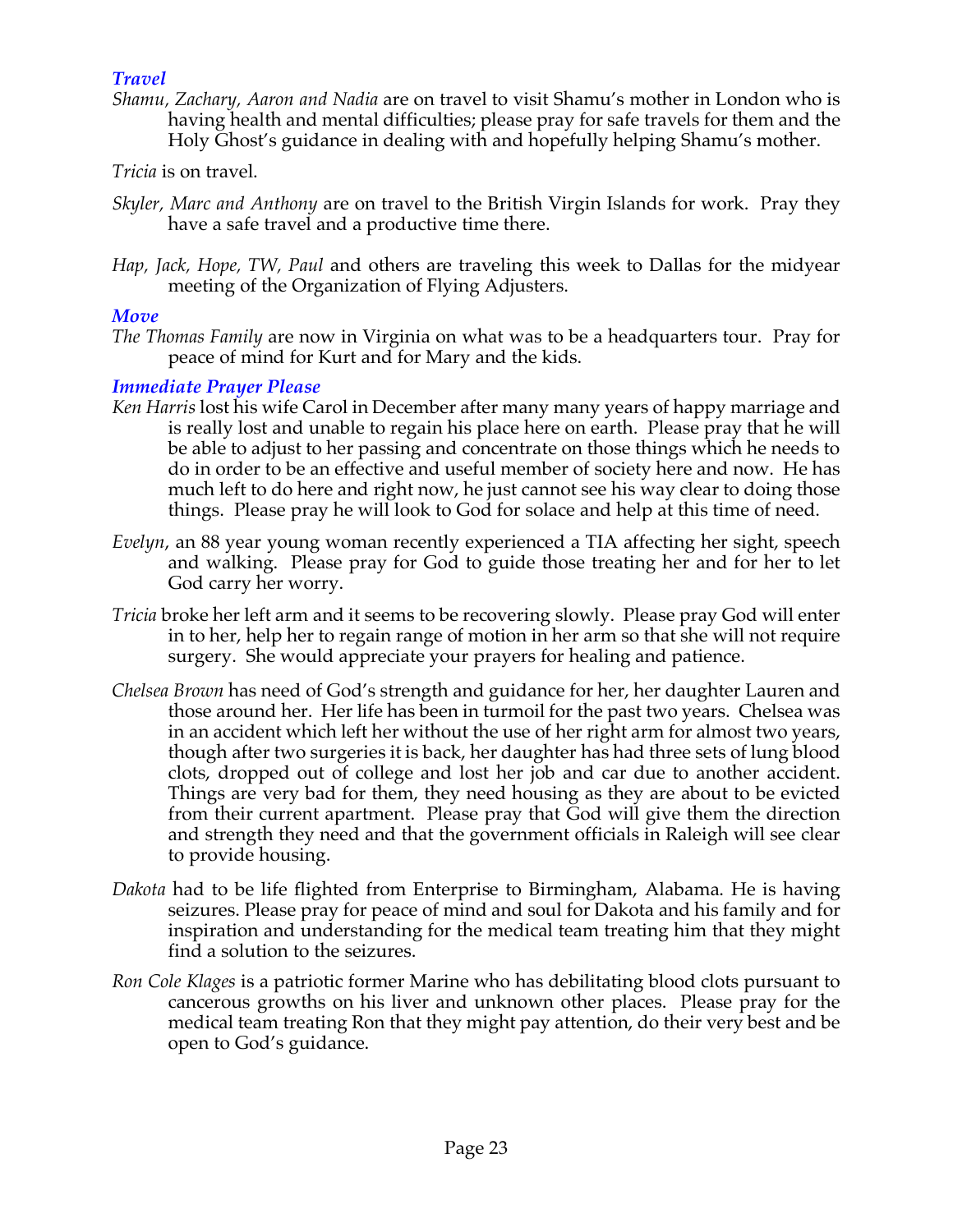- *Jill* was on life support; her family members traveled a great distance to see her and returned home safely. Jill's condition improved to critical, but needs your prayers to continue her recovery.
- *Samson Hendrik* has prostate cancer and his kidneys are not working. Pray our Lord Jesus Christ will be close to him and his family of friends during this illness.

# *Ordination*

*Rev Stephen Cooper* of the Church of the Redeemer in Fairbanks, Alaska, was ordained to

the office of Priest in the Anglican Orthodox Church Sunday, 25 March 2018 by Bishop Jerry L. Ogles. Please give thanks for Rev Cooper's commitment to this office and for strength and guidance as he performs in it. For the foreseeable future he will report directly to Bishop Ogles.



# *Departed*

*Claudia Jean Ryan* left for home early the morning of 23 March 2018, after a short and hard battle with cancer which began on 2 January 2018. Claudia and her husband Al, an Anglican Deacon, have great faith, strong will and trust in the Lord. They ask you give thanks for her time here on earth and a safe passage from the Shadowlands to home. Pray for comfort and strength for her family who of necessity remain behind.

# *Nearing the end of their time here on earth*

*Amos Dweh* the Bishop of Liberia is critically ill. He is a long standing minister of the Anglican Orthodox Church and preparing to meet the Lord. Please pray for comfort for his family and especially his son Benjamin. This picture was taken when he was in Statesville at St. Peter's Anglican Church the church of the AOC National office after he was consecrated as a Bishop.

# *In need of a miracle or understanding of God's Plan*

- *Doug Lambert* has been battling sepsis of unknown origin. For twelve weeks they have not been able to find the source of the problem. He is very weak and concerned that no one can find the reason for the infection. He asks that you pray for the medical team treating him to do their best, to be open to God's guidance and for him to keep his trust in the Lord and not worry.
- *Neal* has heart problems and is very weak, he also has COPD, kidney problems, his potassium is too high, he came back from the point of death. He is now home and permanently on oxygen. He is doing well, for that he and his family are grateful and ask your thanksgiving prayers. More importantly, please pray Neal will accept salvation through our Lord and Savior.
- *Paul* is in hospice and ready to meet His Lord. Please pray for Paul as he prepares to go home to be with his family who have gone before him. Pray for the faith of his family to build and the transition to be good.
- *Dot* is an elderly woman with liver cancer. Please pray for Dot as she prepares to go home to be with her family who have gone before her. Pray for the faith of her family to

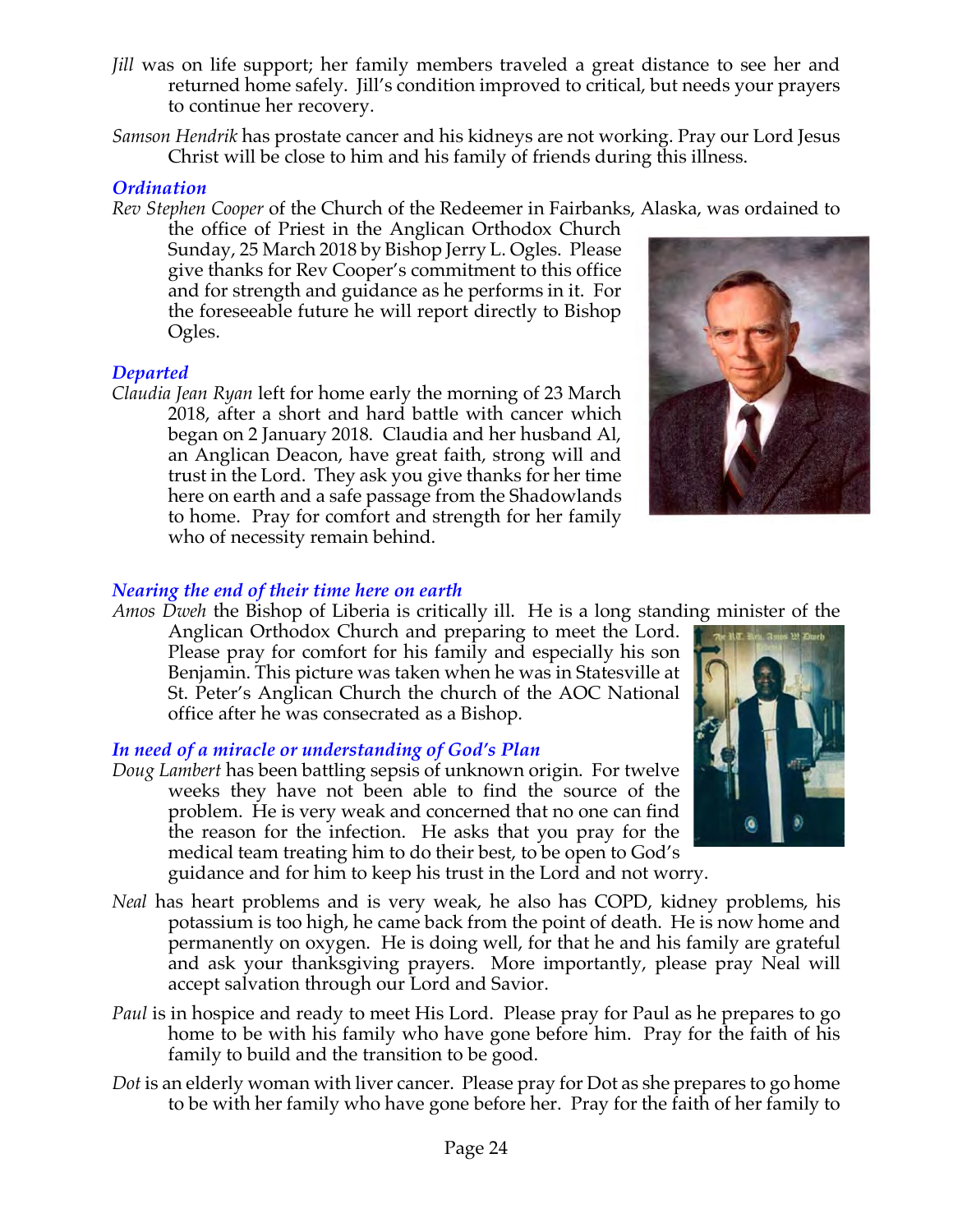build and the transition to be good.

- *Mrs. Tiffany (90)* has chosen to refuse extraordinary care as it will not gain much earthly time. The Tiffanys have been together for a long, long, long time. Pray for Mrs. Tiffany and her husband as together they begin this Journey to be with their Lord.
- *Saundra* is in ICU with congestive heart failure after a heart operation. She is aged and frail. Saundra is near the end of her time here on earth. Please pray for comfort, understanding, strength and guidance for Saundra and her family who will of necessity remain behind. Pray for the love of God to stay foremost in their hearts.
- *Polly* is in hospice care with dementia and spinal stenosis. Please pray for her as she prepares to go home to be with her family who have gone before her. Pray for the faith of her family to build and the transition to be good.
- *Ron* had a Heart Attack, at the hospital he found out he also has Kidney Cancer. He is a man of faith and is in need of prayer for his health and that the Lord will provide strength for his family.
- *Kathy Cox Merritt* has been receiving Chemo and 12 November 2016, had bowel resection surgery and was given a very bad prognosis. Kathy just retired as an RN in Orthopedics at a local hospital; sometimes a little medical knowledge can be dangerous to the patient but she remains positive. Please pray for Kathy's healing and peace and comfort for her and her family, both spiritually and physical
- *Krysti* is off life support and able to talk, please give thanks for the good news. She is still unable to feel her legs. When that comes back she will go to a rehabilitation facility. Krysti has used drugs, has high blood pressure, is diabetic and has organ failure. Her families are with her and will appreciate your prayers.
- *Pat* has metastatic osteosarcoma; there is little that can be done. Please pray for a miraculous remission; that Pat's remaining time here on earth might be good. Help Pat and family put their trust in the Lord and let Him carry their sadness, fear, worry and terror.
- *Amy* has been diagnosed with metastatic melanoma and has cancer all over her body, and in one of her kidneys which are no longer functioning. Amy and her family have asked for prayer to stop the growth and to aid the family financially with the medical bills. At present she has to have surgery every two months to place stents. Pray Jesus will be close to all.
- *Gemma Dillinger* has been treating for breast cancer for over a year now, after surgeries, radiation and chemotherapy, she is reaching the limit of her tolerance with no end in sight. Please pray for her to gain strength and ground on the cancer. Help her to continue with her faith in our Lord, she is not afraid to go home, but wants to make sure it is time. Pray she will be encouraged to not give up until it is her time to go and that her time here on earth with her family will be good.
- *Janet* has had a blood borne cancer for several years. Her faith in the Lord is great and she is ready to be with Him. Pray she will be encouraged to not give up until it is her time to go.
- *Holly* has had Colon Cancer, Breast Cancer and now it is in her spine. Please pray for guidance for the medical personnel treating Holly, for a miraculous remission; that Holly's remaining time here on earth might be good. Help Holly and her family put their trust in the Lord and let Him carry their sadness, fear, worry and terror. Pray for strength and courage for Holly.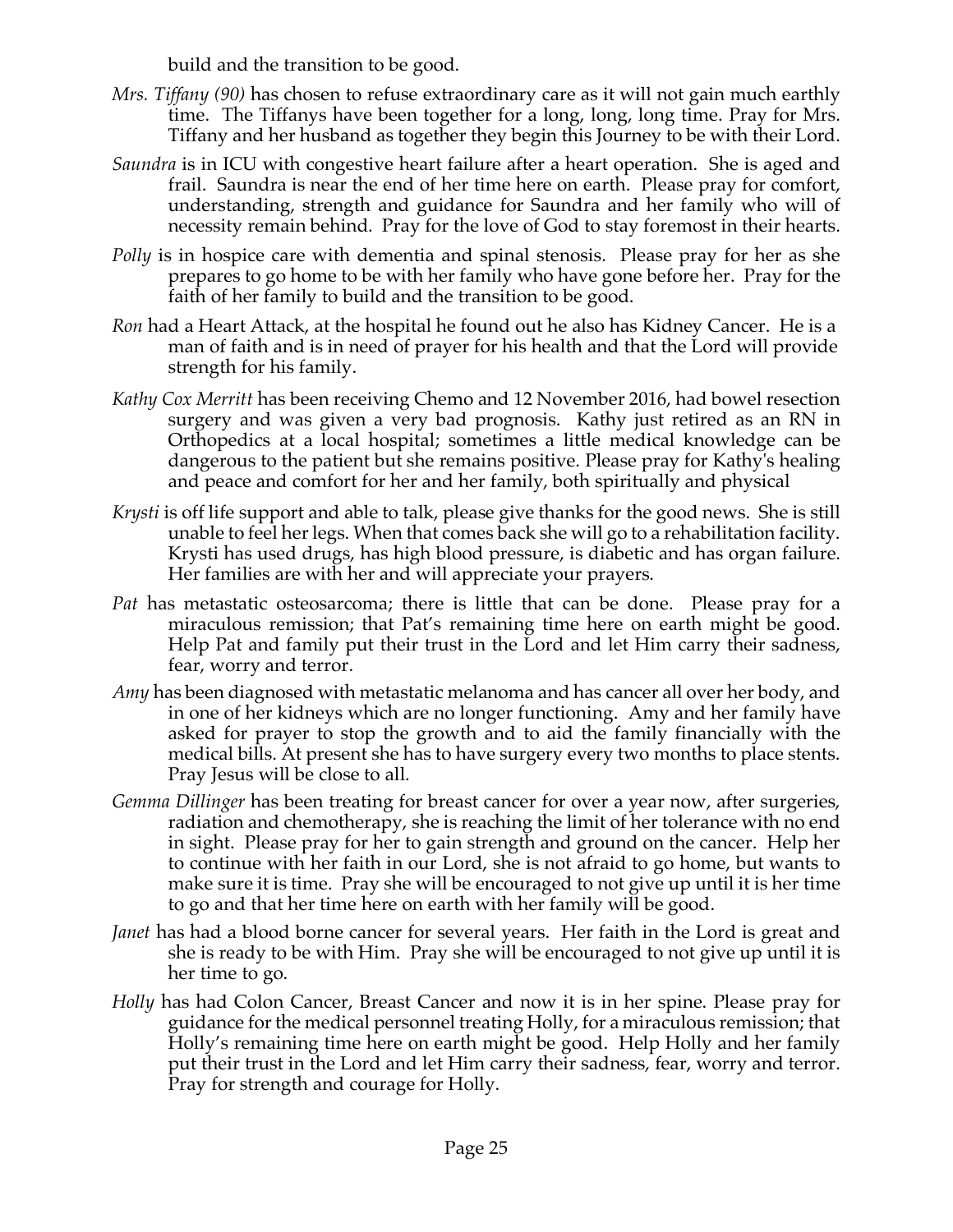- *Tim* was on a kidney transplant list and started dialysis and was taken off the transplant list for a heart problem that required stents, while putting in stents a leaking valve was found. A port was put in and something happened and it has to be redone. In several days he will have a valve replaced, after heart surgery and recover he will go back on the transplant list. Please remember him in prayer in the days and weeks ahead. Pray he will put his worry on God's shoulders so he might be at peace and rest. Pray for those treating him that they might pay attention and do their best.
- *Marilyn* has been diagnosed with non-operable pancreatic cancer. Please pray for a miraculous remission; that Marilyn's remaining time here on earth might be good. Help Marilyn and her family put their trust in the Lord and let Him carry their sadness, fear, worry and terror.
- *June* found she has a recurrence of colon cancer, which is now Stage Four, that is it has spread. Please pray for a miraculous remission; that June's remaining time here hon earth might be good. Help June and her family put their trust in the Lord and let Him carry their sadness, fear, worry and terror.
- *Leon McKay* suffered a stroke a few weeks back that has left him unable to speak and while undergoing evaluation the doctors also found he has a very aggressive cancer. Please pray for a miraculous remission; that Leon's remaining time here on earth might be good. Help Leon and his family put their trust in the Lord and let Him carry their worry.
- *Rev. Thomas Brooks* is not improving and being kept alive by artificial machines. Please pray for a miraculous recovery and if that not be God's Will, a rapid passing to home. Help Thomas' family put their trust in the Lord and let Him carry their worry.
- *Ronnie* has kidney cancer that has spread and the surgeons are very concerned. Please pray the medical team to formulate a successful treatment plan and for a miraculous remission; that Ronnie's remaining time here on earth might be good. Help Ronnie and family put their trust in the Lord and let Him carry their worry.
- *Levi* was cancer free for 4 years and just discovered he has kidney cancer. Levi has a great deal of faith and said whether he is healed or God takes him home he will be fine. Please pray for the medical team to pay attention and to their best and for a good outcome. Pray also that Levi and family will be able to put their worry on God's shoulders. In particular, please pray for pain relief; Levi is 22 years old.
- *Ray Daley* is a member of the Royal Canadian Legion and served his country during the Korean War era. Ray is taking chemotherapy treatments for cancer. Meanwhile his son Trevor is in the hospital in a coma and seems to have lost the will to live.
- *Pat* has been under treatment for colon cancer for some time. He has had major complications the last few days and your prayers will be appreciated by family and friends.
- *Dorothy* had pneumonia, on checking her lungs they found tumors which permeated the lung area. Further investigation found a primary site in the colon, with the lung being secondary. It would appear there is no viable treatment at this time. Please pray for a miraculous remission; that her remaining time here on earth might be good. Help Dorothy and her family put their trust in the Lord and let Him carry their worry.

*Becky* has fourth stage metastasized lung cancer and is not doing well with chemotherapy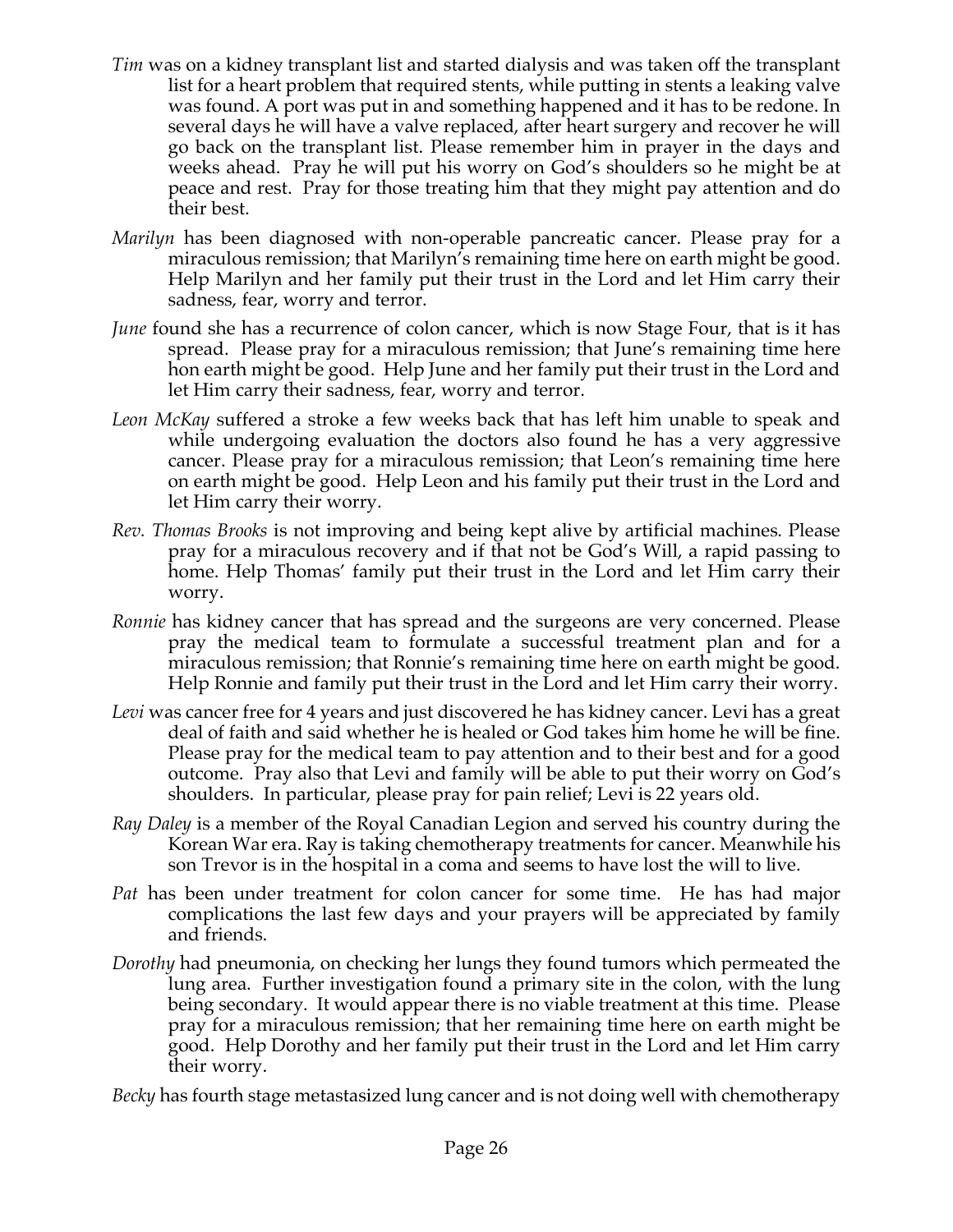treatments. Please pray for Becky and her husband as they are together during this difficult time in their lives.

- *Jane* has fourth stage cancer and is not doing well. Please pray for Jane and her family as they are together during this difficult time in their lives.
- *Colleen* has been battling pancreatic cancer over the last year and it has now spread to one of her lungs. Please keep her and her family in your prayers.
- *Christine* has cancer of the colon, which spread to her liver; she is receiving chemotherapy and is having difficulty eating. Please pray for the medical team treating her to pay attention and do their very best; pray also for confidence in our Lord for Christine and her family.

# *Homebound or Infirm*

- *Sarah* had to move to an Assisted Living Home and has found the adjustment very difficult. Please pray she will come to terms with the situation and that her Lord Jesus will be close to her. She recently lost 30 pounds and her eyesight is deteriorating. Pray her appetite will improve and her eyesight will return to normal. Most of all, please pray our Lord Jesus Christ will be close to her at this difficult time.
- *Larry H* has general weakness as the result of extreme fatigue. Larry is now up and about, walking without assistance. The depression is still a part of his life. Due to several chronic illnesses, he will never be able to live on his own. On the other hand, he has been transferred to a facility near his former home so he will be nearer his friends. Larry has difficulty with the lack of what he considers fairness in the Word. Please pray for help for Larry to put his trust in the Lord, relax and build strength and give Pastor Roy guidance on helping him.
- *Laurel Bessessen* (95) has begun to lose her mental abilities to recall people, places and things around her. Her family is no longer able to care for her at home and she is in a skilled care facility. She is the last of that family's generation. Please pray for the mental degradation to stop or for her to leave for home. Pray for her family who do their best to care for her, visiting every day; for her children Cookie, John and Bill, as well as the other members of the family.
- *Judith Clingwall* is afflicted with Multiple Sclerosis (MS). She is currently in Laurel Place, an extended care facility in Surrey, British Columbia. Please pray for remission of the disease so she might return home to her family. Pray also for strength for her husband Martin as he deals with all the problems and stress of Judith's situation.
- *John* has Alzheimer's pray he will call on God to help him as he deals with this.
- *Steve,* brother in law of Paul Martin, appears to have early onset dementia. Steve had teenage children and is very concerned for them. Please pray for the disease to stall or abate and for peace of mind for Steve and his family.
- *James* is on oxygen all the time, this is bothersome to him and terrifying as well. Please pray for James to put his worry, his bother and his terror on the Lord. Pray for strength and guidance for James and his family. They suggest this verse, I am thine, save me, for I have sought thy precepts.
- *Joan* has had serious medical problems that have kept her confined. Please pray her health will remain stable.
- *Norma, Sara's* mother is in a state of deteriorating health, both physically and mentally, with both dementia and Alzheimer's She is slowly drifting away, though she still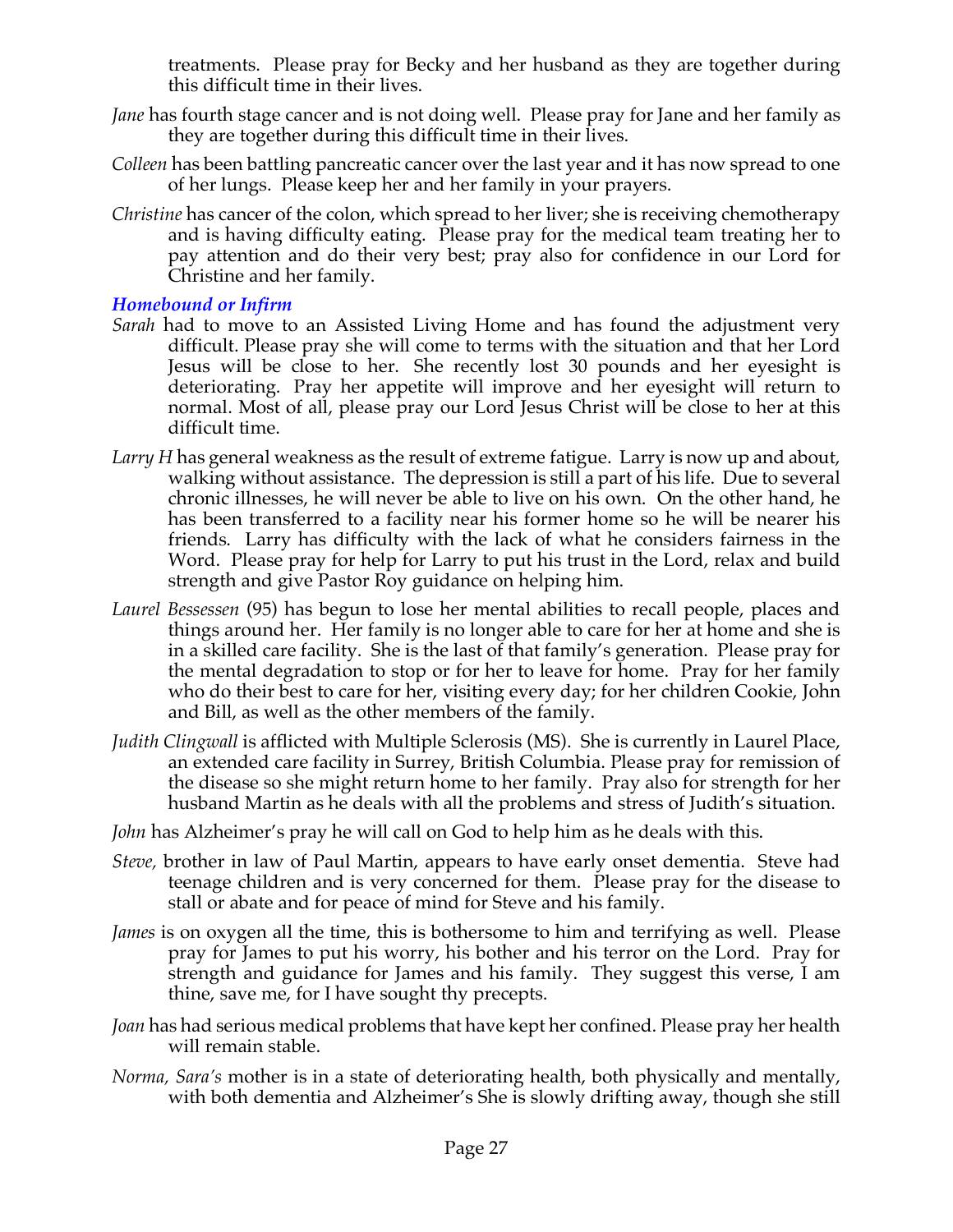recognizes Sara and prayer gives her a sense of peace. Please pray for both Sara and her mother to put their cares and worries on God's shoulders so they can deal with the many problems involved.

# *Surgery*

- *Maria Carla* is going to the hospital for corrective surgery. Pray our Lord Jesus Christ will be close to her as she has this operation. Pray for her father who will be taking her a long distance for the operation.
- *Marcia* has had a biopsy of a mass in her breast which indicated a tumor that must be removed. Pray the surgical team will be open to guidance, pay close attention and do their very be Pray for peace of mind and trust in God for Marcia and her family.
- *Edware* is having his fourth back surgery (in the last four years) Please pray for the medical team to pay attention and to their best and for a good outcome. Pray also that Edware and his family will be able to put their worry on God's shoulders.
- *Jeff* has been undergoing surgery, chemo and radiation since October for pancreatitis and Pancreatic cancer. Please pray for the medical team to pay attention and to their best and for a good outcome. Pray also that Jeff, his wife and family will be able to put their worry on God's shoulders.
- *Albert* had a pacemaker installed recently. He will require surgery soon for a leaking heart valve and has just been told he has esophageal cancer. Pray he will turn to God and come to know Him on a more personal basis as the days go by.
- *Mario* has early-diagnosed prostate cancer and had surgery. Pray for complete remission and that Mario and his family will be able to put their worry on God's shoulders.
- *Eddie* has upcoming bladder surgery. Please pray for the surgical team to pay attention and to their best and for a good outcome. Pray also that Eddie and family will be able to put their worry on God's shoulders.

# *Testing and Treatment*

*Bryan Alford* (~40) has been diagnosed with multiple myeloma and seeking treatment.

- *April and her husband* ask you prayers for the Lord to guide them and lead them both to the correct medical care; and that the family may receive comfort in the process.
- *Michael Moriarty* has been diagnosed with upper duodenal cancer which is the upper section of the small intestine. It is fairly rare and they have not decided how to treat him. Pray with Michael, his family and friends that the medical insurance people will fulfill their obligations and the physicians treating him will be guided in their assessment and treatment plan, for a full and speedy recovery to good health and for continued trust in the Lord for Michael, his family and friends in this worrisome time.
- *Chloe Mayo*, granddaughter of Justice Roy and Kayla Moore, good friends of Bishop Jerry, suffered a serious kidney attack possibly resulting from strep. Pray her family and friends the physicians treating her will be guided in their assessment and treatment plan, for a full and speedy recovery to good health and for continued trust in the Lord for Chloe, her family and friends in this worrisome time.
- *Josh* has two little children and just discovered he has a rare form of Cancer. Please keep him and his family in your prayers in the days ahead.
- *Ross* an elderly gentleman has been diagnosed with Leukemia. Ross has had good health until now, your prayers at this time will be appreciated by his family and friends.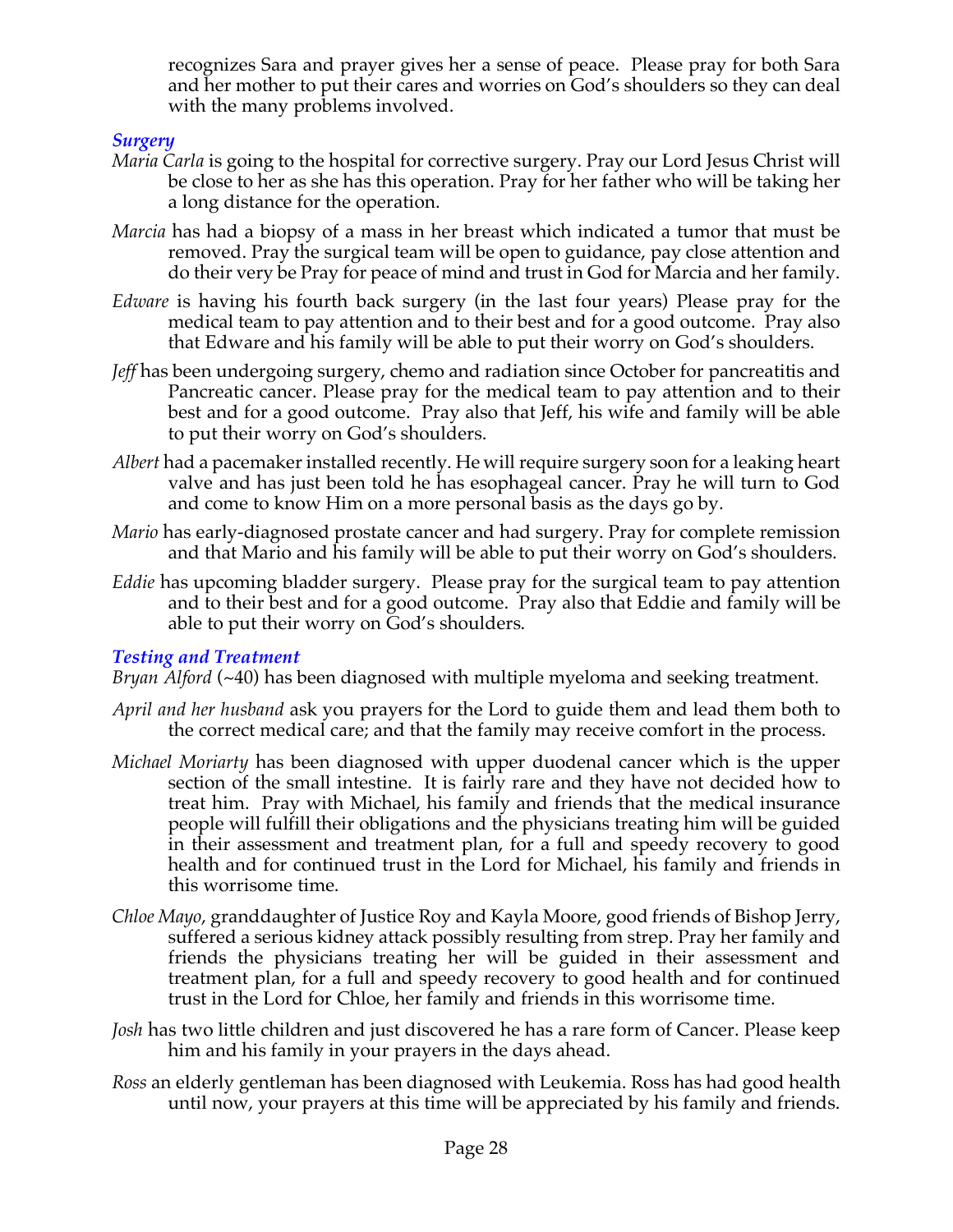- *Carman* was just diagnosed with breast cancer. Pray for her family as they continue to help her get the proper care. Pray with Carman, her family and friends that the physicians treating her will be guided in their assessment and treatment plan, for a full and speedy recovery to good health and for continued trust in the Lord for Carman, her family and friends in this worrisome time.
- *Kathie Lynn Holter* sister of Rev Phil Ternahan, was just diagnosed with Stage Four lung cancer (never smoked) which spread to the brain. She was operated on 26 June 2016. Please pray with Kathie, her family and friends that the physicians treating her will be guided in their assessment and treatment plan, for a full and speedy recovery to good health and for continued trust in the Lord for Kathie, her family and friends in this worrisome time.
- *Tina* just found out she has cancer on her left kidney. Please pray for guidance for the people treating her and for trust in our Lord for Tina and her family.
- *Martha* is now home after testing and she does not have cancer, but she does have bad kidneys and is adjusting and getting ideas to work with that. Please pray for guidance for the people treating her and for trust in our Lord for her.
- *Spencer* has been diagnosed with Autism. Please pray for guidance for the people treating him and for trust in our Lord for him and his mother Lorna.
- *Michael* has cancer of the blood and is starting chemotherapy. Please pray for the physicians treating him to be guided in their assessment and treatment plan, for a full and speedy recovery to good health and for trust in the Lord for Michael.
- *Clay* has a large gallstone; he is in poor health and not currently a surgical candidate. Please pray for the physicians treating him to be guided in their assessment and treatment plan, for a full and speedy recovery to good health and for trust in the Lord for Clay.
- *Jim Sevier* has been in the hospital for heart related troubles. Please pray with Jim and his family the physicians treating him will be guided in their assessment and treatment plan, for a full and speedy recovery to good health and for trust in the Lord for Jim and his family in this worrisome time.
- *Claude* has been falling and he does not know why. Pray doctors will discover what the problem is and he can continue without any more difficulties.
- *Gretchen* has been diagnosed with severe osteoporosis and is now being treated with exercise, nutrition and vitamins. Please pray with Gretchen and her family the physicians treating her will be guided in their assessment and treatment plan, for a full and speedy recovery to good health and for trust in the Lord for Gretchen and her family in this worrisome time.
- *Pete* has not been well and is back in the hospital with another stroke. Please pray for the physicians treating him to be guided in their assessment and treatment plan, for a full and speedy recovery to good health and for trust in the Lord for Pete and his family in this worrisome time.
- *Mary Lee* has bleeding into her stomach and they cannot find the sources. Mary Lee is in CCU and her husband *Maurice* is not eating until she returns home for is so upset. Please pray for the physicians treating her to be guided in their assessment and treatment plan, for a full and speedy recovery to good health and for trust in the Lord for her, Maurice, as well as the rest of the family in this worrisome time.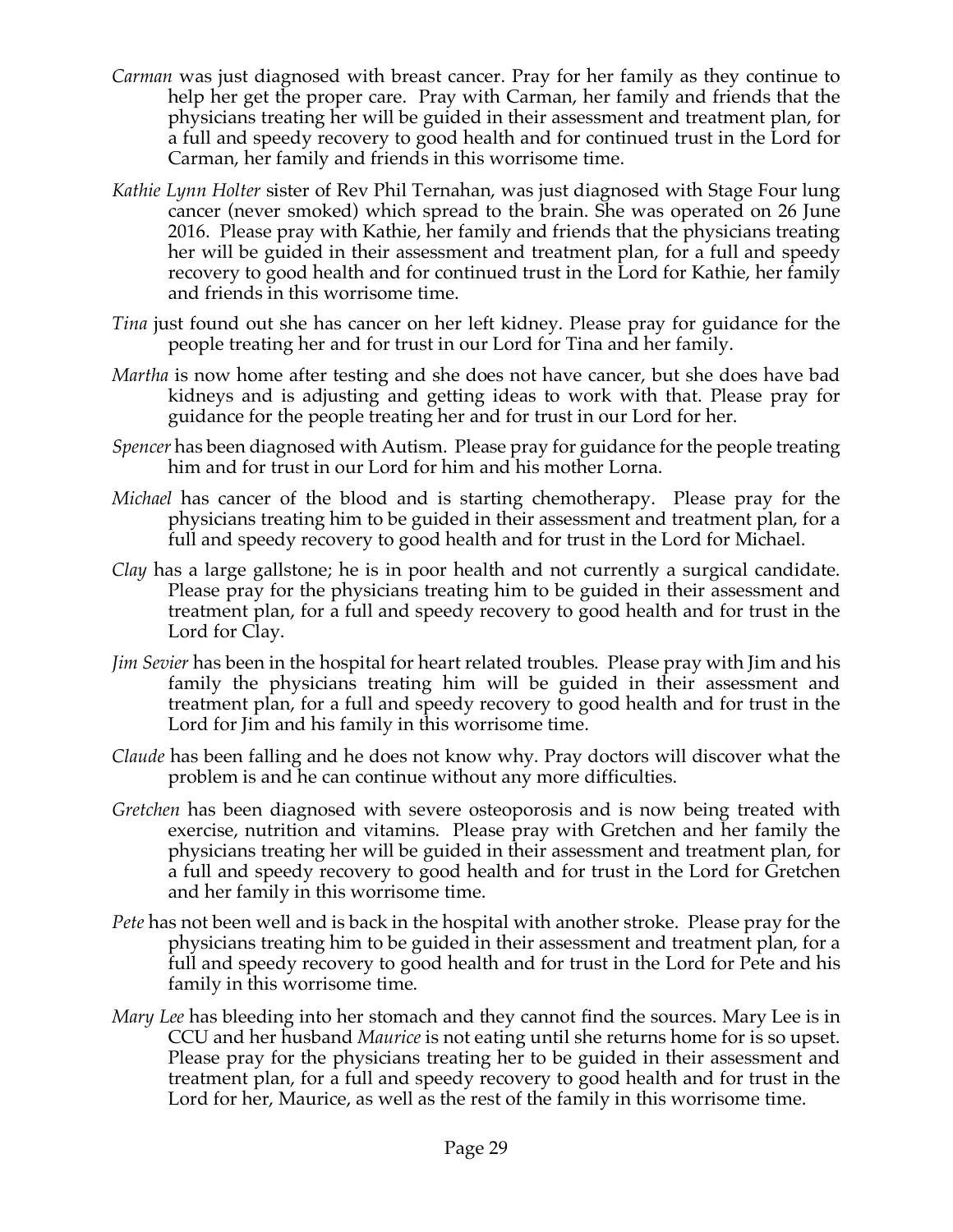- *Glenn Porter, MAJ USMC Retired,* has Interstitial Pulmonary Fibrosis, which causes him to be unable to get enough oxygen into his system without supplemental oxygen all the time. The only real treatment is a lung transplant, without a transplant he has between two to five years here on earth. Please pray for him to continue in his faith and for a set of lungs to become available.
- *Pat* has an aneurism of the brain, pray she will make the right decision on how to treat this problem and it will be healed.
- *Dan* is very sick with cancer and is starting an experimental treatment. This treatment will take Dan away from their family business and put even more stress on him and his family. Please pray for Dan's wife who is meeting with Steve who plans to keep the family business going while Dan is ill. Pray for Steve as he has many new responsibilities.
- *Timothy* has brain cancer. He had surgery and is waiting for the pathology report to find out what kind of chemo he will need. Please pray for continued guidance for the medical team treating Timothy and patience and trust in God for Timothy and his family. Pray also for a full recovery for Timothy.
- *Helen* was admitted from her doctor's office 15 July 2015, as the result of a blood test, to the University of Pennsylvania Hospital with an extremely high white blood count. She and her husband are very active in the ministry of their church and are asking for believers to pray for them and their family, as they are facing very serious problems in the days to come. Please pray for guidance for the medical team and patience and trust in God for Helen and her family. Pray also for a full recovery for her.
- *Elma* has been suffering with headaches for a long time. Doctors have not been able to discover the reason for them. Pray for strength, courage and understanding for Elma and her family; as well as for God's guidance for the medical people caring for her that they might find the best treatment method to banish the headaches completely.
- *Barbara Apple* is bedridden after a fall which left her with two paralyzed limbs. She continues to experience pain in the effected limbs and will be totally bed bound for the remainder of her life. Your continuing prayers for her are appreciated and are great comfort to her. Please pray for Barbara to put her trust in the Lord, look to Him for strength and for her to gain energy so she does not lose the mobility she has; pray for a miraculous full and rapid recovery. Also, please continue to pray for her husband Bob who is her sole caregiver that he will be comforted and strengthened in his time of need.
- *Deborah* has had a stroke, she is doing much better and out of the hospital. She has a problem with anemia and is taking supplements for that. Pray our Lord will be close to her and her family. Pray for strength, courage and understanding for Deborah and her family; as well as for God's guidance for the medical people caring for her that they might find the best treatment method to allow her to heal completely.
- *Rev. Steve Boardman* has been diagnosed with stage 3 cancer. Pray that Jesus will be close and comfort his family and members of his congregation*.*
- *Hang So Ryu* has cancer. Please pray for medical team contemplating and evaluating the treatment that they might be guided to the correct choice and do their very best.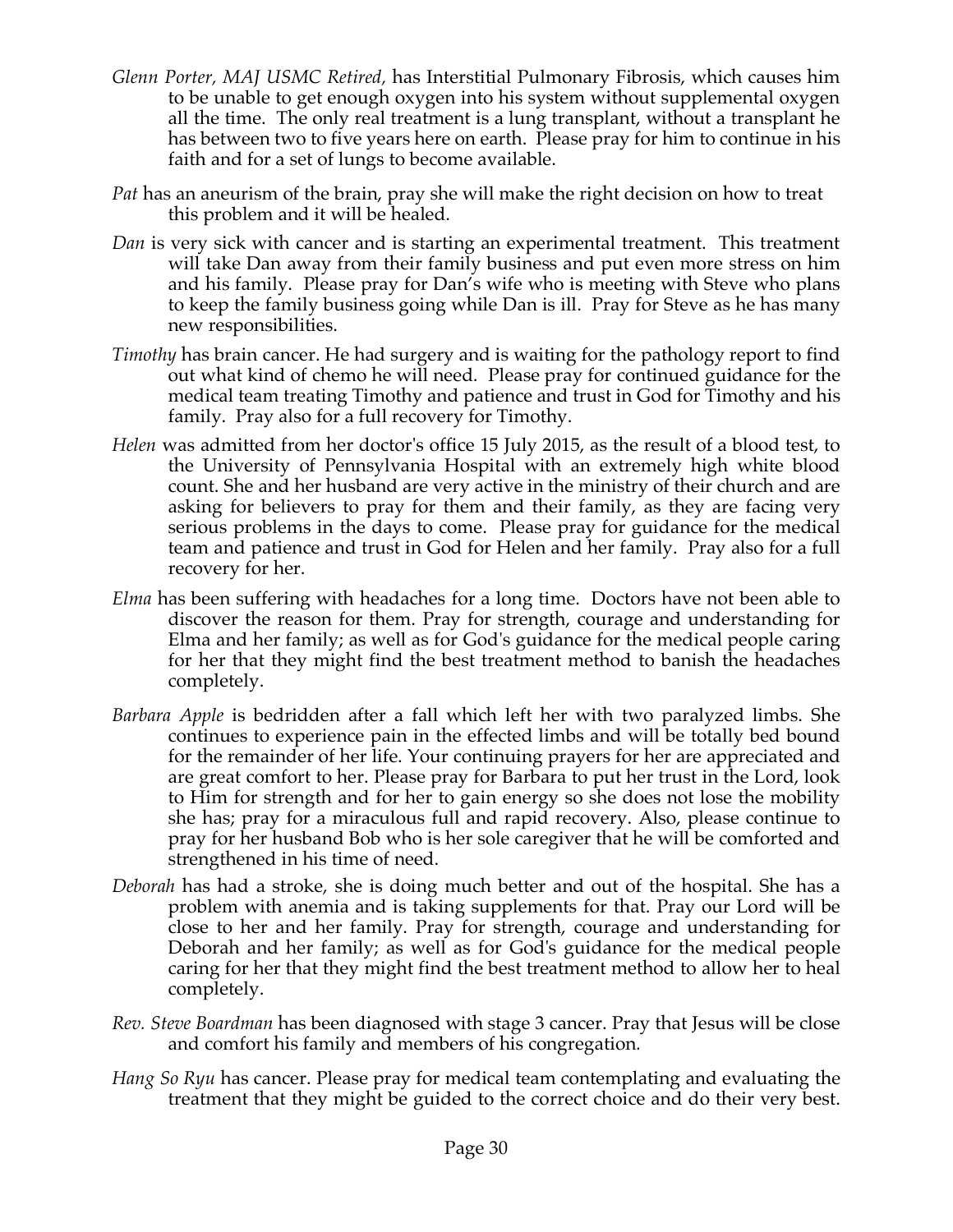Pray also for peace of mind and trust in God for him and his family, as well as physical strength.

- *Olivia,* age 7, has been diagnosed with Stage 3 Lymphoma. The prognosis is good at this time, please pray for medical team contemplating and evaluating the treatment that they might be guided to the correct choice and do their very best. Pray also for peace of mind and trust in God for Olivia and her family, as well as physical strength.
- Paul has been hospitalized recently several times because of persistent high fevers. He is being tested and checked by physicians and seems to have a slight scoliosis, a node and Schuermann's disease. Please pray it will be discovered how to treat these problems and healing will begin so he will be inspired to continue his education.
- *Rick* has heart problems. Please pray for guidance for the medical people treating him that they might pay attention, do their very best and make the right recommendations regarding treatment. Pray for help for Rick and his wife Wanda to keep their trust in the Lord and let Him carry their worry.
- *Stacy* has Multiple Sclerosis and was hospitalized for what turned out to be food poisoning. Pray for trust in God for Stacy and Chris as they deal with Stacy's illness.
- *Faye* is in the hospital because she is weak has been receiving blood transfusions. Pray for strength, courage and understanding for Faye and her family; as well as for God's guidance for the medical people treating her that they might find the best course of treatment and allow Faye to heal completely.
- *Tom* has heart and kidney problems. Pray for strength, courage and understanding for Tom and his family; as well as for God's guidance for the medical people treating him that they might find the best course of treatment and allow Tom to heal completely.
- *Harold* is having surgery on 30 September 2016 to repair a hole in his aorta bleeding into the abdomen which caused stroke like symptoms.
- *Joe* has had a preliminary ALS diagnosis. Pray the final diagnosis will something that will allow him to continue taking care of his devoted young family. Pray for strength, courage and understanding for Joe and his family; as well as for God's guidance for the medical people treating him that they might find the best course of treatment.
- *Preston* is reacting poorly to recent neck surgery and now has problems with his liver count; Physicians feel that dialysis will help. There may be a blockage in the bowel and an operation might be necessary. Please pray for the medical team to pay attention and to their best to determine how to help Preston and for a good outcome. Pray also that Preston and family will be able to put their worry on God's shoulders while Preston does his best to facilitate a return to good health.
- *Brenda* is in the hospital because of bleeding on her brain. Please pray for peace of mind and trust in the Lord for Brenda, as well as for her family, and for God's guidance for the medical people treating her that they might find the best course of treatment.
- *Mackenzie* is a young girl with leukemia. Please pray for peace of mind and trust in the Lord for Mackenzie, as well as for her family, and for God's guidance for the medical people treating her that they might find the best course of treatment.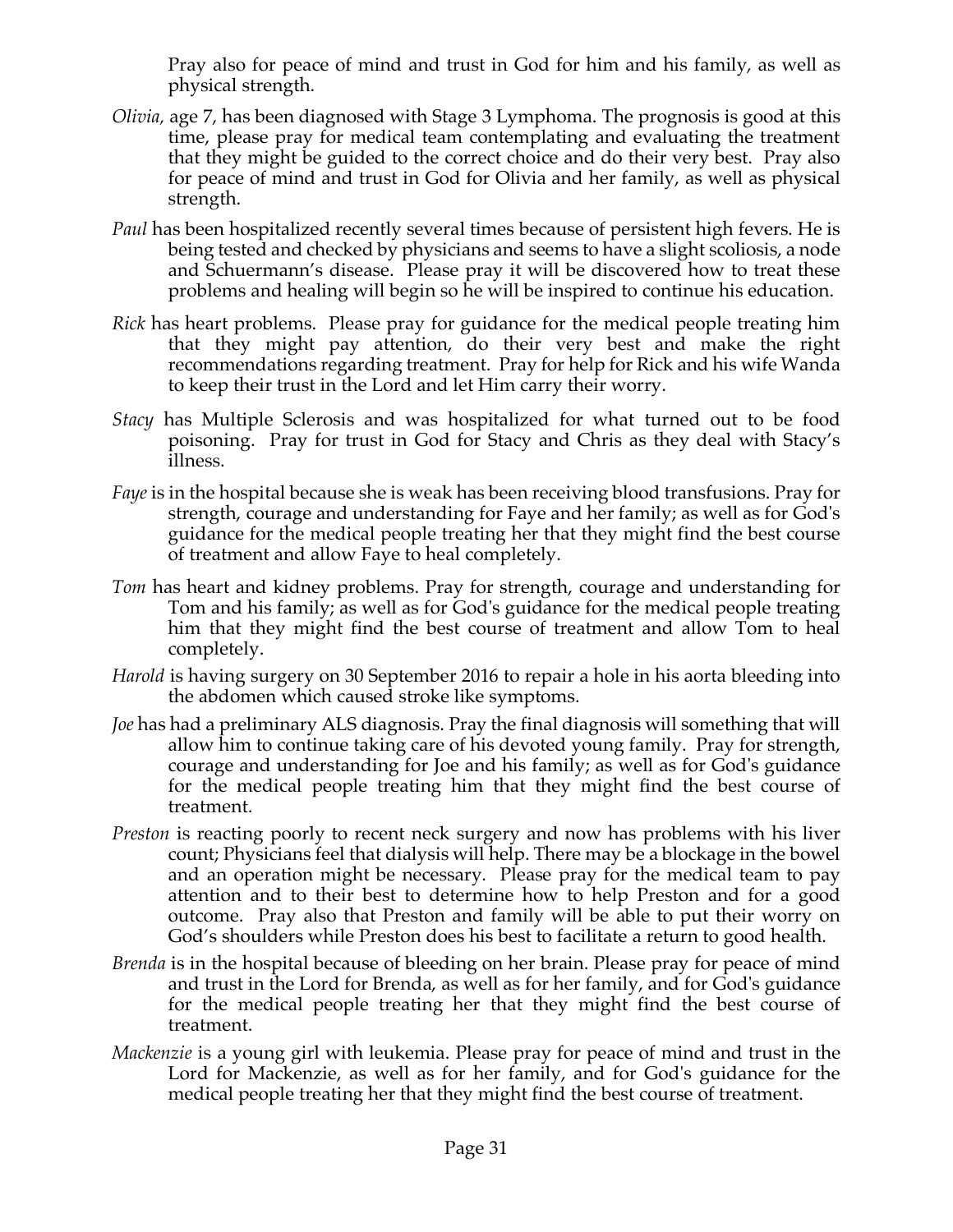- *Mack* has had diabetes most of his adult life. Circulation in his legs is very bad and doctors are considering amputation. Please pray his medication will help and he will not face amputation. Please pray for peace of mind and trust in the Lord for Mack and for God's guidance for the medical people treating him that they might find the best course of treatment.
- *Michael* has been diagnosed with lung cancer recently after making it through gastro intestinal cancer last year. Please pray for peace of mind and trust in the Lord for Michael and his wife Gayle; as well as for God's guidance for the medical people treating him that they might find the best course of treatment.
- *Adriano* is in the hospital due to high sugar and high blood pressure. He is very weak and will appreciate your prayers.
- *Heather* recently found out she has cancer. Please pray for peace of mind for her and for the medical team treating her will be guided to the right solution.
- *Jim* has had an aneurism and blood clots. Pray that healing will come.
- *Georgia* has liver and pancreatic cancer. The doctors are evaluating whether to do surgery and how to tackle the disease. Georgia is a faithful Christian and appreciates your prayers. Pray for God's guidance for the medical people treating her that they might find out the source of the problem and best course of treatment. Pray also for peace of mind and trust in God for Georgia and her family.
- *Lana's* doctor found something on her lymph nodes and ovaries. Pray for God's guidance for the medical people treating her that they might find out the source of the problem and best course of treatment. Pray also for peace of mind and trust in God for Lana and her family.

# *Healing*

- *Jim Simmons'* Hodgkin's disease has returned after 24 years. He hopes to get through this as he did before. Jim would appreciate your prayers for the medical team treating him; please pray for the doctors, nurses and technicians treating him to pay attention, to be open to God's guidance and do their very best. Pray for trust in our Lord and peace of mind for Jim and his family.
- *Kurt Thomas* asks for your continued prayer that his body not reject his transplanted heart parts Pray also for Kurt to accept what he cannot do at present and concentrate on what he can do. This is a very foreign situation for this Christian warrior. He needs God's help to adapt and prosper.
- *Vladia* had a right knee replacement which went well, but since the operation she is experiencing very painful side effects from medicine, very low hemoglobin and also back problems. She has been transferred back to the hospital to help correct these problems. Please pray the doctors will seek God's Wisdom and come up with a plan to help her get back on her feet and have some normalcy in her life.
- *Madisun Hanks* (14) has Tourette's Syndrome and suffers from horrible migraine headaches. There are various very high risk treatments which provide some relief. None of them are close and none are easy. Madisun is truly one of the most inspiring young ladies we have ever come across, her attitude and actions are almost unbelievable. No one should have to go through what she does, but she makes it through and performs incredibly when others just get by. Please pray for Madisun, her mom Hilda who guides her through all this and those treating her.
- *Linda* has a melanoma just forming and she needs to have it removed. She has had severe medical problems the last 15 years and needs help coping. Pray for all of her family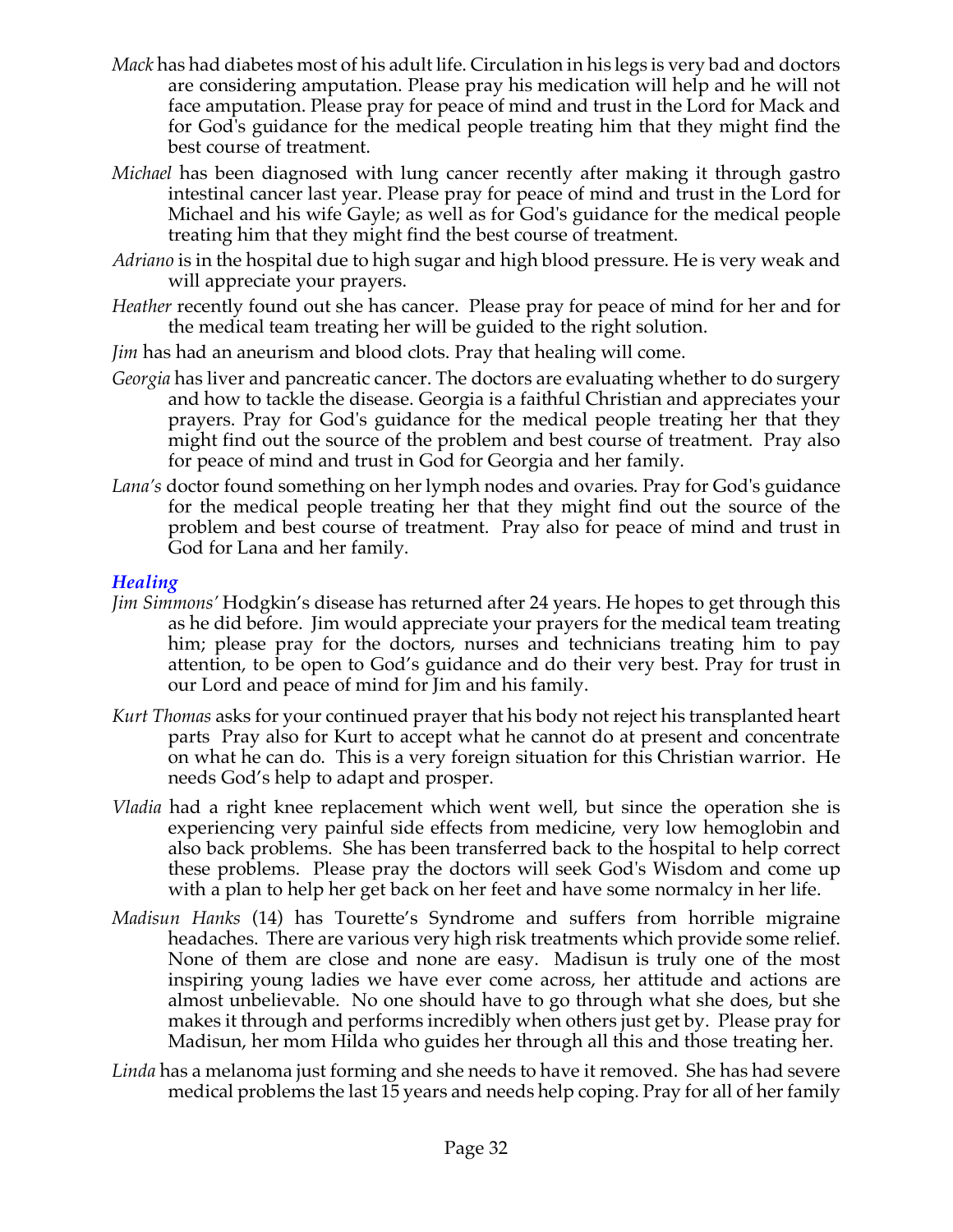at this time as new problems have come to light.

- *Chris Hill* (close friend of Jon Weston) suffered a brain aneurysm and needs your prayers. He came out of a coma he had been in since the week before Christmas 2016. He is now in a stepdown facility. Every day is a new day to him; his memory seems to have been damaged to a point where it is not recovering so far. Pray for the doctors, nurses and technicians treating him to pay attention, to be open to God's guidance and do their very best. Pray for trust in our Lord and peace of mind for Chris and his family.
- *Rev Bill* had a stroke. Pray he will stay comfortable and Jesus will be close by, please pray for a full and rapid recovery.
- *Dennis* will begin chemotherapy for an active cancer spot on his spine on 17 September 2015. Please pray for a good result and tolerance of the treatment for him.
- *Vickie* has been bothered with Migraines and all that go with the headaches. Please pray for relief from the pain for Vickie.
- *Jon* has Stage 4 mantle cell lymphoma. There is good news in that he is in remission; however the chemotherapy is producing neuropathy in his legs so it is a challenge for him to get around. Please pray that he will be as comfortable as possible; he has been a Marathoner runner so this is especially difficult.
- *Amy* has melanoma in her lungs, liver and kidneys; they have found a treatment for her that has a high success rate however the side effects are debilitating. Please pray she will be able to tolerate the side effects and the treatment is successful. Amy has full trust in the Lord, but would still appreciate your prayers.
- *Liz* had a massive stroke at age thirty-seven. The prognosis is good but she has a long road ahead. Please pray for guidance for those treating her, for trust in our Lord for Liz and her family, for healing.
- *Ebick* is suffering from a severe ulcer but the Doctors cannot give her the proper dosage of the medicine due to her six month pregnancy. Please pray doctors will find an alternative avenue for treatment or that God will provide.
- *Stan* is going through chemotherapy and radiation treatments for cancer. He is elderly and the treatments are tiring him. Please pray for his wife *Marvelene* as they do this together.
- *Donald* is in the hospital and had his leg amputated on 14 April 2014. Pray he will adjust and healing will begin.
- *David* has many concussions and unable to go to school, read books, watch TV and has headaches and migraines. He has trouble sleeping and his family will appreciate your prayers for this 10 year old young man.
- *Gladys* has breast cancer and has had a lumpectomy. She needs to take a year off of her work to have chemo treatments.
- *Alwin Jack* has had a stroke and recently has had a relapse. Please pray for those who treat Alwin that they might choose the best possible treatment and pray for peace of mind for Alwin during the recovery phase.
- *Carolyn* has Multiple Sclerosis with complications. Pray Carolyn and her children will be close to our Lord Jesus Christ as they and family members help to ease the problems.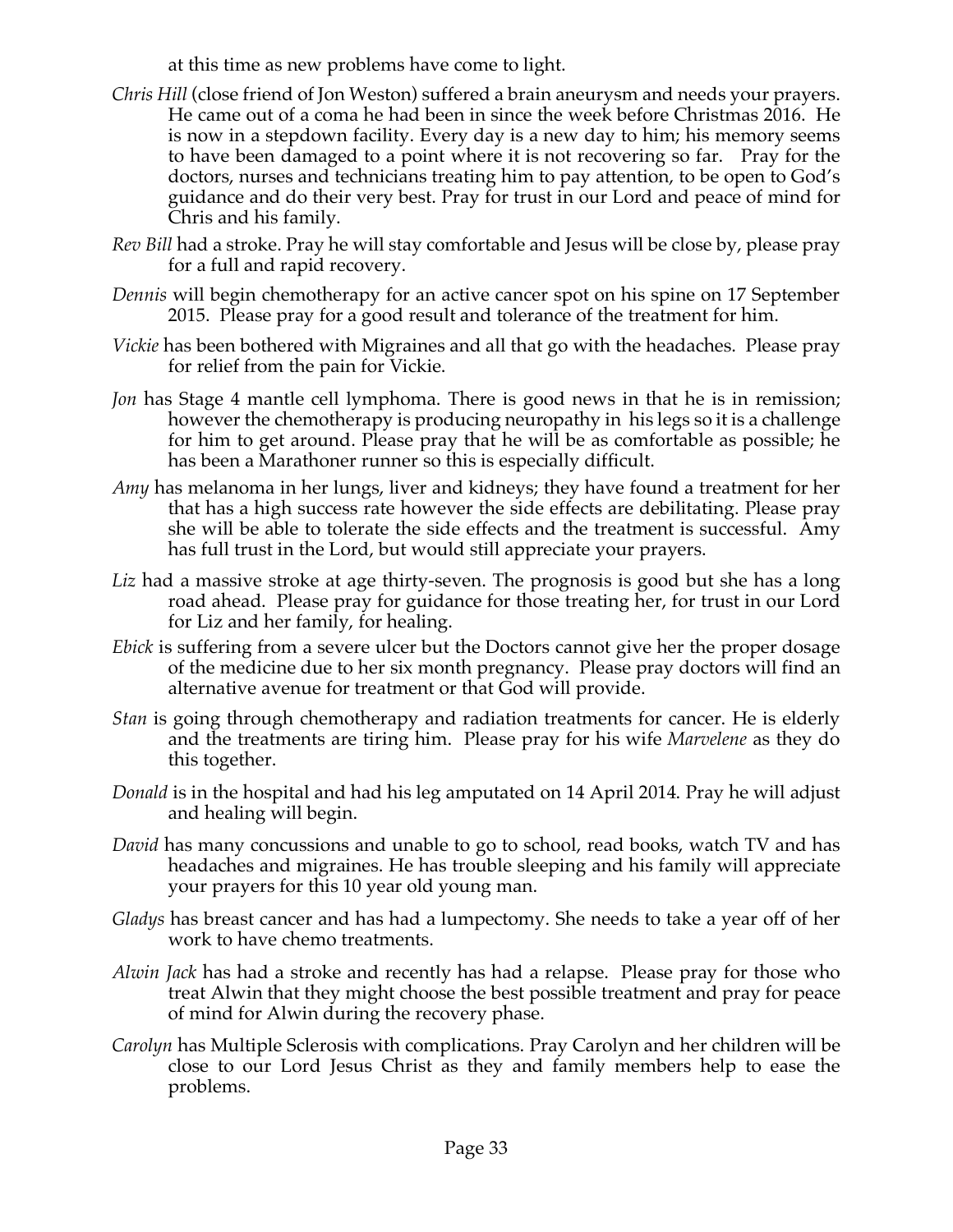- *Bill* had malignant growth removed from a lip last month and seems to be experiencing a re-growth of the cancer. He asks your prayer for the medical team treating him and for peace of mind for himself.
- *Hank* has osteoporosis, which has caused him a great deal of pain and inconvenience in the past few years. Pray for his healing and that his medical bills will be met.
- *Evelyn is* an elderly woman who has had problems with her eyes and is now blind. It appears some sight will return shortly, pray for that to happen!
- *Joanne* has begun kidney dialysis as a result of kidney failure due to extensive chemotherapy. Additionally she cares for an adopted drug addicted baby who is now nine years old. Please pray for her to keep her faith, to let the Lord carry her worry and concern and to give her strength. Pray also for those treating her that they might pay attention and do their best.
- *Bud and his wife* for their continued welfare and enthusiasm. Bud has been advised of an aneurism in his heart of a size not mandating immediate surgery. This comes at a time when he has sole care of his wife who recently broke two vertebrae and thereafter sustained pneumonia.
- *Dester* is suffering from unknown skin and diseases. Please guide the medical team treating him to find out what the problem is and cure it. Pray also for Dester to trust in the Lord.
- *Lee* has Arterial Fibrillation, she is doing much better and she and her family thank you for your prayers. Her pain level is high and some medications have bad side effects. Please continue her in Prayer in the weeks ahead as she heals.
- *Nell* recently adopted two children and has just been diagnosed with multiple myeloma.
- *Mary Lou* has been suffering with seizures. She was in the hospital with a 24 hour monitor and is being sent home from the hospital with two medications and orders to return in 2 months for another MRI to review whatever is going on in her brain. Please pray for guidance for the medical people treating her, as well as peace of mind and trust in God for her and her family.
- *Kathleen* has spent the last two weeks in the hospital. She has been diagnosed with colitis, shingles and possibly colon cancer. Pray she will be comfortable and begin to heal.
- *Rachel* has Mitochondrial Myopathy. This is a hereditary disease of the muscles and they do not have a cure for it. Part of her pain is her family does not believe she is indeed ill, as she appears to be just fine. Please pray her family will learn the truth and be supportive of her; pray also the medical people treating her will find the right measures to minimize the disease. Most particularly pray for Rachel's trust in God.
- *Nicolas* is in the hospital with serious symptoms of a heart disorder. Please pray for peace of mind for him and guidance for the medical team looking for the cause and cure.
- *Juanita* is a young girl who was in a coma because of a blood disease. She has not come out and is gaining strength. They are awaiting results from blood samples. Her family thanks you for your prayers and asks that you continue.
- *Lauralee Meade* underwent a lumpectomy on Friday after Thanksgiving. A further anomaly has been discovered and she had additional preventative radiation treatment. Please pray for a complete remission of the cancer. Pray also Lauralee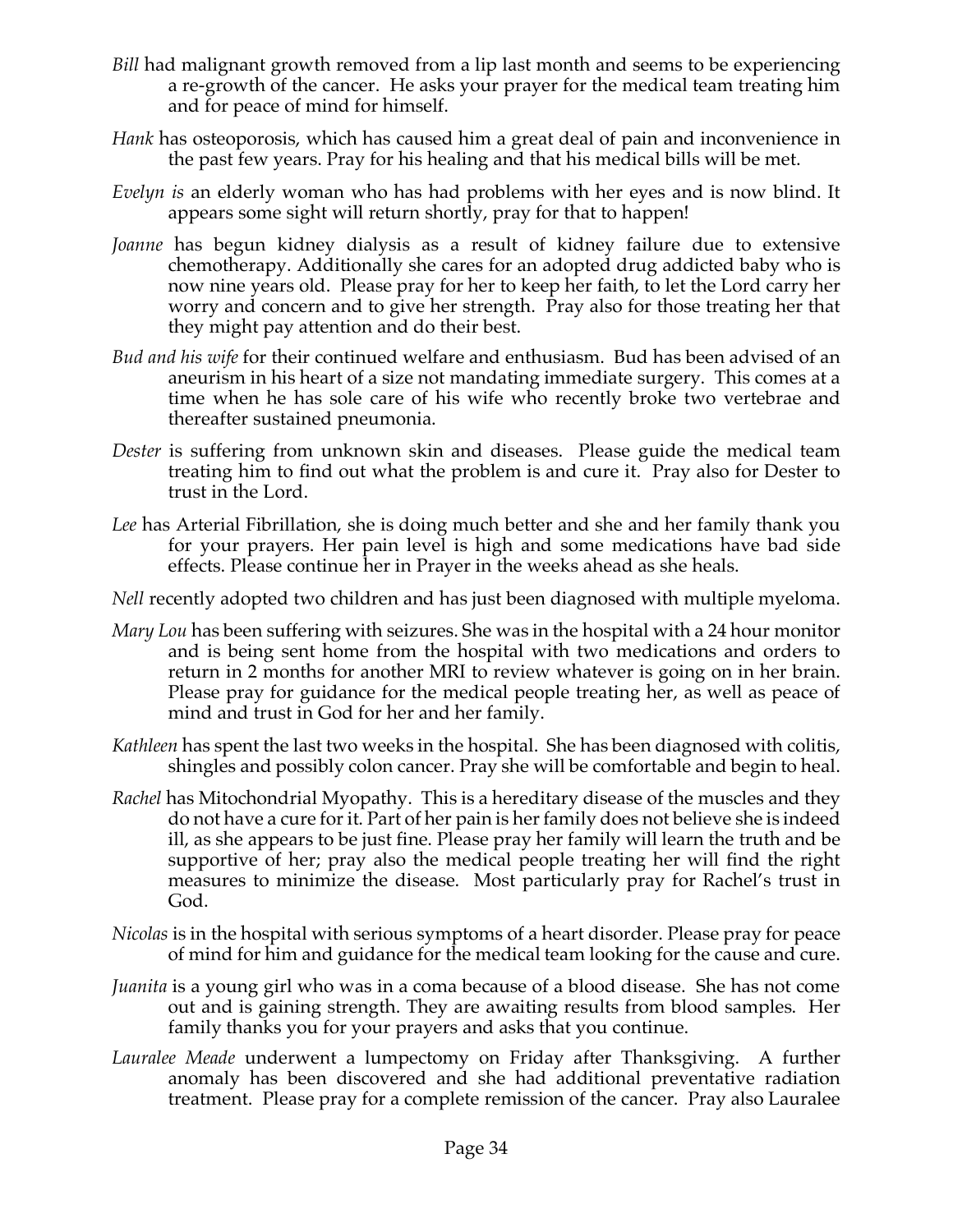will maintain her great attitude and trust in God.

*Kay Denton* (Mrs. Kay) was able to get a hip replacement in spite of her heart and kidney problems and is recovering remarkably! Please give thanks for this great event and result! Please pray for continued peace of mind for Mrs. Kay and her family. Give thanks for her trust in the Lord and her positive attitude.

# *Healing and Patience*

- *Kym* (43) has various hip problems which seems to be related to osteoarthritis. And, her mother *Ruth* is in the early stages of dementia. Pray for guidance for those treating both of them, as well as patience and trust in the Lord for both of them.
- *Christopher* has had problems with his leg for some time. Now he has to have it casted and it will stay that way for what to him seems an interminable time. Pray for patience and peace of mind for this young man who has much he wants to do.
- *James* for the Lord's healing of health issues and give a remedy for many personal challenges at the moment.

# *Thanksgiving and Continued Healing*

- *Shamu* underwent exploratory surgery at John Hopkins hospital 19 February 2018, where they found a stricture in her lower intestine and relieved it. Please pray this will be effectual in relieving her suffering.
- *Chief Mike Wysocki* finally had heart valve surgery June 2017. He was back in the hospital with a bleeding ulcer, but made it home. Please give thanks for that and pray for the medical team treating Mike that they might pay attention, do their very best and be open to God's guidance. Pray a complete recovery and peace of mind and trust in God for Mike, his lovely wife Wendy and his family.
- *John Young* had three way heart bypass surgery on Thursday, 23 March 2017, in Alabama, which was apparently successful, then had a stroke in October while undergoing testing for his FAA medical. He has lost his right side peripheral vision. Please for a recovery of John's vision.
- *Bill* had surgery November 2016 for a kidney tumor; he is one kidney short, but recovering very well for the present. It appears the cancer has spread to another spot. Please pray for Bill as he undergoes chemotherapy and perhaps other treatment. Pray Bill and his family will stay strong in their faith and draw the strength they need from our Lord.
- *Anita* had surgery on 4 November 2016 to remove what they thought were five tumors in her right lung, but turned out to be eight. They removed all eight. In addition, her lung was folded from her previous coil embolization. They removed the coils, unfolding her lower right lobe and oversewed the area. In reality she may come away with increased lung capacity. Anita, her husband Michael and family express for the power of your continued prayers and expressions of love. Please join them in giving thanks for God's Grace and pray for her continued healing.
- *Bob Reisor* had surgery on 19 September 2016 for a kidney tumor; he is one kidney short, but recovering very well for the present. The cancer has spread to his lung and another spot. Five years ago there was no treatment, but now it appears there is an oral medication that has shown great effectiveness on this particular cancer. As of 12 January 2017, the main spot shrank from 3.3 cm  $(11/3 \text{ inch})$  to 2.2 cm  $(7/8 \text{ ft})$ inch) and the spots on his lungs have receded even more. And as of 22 June 2017, they have shrunk further. Please give thanks to the Lord for such wonderful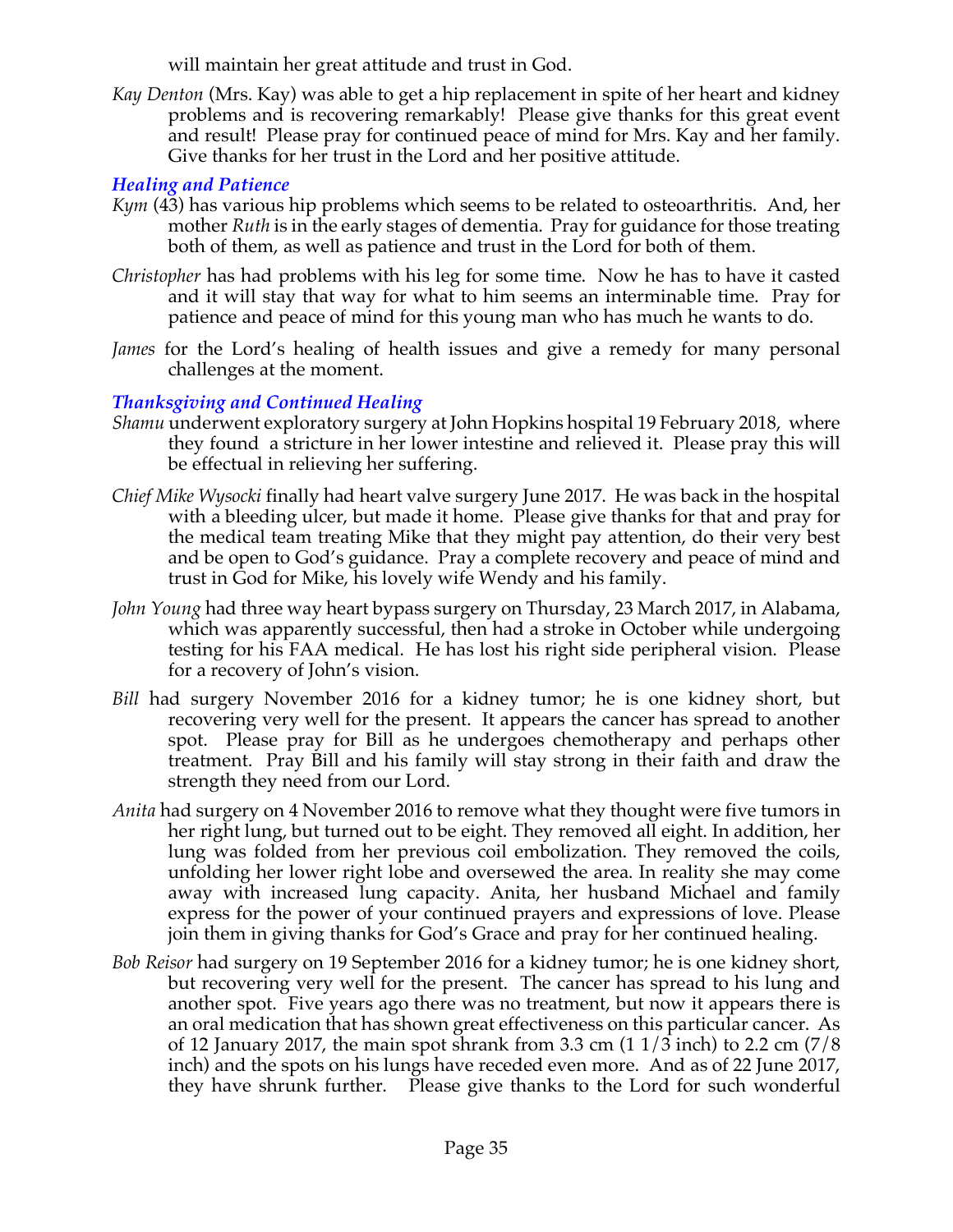progress. Please pray for Bob as he undergoes chemotherapy and perhaps other treatment. Pray he and his family will be drawn closer to our Lord.

- *Shamu* had surgery on 12 May 2017, her seventeenth, to reconstruct the damage done her by Walter Reed Medical Center. She now has a bacterial infection which is laying her low. Please pray for strength; physical, mental and spiritual for her. Pray for guidance for the new medical team treating her and for her to know how to proceed with regard to the damage done her by Walter Reed Medical Center. Pray also for her to continue her trust in our Lord as she goes through this difficult time.
- *Atina* has skin cancer, which is now in remission. Please give thanks for the remission, pray for continued remission of the cancer; pray also for continued faith for Atina and her family.
- *Cindy (81)* had an operation to remove a cancerous growth in her stomach which was successful. She is now home, but in a bit of pain. Please give thanks for the good result, pray for full and complete healing and remission of the cancer, as well as cessation of the pain; pray also for continued faith for Cindy and her husband Les (91).
- *Linda* had successful dental surgery on 15 December 2015, she is also on a course of chemotherapy and this type of surgery was not recommended for people while they are taking chemotherapy. But, it was an emergency and had to be done. Please give thanks all went well and pray for continued healing and for peace of mind and trust in God for Linda and her family.
- *Ruby* broke her hip on 10 December 2015, surgery was successful. Please give thanks for the successful surgery and pray for her full and rapid recovery.
- *Terry* was undergoing radiation treatment for cancer, which he had to stop to amputate his leg below the knee due to diabetes. The surgery was successful, he has been fitted with a prosthetic leg and foot. He is in good spirits and positive about the remainder of his treatment. Please join Terry and his family in giving thanks for the successful surgery and continue to pray for his return to radiation treatment and then to chemotherapy, ask God to give Terry, his wife and seven year old son trust in him for peace of mind and heart, as well.
- *Janet Jessup* had a stroke and heart problems were causing huge issues for her. They seem to have gotten her stabilized and she is home. Please pray for those treating her to find the appropriate treatment and for trust in God and peace of mind for Janet and her family, in particular her husband of 45 years, Rev Roger Jessup, retired minister of Saint Joseph of Arimathea Anglican Orthodox Church.
- *Sam* had surgery on his entire large intestine that had become infected. At the time of the operation he was just hours away from a complete organ shutdown. He had had turmoil in his life over the years. Sam is now in the ICU and his Minister visited him and explained to him God had given him another chance for him to make things right with his Lord. Pray for his good health and his spiritual life with Jesus.
- *Ian* had surgery to remove excess skin rendered a nuisance by controlled lost of 200 pounds. Please give thanks for the successful result and for those treating him to have paid attention and done their very best on the lengthy surgery, taking the best possible care of him. Please pray for his continued recovery and strength for his Mother who will be in charge of his after care.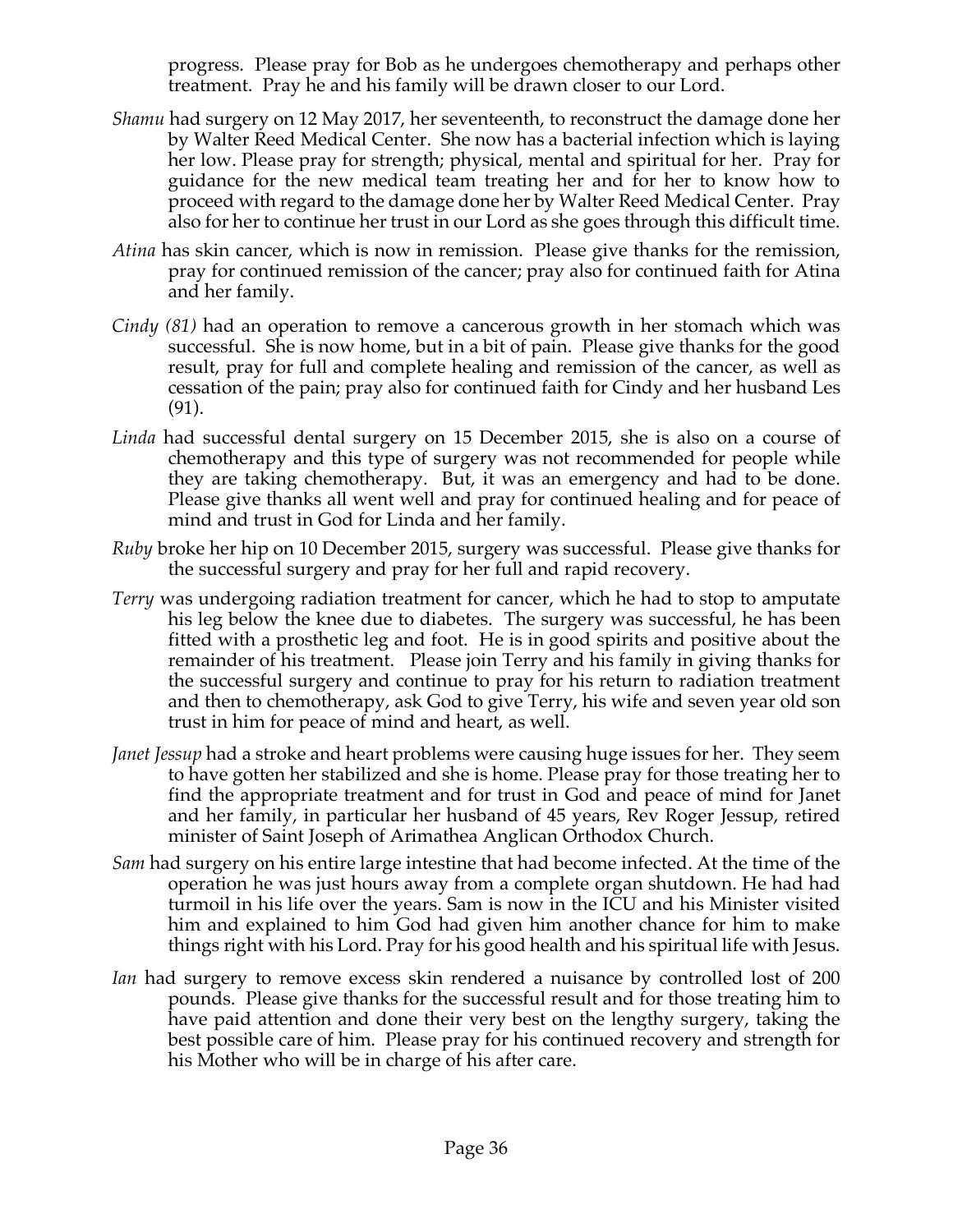- *Jenniffer* had surgery for breast cancer on 15 October 2014, which seemingly went well; please give thanks for that. She has had other complications which preclude her from making a full recovery in particular, the reconstructive surgery seems to have gravely affected her back muscles and nerves, resulting in both very limited mobility and extreme pain, the drugs are making her terribly sick; please pray those will be overcome. Pray for help for Jenniffer to keep her trust in the Lord and let Him carry her worry and concern as she recovers. Please pray also for strength and courage for her family as they try their best to help her.
- *Mary Thornell* has been battling colon cancer for three years now, she is currently treating at the City of Hope. Things seem to be going well, the numbers seem headed in the right direction. Please pray for guidance for those treating her, as well as strength, guidance and peace of mind for Mary and her husband Jim, as well as daughter Janice and son Jimmy, as she undergoes treatment.
- *Elma* is suffering from cancer. She was taken home from the hospital on the advice of her Doctor. We were asked to pray Elma's remaining time here on earth might be good and Elma and family might put their trust in the Lord and let Him carry their worry. Since then, Elma's Bishop told us a great Miracle of the Lord is working over Elma. Doctors sent her home to die, but now she seems to be doing all right. On behalf of her, thank you for all of your prayers. Please continue praying for her complete healing.
- *Dennis* has heart problems; now the medical people treating him discovered a large mass on his liver which turned out to be a cyst! Please give thanks for this great development and pray for peace of mind and trust in the Lord for Dennis and for God's guidance for the medical people treating him that the contemplated surgery might go well.
- *Dwight* had major oral surgery, for which he gives thanks. He is recovering slowly and asks your prayers to speed the process.
- *Mike* is a veteran who has served his country when she called. Please pray he will open his heart to God so He can make Mike's crooked road straight and pull him towards the summit rather than to the pit.

## *Business*

*James* and *Sarah* who have recently moved to a new area and have new positions in employment. They are finding much stress in the new surroundings and will appreciate your prayers as they adjust.

# *Financial Guidance and Employment*

- *Kona* is applying for a job in the hospital. Pray our Lord will find the right position for her and she will glorify Him in the work.
- *Doug* recently became unemployed from his job of 18 years. He has been applying for jobs, but unable to get one at this time. His wife is working; this is not enough for the family. Please pray he will find employment with a firm that will be able to use his considerable skill and hard work to benefit both the firm and the family.
- *Catherine and Lewis* are at a low ebb due to a struggle for employment. Your fervent prayers will be appreciated.
- Lori is considering a potential change in her employment. Please pray for God's gidan ce in considering all aspects of her potential work.

# *Financial Guidance and Healing*

*Clark* is in need of salvation; for God's Will to be done in his life. Pray his family will be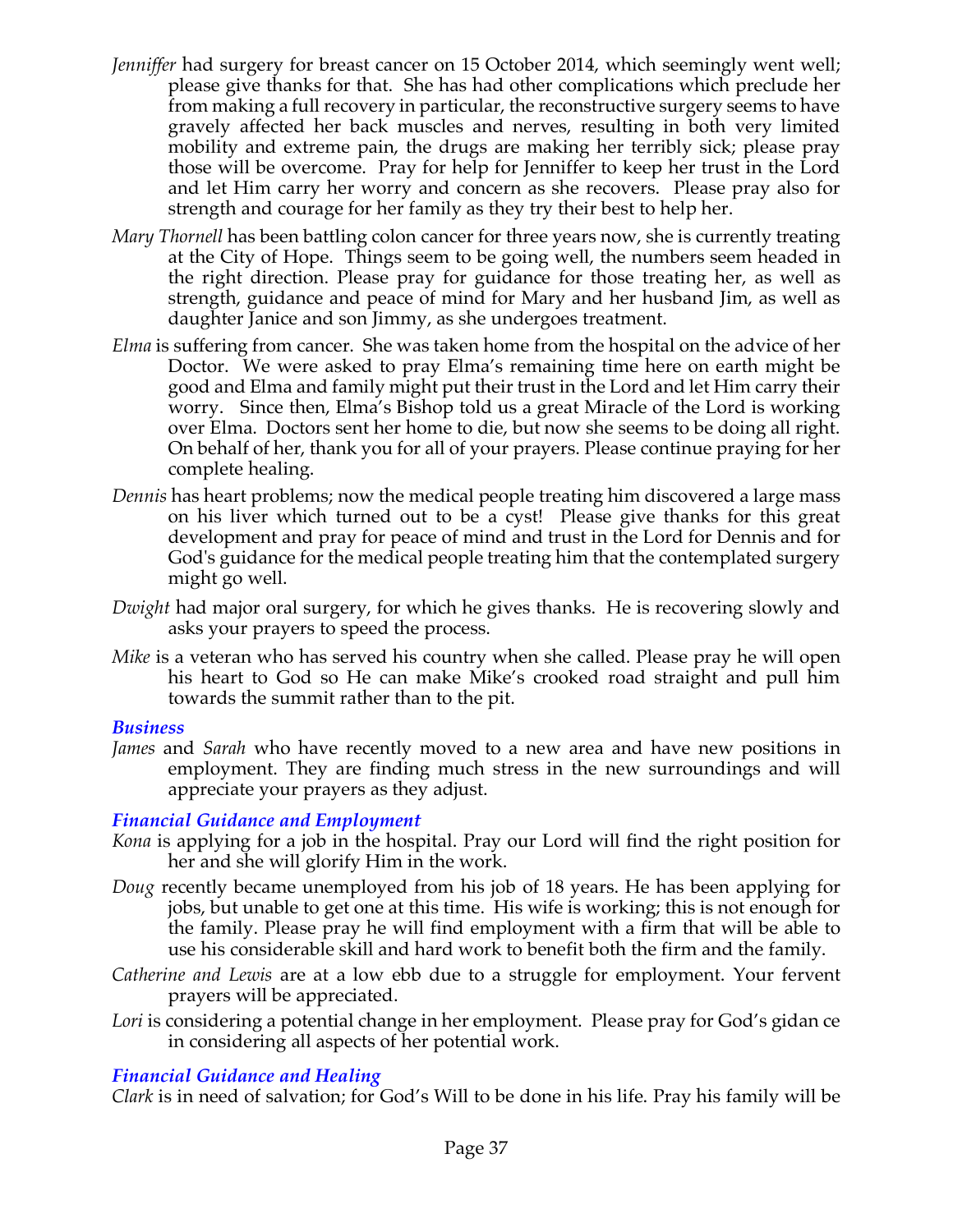blessed with the financial miracles that come from doing His Will.

# *God's Strength and Peace of Soul*

- *Roger* is the caretaker for his ailing father who has been in the hospital for a week and his wife who had been declining emotionally, cognitively and in bodily health. He asks you pray for strength and peace for him and help for those he cares for.
- *Charlie McCormack* asks your prayer the Holy Ghost might fill his heart with light and drive the darkness far away.

# *Guidance*

- *Zachary* is having huge problems growing up. He has let the wrong people guide his life and thinks he is the smartest person in the world. He cannot or will not see the destructive power of drugs and lies in his life. Pray his parents Lee and Shamu will come to see what course of action that they can take to help Zachary and safeguard his brother and sister. Please pray for God's guidance for all of them and in particular for Zachary to open his heart to God and his parents help.
- *Judy* seemingly does not want to allow the Holy Ghost into her heart so she might come to know our Lord and Savior, despite the efforts of her family. Please pray for her to open her heat and for her family to be at peace with their efforts.
- *Barbara* has been recovering from cancer for the last three years. Pray for her husband Bill who has come down with a mental illness that may have been caused by much stress the last few years. Barbara and Bill will appreciate your prayers.
- *Larry* is very weak and has periods of confusion and depression. Larry has been in the hospital and recently moved to a rehab. Please keep him in prayer as he begins to gain strength in the days ahead.
- *Thomas* recently learned as the result of a parole violation he will not be allowed to return to society for the remainder of his life. He is despairing and fearful of his inability to cope with this new news and God's plan for his life. Please pray he will be able to work with God to live with the choices he has made and go forward.
- *Cam* has gotten into some of the issues being with the wrong crowds, too much dinking and making the wrong decisions. Pray he will ask God to send the Holy Ghost in to straighten things out and he will listen when He speaks to him.
- *Paul* recently had his large toe amputated due to diabetes and is having a difficult recovery filled with fear about dying. He recently accepted Jesus as his savior and his family Rosie and Brenda are very grateful. Pray for strength for both Rosie and Brenda who are staying by his side through it all encouraging him on.
- *Steve* is addicted to alcohol, pain pills and gambling. Pray for wisdom, courage and strength to stick with treatment and follow God's plan for his life.
- *Eli* has some mental issues and has lost his way. He has yet to come to grips with the demons chasing him. Pray he will return to the Lord and his family. Pray they will ask God to send the Holy Ghost in to straighten things out and they will listen when He speaks to them. The family has been open to the Prince of Darkness and needs help.
- *Michael and his Family* ask your prayers for wisdom as they are under trial and affliction to follow the law of the land and yet honor God in so doing.
- *Flora* is in remission with cancer, but has high blood pressure and fatigue. Flora's Mother recently died and this has caused added stress. Please pray she will be able to let God carry her worry and sorrow so she can do the things she must do.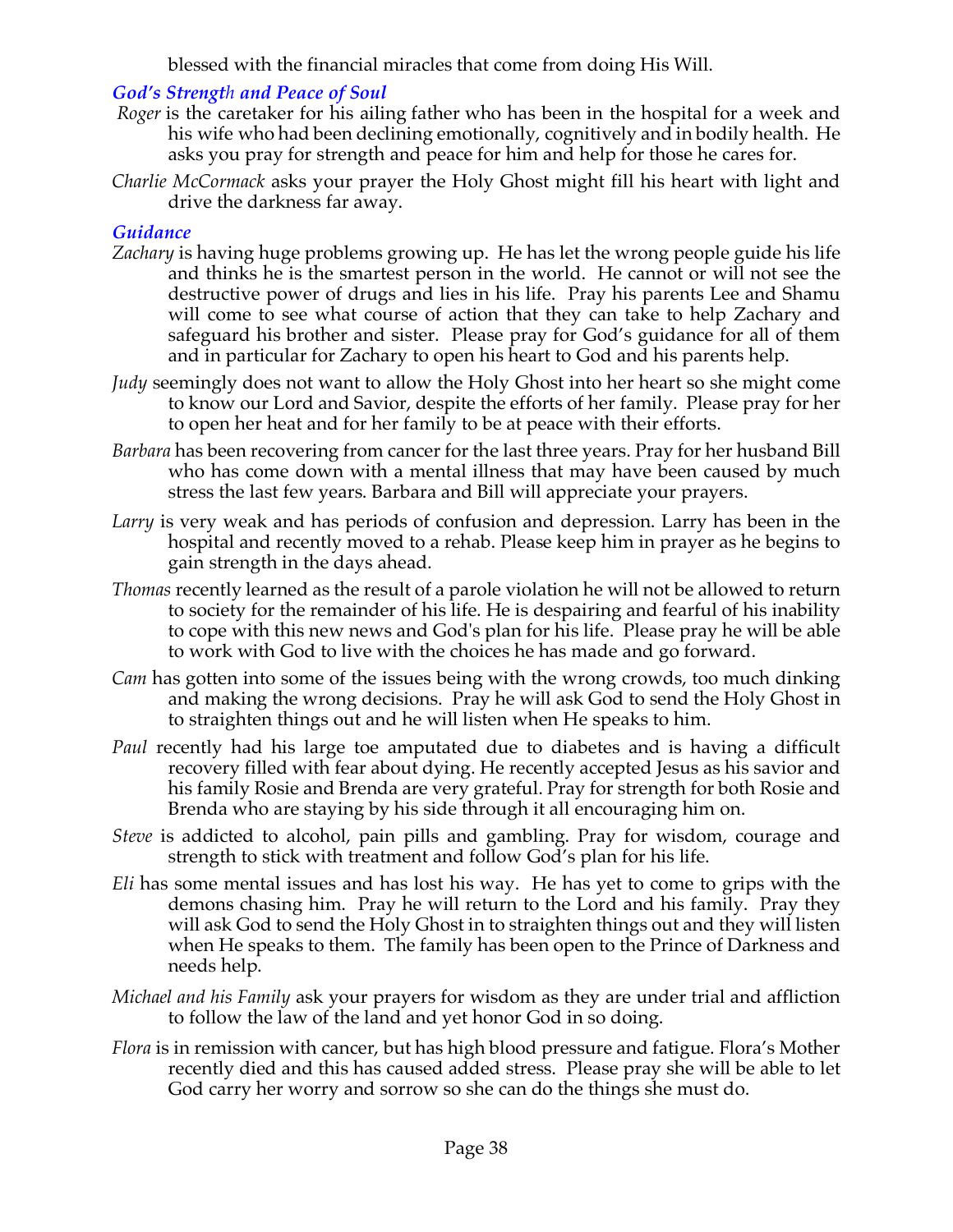- *Elizabeth* needs your prayers for her general well being. Pray she might see the Light of the Lord and let Him guide her life.
- *Gunner* need your prayers for his general well being. Pray he might see the Light of the Lord and let Him guide his life.
- *Mitten* has a Christian talking to him about Christ. Mitten does not believe and does not seem to care. Please pray Mitten will see the light.
- *Kristen, Rickey and their two children* ask you to pray for grace, wisdom and understanding as they attempt to cope with infidelity, separation and possibly divorce as a result of backsliding from the Lord into the World.
- *Helene and her family* ask your prayers for them as they deal with the loss of Alan, husband and father.
- *Stephanie* seems to be very deeply into post partum depression after her baby was born prematurely. Please pray for her Mother in Law who is going a great distance to help Stephanie and her new Grandson. Pray that Stephanie will be able to direct her attention outward, rather than inward.
- *Caitlin* is in the grip of the Prince of Darkness; she thinks there is escape from reality in drugs. The saddest part is that reality is not as she sees it. Her family is despairing as they can do nothing to help her and ask that you pray for the Holy Ghost to enter into heart and show her the need for change before it is too late.
- *Nathaniel* is in spiritual turmoil. His family and friends will appreciate it if you will keep him in your prayers for him to find the root of his trouble and accept God's help.
- *Sam* and her *two children* have been living in a shelter and are to lose their place there. Please pray a place will be found they can stay in and recover.
- *Norrie* is facing daily exams in the weeks ahead. Pray for calmness and concentration and to do the best possible.
- *Jonathan* is addicted to drugs. He is now in jail awaiting trial. His parents and friends will appreciate it if you will keep him in your prayers for him to find the root of his trouble and accept God's help to heal addiction.
- *Beth* is suffering from ungodly treatment in her marriage. Please pray God will guide her in her behavior, actions and thoughts that she might be able to lead her husband to God so her marriage might prosper to the benefit of them.
- *Jeanette* has had many members of her family die from diabetes and several are near death now. Jeanette does not know the Lord and is despondent and perplexed about her family and herself. Please pray she can open her heart to allow the Holy Ghost in to bring her knowledge and understanding.
- *Sara* asks that you pray for guidance for her as she deals with the stresses of her family and life. Pray that she can separate those things which she can affect from those things which she cannot and give her grace to accept that she cannot do everything and can only change those things within her control. She asks for God's help for her business so that she might remain gainfully employed while keeping up with the needs of her mother and husband and healing her own problems.

*Jacquie* to open her heart to God and accept His Love and Grace.

## *School Challenges*

Destiny, Blake and Janet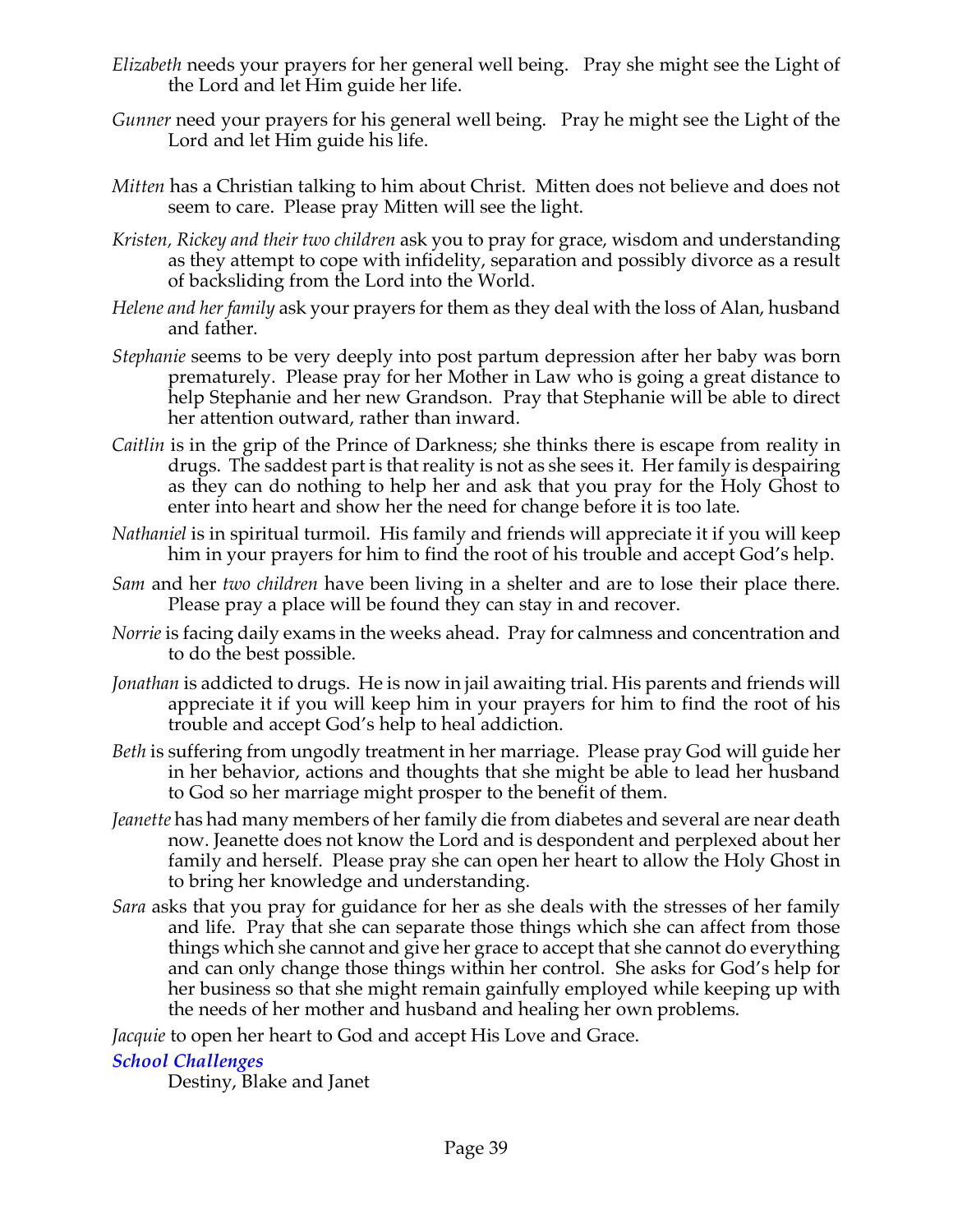# *Anglican Orthodox Church*

#### *Madagascar*

Please pray for the people in Madagascar, in particular for the members of the Anglican Orthodox Church there, who are being subjected to terrible flooding and unceasing rain.

#### *Indonesia*

Please pray for the Lord's will regarding the establishment of an AOC church in Indonesia.

#### *Pakistan*

*General and Ongoing -* The forces of evil are strong in Pakistan. The force of God stronger. Pray for our Christian family there.

> *Ernest Jacob* Presiding Bishop Pakistan

## *Congo*

Jimmy is a missionary in the Congo. There has been violent unrest in this country and also a water shortage. Please pray people will find water to drink and Jimmy will be a means of helping others to find the Lord.

## *Serbia*

Bishop Igor Djurcik asks us to pray for peace between Serbia and the country of Kosovo which broke away from them in 2008. Kosovo is a muslim country and seems to be willing to provoke conflict; Serbia is a primarily Christian country which seems to be ready to return the conflict. Pray Serbia will look for the long term best interests of its people.

## *Philippines*

Please pray a *Minister* will be found who would like to serve in Tabuk, in the Philippine Islands. The Anglican Orthodox Church has an established Church there and in the surrounding areas and need a Shepherd to lead the flock*.*

## *Diocese of the Epiphany*

*Saint Paul's Moberly, Missouri* would like your prayers that the Holy Ghost might enter more fully into their hearts so that they might be more effective in spreading the Word of God.

## *Diocese of Virginia*

*Saint Joseph of Arimathea Anglican Orthodox Church* is under a lot of stress. We all are, but they need even more prayer. Rev Roger Jessup, their wonderful minister, had to retire as he was so pressed by the duties of a primary care giver, in addition to all the worries of this world. Pray for trust in God for each member of the parish and for them to find economic relief.

## *Armed Forces & Contractors*

Dustin (USAF - Stateside), Kristyna and Luis Aviles (Army - Fort Lewis, Washington), Airman Donny Patton (USAF - Hulbert Field, Florida), Jordan Brown (USMC – Recruiter - Iowa City, Iowa), Trevor Jennings (USAF - KC-10 Boom Operator – McGuire AFB, NJ), Trevor Di Marco (USN - Whidbey Island, EF-18 Pilot), Kurt Thomas (USN – Virginia), Ethan (US Army Airborne – Southwest Asia)

## *For Our Country*

Our country has lost its way. Over half the people that vote, voted for a government that promises them things it cannot deliver in return for their souls which it can, will and does take. Our foreign policy backs the rise of Islam, we turn our backs on